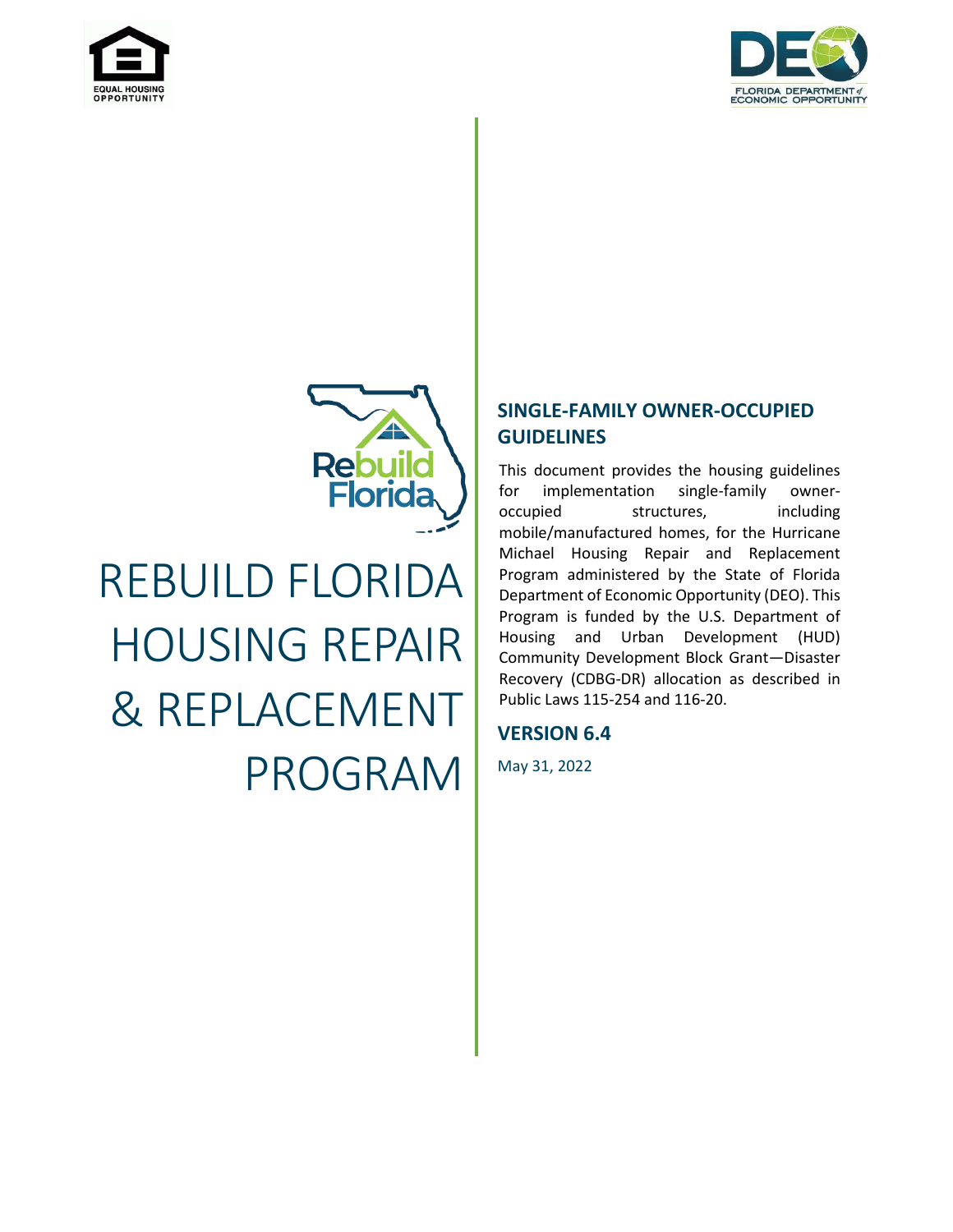# <span id="page-1-0"></span>VERSION HISTORY

| <b>Version</b><br><b>Number</b> | <b>Date</b> | <b>Summary of Changes</b>                                                                                                                                                                                                                                                                                                                                                                                                                                                                                                                                                                                                                                                                                                                                                                                                                                                                                                                                                                                                                                                                                                                                                                                                                                                                                                                                                                                                                                                                                                                                                                                                                                                                                                                                                                                                                                                                                                                                                                                                                                                                                                                                   |
|---------------------------------|-------------|-------------------------------------------------------------------------------------------------------------------------------------------------------------------------------------------------------------------------------------------------------------------------------------------------------------------------------------------------------------------------------------------------------------------------------------------------------------------------------------------------------------------------------------------------------------------------------------------------------------------------------------------------------------------------------------------------------------------------------------------------------------------------------------------------------------------------------------------------------------------------------------------------------------------------------------------------------------------------------------------------------------------------------------------------------------------------------------------------------------------------------------------------------------------------------------------------------------------------------------------------------------------------------------------------------------------------------------------------------------------------------------------------------------------------------------------------------------------------------------------------------------------------------------------------------------------------------------------------------------------------------------------------------------------------------------------------------------------------------------------------------------------------------------------------------------------------------------------------------------------------------------------------------------------------------------------------------------------------------------------------------------------------------------------------------------------------------------------------------------------------------------------------------------|
| 1.0                             | 1/28/2021   | <b>Initial Version Published</b>                                                                                                                                                                                                                                                                                                                                                                                                                                                                                                                                                                                                                                                                                                                                                                                                                                                                                                                                                                                                                                                                                                                                                                                                                                                                                                                                                                                                                                                                                                                                                                                                                                                                                                                                                                                                                                                                                                                                                                                                                                                                                                                            |
| 2.0                             | 3/16/2021   | Revisions to Feasibility Analysis, DOB gap scope reduction methodology, and<br>reconsiderations contact information address.                                                                                                                                                                                                                                                                                                                                                                                                                                                                                                                                                                                                                                                                                                                                                                                                                                                                                                                                                                                                                                                                                                                                                                                                                                                                                                                                                                                                                                                                                                                                                                                                                                                                                                                                                                                                                                                                                                                                                                                                                                |
| 3.0                             | 4/7/2021    | Revisions to the Mobile Housing Unit (MHU) thresholds for replacement.                                                                                                                                                                                                                                                                                                                                                                                                                                                                                                                                                                                                                                                                                                                                                                                                                                                                                                                                                                                                                                                                                                                                                                                                                                                                                                                                                                                                                                                                                                                                                                                                                                                                                                                                                                                                                                                                                                                                                                                                                                                                                      |
| 4.0                             | 5/20/2021   | Updated to reflect 2021 HUD Income Limits.                                                                                                                                                                                                                                                                                                                                                                                                                                                                                                                                                                                                                                                                                                                                                                                                                                                                                                                                                                                                                                                                                                                                                                                                                                                                                                                                                                                                                                                                                                                                                                                                                                                                                                                                                                                                                                                                                                                                                                                                                                                                                                                  |
| 5.0                             | 7/22/2021   | Updated cover page for consistency with other program guidelines.<br>Moved and updated "Definitions" section for consistency with other program<br>documents.<br>Moved "Introduction" section and updated section numbering to match other<br>program documents.<br>Created separate section for "National Flood Insurance Program Requirements."<br>Clarified that a homeowner with delinquent mortgage may be eligible if adequate<br>documentation is provided to demonstrate a payment plan; however, homes<br>subject to bankruptcy or foreclosure are not eligible for assistance.<br>Added the eligibility requirement that sites be considered environmentally<br>feasible for construction and that extraordinary environmental conditions may<br>result in a home being determined ineligible for reconstruction.<br>Inserted additional information into "Condominiums, Townhomes, and Other<br>Structures with Shared Walls."<br>Inserted program policies related to MHUs, including proof of ownership<br>requirements, that the double-wide will be the largest MHU offered, and<br>exceptions added to replace Mobile Housing Units (MHUs) by a stick-built home<br>if located in a floodplain and located on property owned by the applicant.<br>Clarified that failure to allow for code inspection may result in termination of<br>award.<br>Inserted HUD recordkeeping requirements.<br>Updated "Anti-Fraud, Waste, and Abuse" section.<br>Updated "DOB Gap Funding" section for consistency with other program<br>documents.<br>Made minor formatting/typographical corrections throughout the document.<br>Formatted document to mirror other OLTR Policy documents<br>Clarified that MHU will be reconstructed with a site built SFH unit since modular<br>housing is no longer a considerable option for Michael program.<br>Clarified that only repairs and not replacement will be done to manufacture,<br>modular, and mobile homes that were impacted by Hurricane Michael<br>Added "Unresponsive to the list of definitions<br>Removed mention of signing of Award Acknowledgment Letter under "Required<br>Program Documents" |
| 5.1                             | 10/21/2021  | Updated Complaints to specify that written responses will be provided within 15<br>working days to all complaints                                                                                                                                                                                                                                                                                                                                                                                                                                                                                                                                                                                                                                                                                                                                                                                                                                                                                                                                                                                                                                                                                                                                                                                                                                                                                                                                                                                                                                                                                                                                                                                                                                                                                                                                                                                                                                                                                                                                                                                                                                           |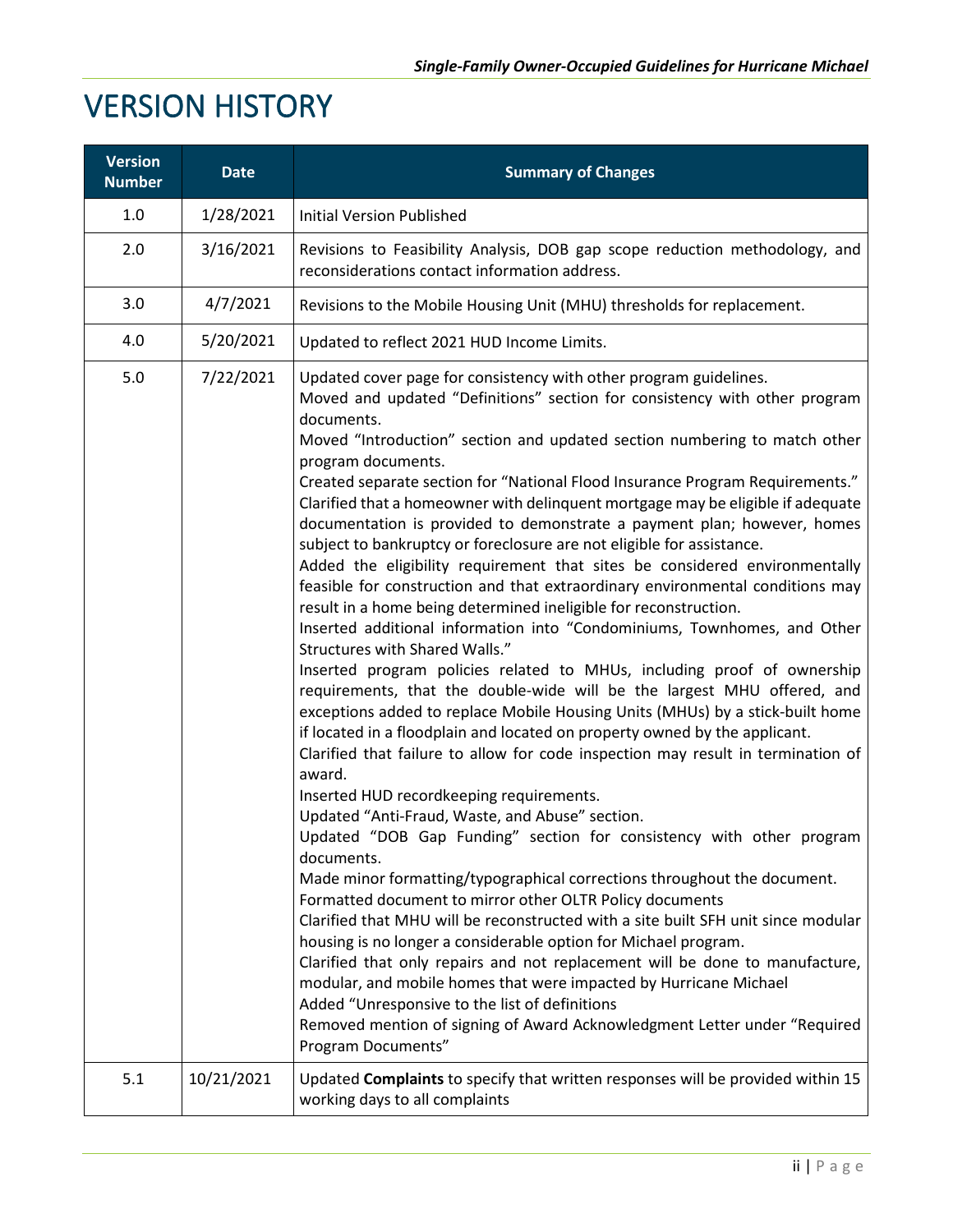|     |            | Inserted 3.4 Ineligible Activities to specify that any activities reimbursable by, or<br>activities for which funds are made available by, the Federal Emergency<br>Management Agency (FEMA) or the Army Corps of Engineers (USACE) are<br>considered ineligible activities<br>Updated DEO URA Appeals to specify that the appeal process should be done<br>within 60 days rather than 30 days |
|-----|------------|------------------------------------------------------------------------------------------------------------------------------------------------------------------------------------------------------------------------------------------------------------------------------------------------------------------------------------------------------------------------------------------------|
| 6.0 | 01/06/2022 | Clarified the definition of applicant                                                                                                                                                                                                                                                                                                                                                          |
|     |            | Clarified the definition of Duplication of Benefits (DOB) Gap                                                                                                                                                                                                                                                                                                                                  |
|     |            | Clarified the definition of Duplication of Benefits (DOB) Gap Funding Account                                                                                                                                                                                                                                                                                                                  |
|     |            | Clarified the definition of Individual Mitigation Measures                                                                                                                                                                                                                                                                                                                                     |
|     |            | Updated Section 2.0 Introduction, to include a footnote linking to the most<br>current Hurricane Michael Action Plan                                                                                                                                                                                                                                                                           |
|     |            | Updated Section 2.0 Introduction, to include the most current HRRP allocation<br>amount (\$271,497,415)                                                                                                                                                                                                                                                                                        |
|     |            | Updated Section 3.5 Applications, number 7 to include the application intake<br>closure date.                                                                                                                                                                                                                                                                                                  |
|     |            | Updated section 3.8.1 Eligible Structures, to clarify language regarding program<br>award for duplex structure types.                                                                                                                                                                                                                                                                          |
|     |            | Updated Section 3.9 to clarify language regarding replacement of MHUs when<br>local laws/codes/zoning requirements prohibit new MHUs from being installed.                                                                                                                                                                                                                                     |
|     |            | Added Section 3.10 Exacerbated Damages                                                                                                                                                                                                                                                                                                                                                         |
|     |            | Updated Section 3.11 Optional Relocation Assistance, to clarify responsibility for<br>items placed in temporary storage containers.                                                                                                                                                                                                                                                            |
|     |            | Updated Section 3.14 Allocation and Housing Assistance Caps to include the<br>updated HRRP allocation amount                                                                                                                                                                                                                                                                                   |
|     |            | Updated Section 3.15.1 Stick Built, On-Site Built Homes to include language<br>regarding replacement of MHUs when local laws/codes/zoning requirements<br>prohibit new MHUs from being installed.                                                                                                                                                                                              |
|     |            | Updated 3.15.2 Section title to read "Manufacture Housing/Mobile Home Units<br>(MHUs)                                                                                                                                                                                                                                                                                                          |
|     |            | Updated Section 3.16 Homeowner Responsiveness to clarify language regarding<br>closure of applicant files if applicant fails to provide information in a timely<br>manner.                                                                                                                                                                                                                     |
|     |            | Updated Section 3.17 Homeowner Responsibilities item 7 to                                                                                                                                                                                                                                                                                                                                      |
|     |            | Updated Section 3.17 Homeowner Responsibilities item 7 B to include clarifying<br>language regarding previous federal assistance requiring a homeowner maintain<br>flood insurance                                                                                                                                                                                                             |
|     |            | Made minor typographical edits to 4.4 Proof of Ownership, Occupancy, and<br><b>Primary Residence</b>                                                                                                                                                                                                                                                                                           |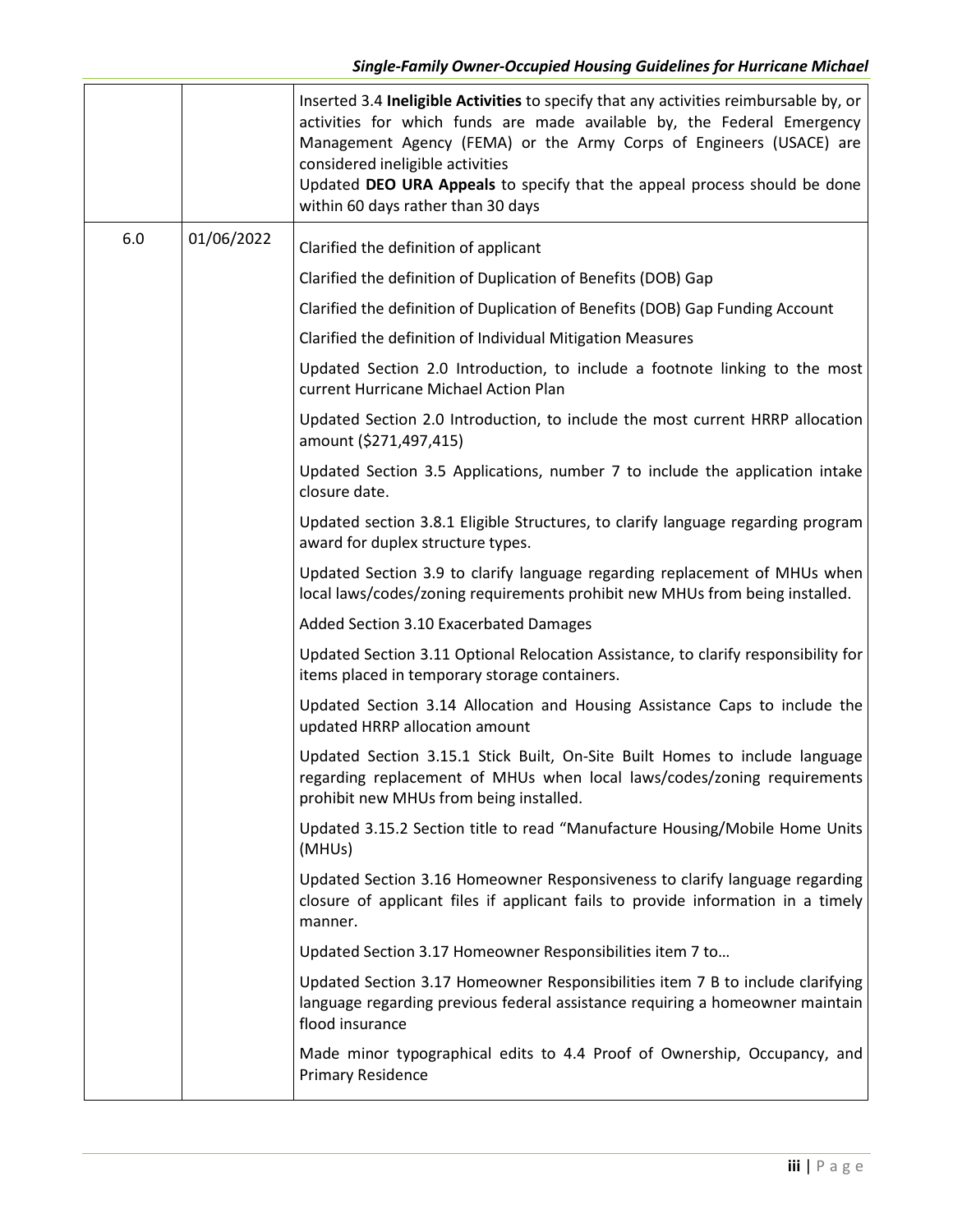|  | Updated 4.9 Death of Eligible Owner Occupant to clarify and avoid potential<br>further confusion.                                                                                                                                                             |
|--|---------------------------------------------------------------------------------------------------------------------------------------------------------------------------------------------------------------------------------------------------------------|
|  | Updated Section 5.2 FEMA Individual Assistance (IA), to remove repetitive<br>language                                                                                                                                                                         |
|  | Updated Section 5.6.3 Accepted but Undisbursed SBA Loan Amounts, to remove<br>statement regarding retroactive adjustment of DOB calculations. All Hurricane<br>Michael DOB calculations will be made based on the guidance provided in FR Vol.<br>84 No. 119. |
|  | Updated Section 5.8 Calculating the Amount of DOB Offset, to include language<br>stating that HRRP will calculate DOB offset in accordance with FR Vol. 84 No. 119.                                                                                           |
|  | Relocated Section 5.9 DOB Gap Funding (previously Section 8.1), and incorporated<br>clarifying language on the DOB Gap determination and notification process                                                                                                 |
|  | Added Sections 5.9.1 Rehabilitation with DOB Gap and 5.9.2 Reconstruction or<br>Replacement                                                                                                                                                                   |
|  | Updated Section 7.0 Award Determination, to further clarify the points at which<br>a DOB analysis will be completed.                                                                                                                                          |
|  | Updated Section 8.3 Replacement Mobile/Manufactured Housing Units (MHUs),<br>with:                                                                                                                                                                            |
|  | Language clarifying that MHUs with \$15,000 or more of repairs will be replaced                                                                                                                                                                               |
|  | language regarding replacement of<br>Clarifying<br><b>MHUs</b><br>when<br>local<br>laws/codes/zoning requirements prohibit new MHUs from being installed.                                                                                                     |
|  | Updated Section 8.6.1 Reconstruction Plans to clarify that reconstruction<br>configuration will be based on providing a home consistent with the pre-storm<br>bedroom/bathroom configuration.                                                                 |
|  | Updated Section 8.6.1.1 Contractor Assignments and Construction Agreement, to<br>provide additional information on the process.                                                                                                                               |
|  | Updated Section 8.7 Required Program Documents to align with current program<br>requirements                                                                                                                                                                  |
|  | Updated Section 8.8 Notice to Proceed, to include a reference to additional<br>information provided in Section 8.6.                                                                                                                                           |
|  | Updated Section 8.9 Notice to Begin Construction with additional information on<br>conditions to be met prior to issuance of the NTC                                                                                                                          |
|  | Updated Section 8.10 Contractor Requirements for clarification                                                                                                                                                                                                |
|  | Updated Section 9.3 Repair and Reconstruction Progress Inspections to update<br>and clarify the inspection process                                                                                                                                            |
|  | Updated Section 9.4 Final Inspection and Warranty Information to update and<br>clarify the Final Inspection process                                                                                                                                           |
|  | Updated Section 9.5 Re-Inspections with clarifying language                                                                                                                                                                                                   |
|  | Updated Section 9.6 Change Orders to update and clarify the change order<br>process                                                                                                                                                                           |
|  |                                                                                                                                                                                                                                                               |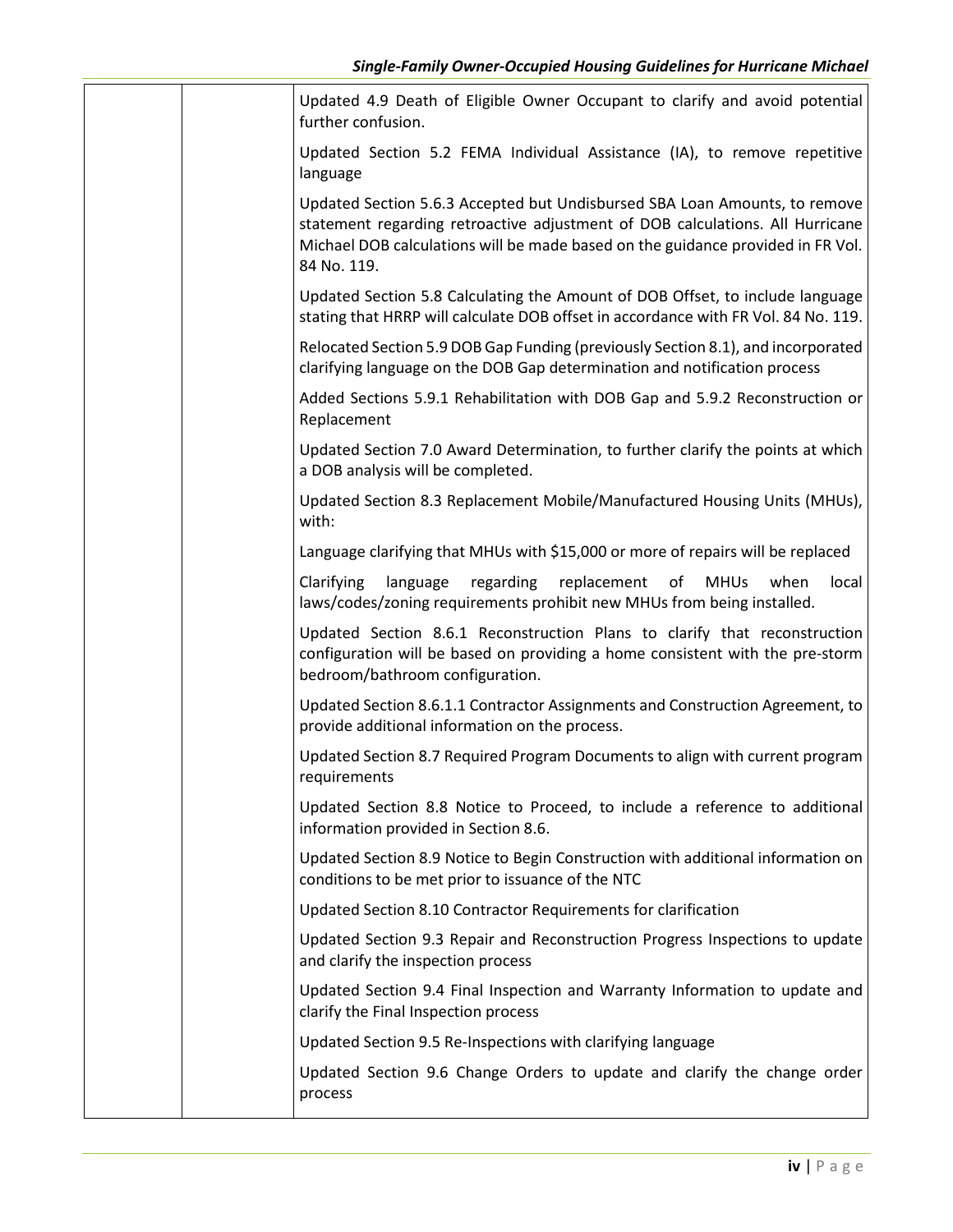|     |            | Made minor updates to Section 9.7 Method of Payment Invoice                                                   |
|-----|------------|---------------------------------------------------------------------------------------------------------------|
|     |            | Updated Section 9.8 Homeowner Responsibilities During Construction, to clarify<br>homeowner responsibilities. |
|     |            | Added Section 9.9 Contractor Performance Evaluation.                                                          |
|     |            | Section 10.3 Closeout Review was updated to clarify the Closeout Review process.                              |
|     |            | Updated Section 10.4 Subrogation to provide more concise information on<br>Subrogation                        |
| 6.1 | 02/10/2022 | Revised section 3.5 to include additional information on documenting applicant<br>voluntary withdrawal.       |
| 6.2 | 04/25/2022 | Updated to include HUD income limits published on April 18, 2022                                              |
|     |            | Updated Section 3.17 to clarify number of temporary storage containers allowed                                |
|     |            | Updated Section 9.8 to clarify number of temporary storage containers allowed                                 |
| 6.3 | 05/04/2022 | Clarified HUD Income Limits effective dates for income certification conducted on<br>or after 4/18/2022.      |
| 6.4 | 5/31/2022  | Clarified Homeowner Responsibilities in Section 3.17 and 4.12                                                 |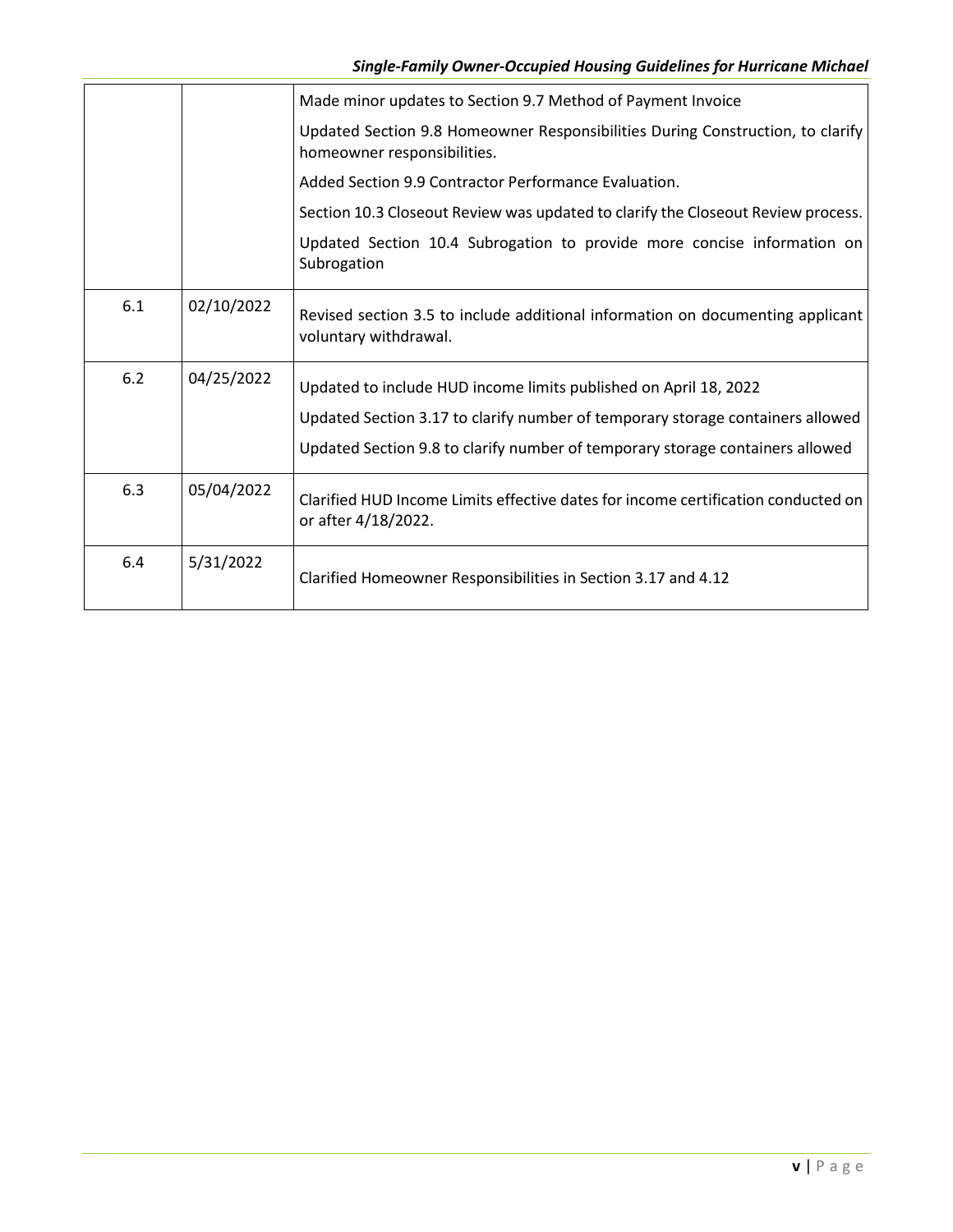# <span id="page-5-0"></span>VERSION POLICY

Version history is tracked in the Version History Table (page i), with notes regarding version changes. Dates of each publication are also tracked in this table.

Substantive changes in this document that reflect a policy change will result in the issuance of a new version of the document. For example, a substantive policy change after the issuance of Version 1.0 would result in the issuance of Version 2.0, an increase in the primary version number. Non-substantive changes such as minor wording and editing or clarification of existing policy that do not affect interpretation or applicability of the policy will be included in minor version updates denoted by a sequential number increase behind the primary version number (i.e., Version 2.1, Version 2.2, etc.).

# <span id="page-5-1"></span>POLICY CHANGE CONTROL

Policy review and changes for the State of Florida Office of Long-Term Resiliency are considered through a changecontrol process. Policy clarifications, additions, or deletions are needed during the course of the program to more precisely define the rules by which the Program will operate. Program staff will document policy-change requests that will be tracked in the program files. Requests are compiled and brought before supervisory staff in a policy meeting. Subject matter experts working in a particular policy area or task area that will be affected by the policy decision may be invited to assist in policy evaluation, if necessary. Policy meetings will be held as frequently as is necessary to consider policy decisions critical to moving the Program forward in a timely manner. Policy decisions will be documented and will result in the revision of the document in question.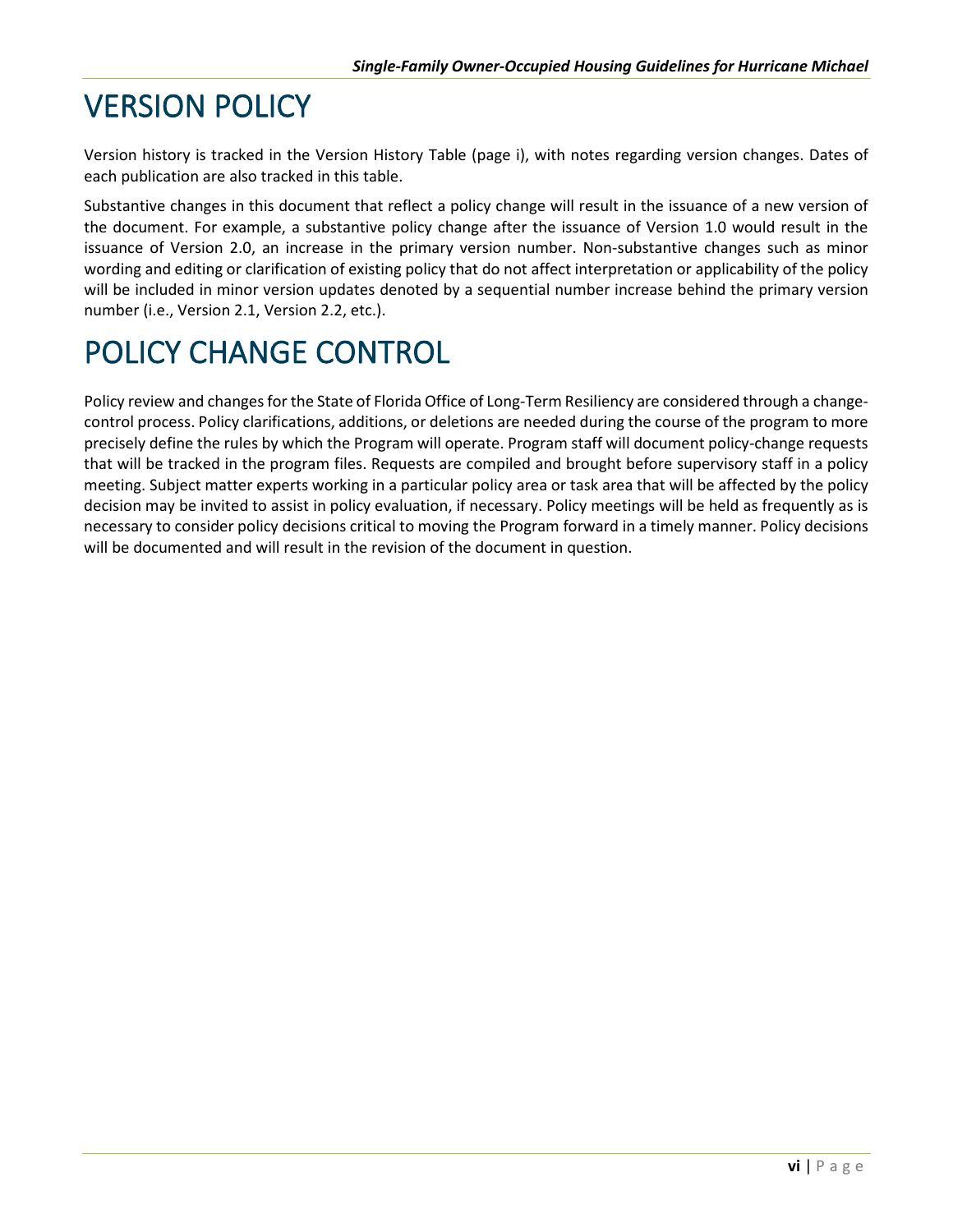# <span id="page-6-0"></span>**TABLE OF CONTENTS**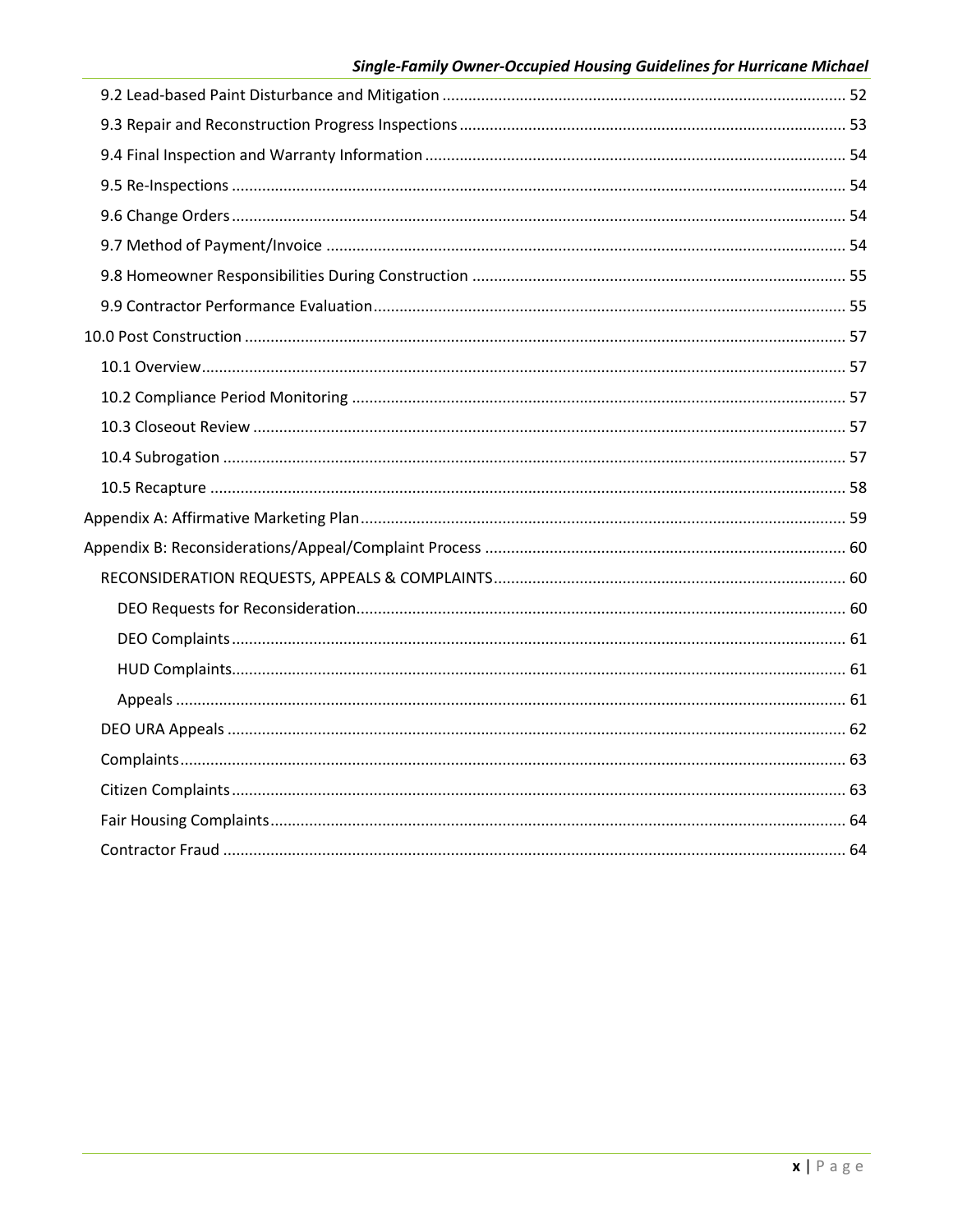# <span id="page-10-0"></span>1.0 Definitions

**100-year floodplain:** The area subject to inundation from a flood with a 1% or greater chance of being equaled or exceeded in any given year.

**Area Median Income (AMI):** The median (middle point) household income for an area adjusted for household size as published and annually updated by the United States Department of Housing and Urban Development (HUD). Once household income is determined, it is compared to HUD's income limit for that household size.

**Applicant:** Any individual who applies for assistance to the Rebuild Florida Housing Repair and Replacement Program for Hurricane Michael.

**Application Intake:** The initial step a property owner must take to seek benefits under the program. The application will result in the prioritization of an applicant if basic eligibility requirements are met.

**Base Flood Elevation (BFE):** Base Flood Elevation as determined by the Federal Emergency Management Agency (FEMA), is the relationship between the BFE and a structure's elevation. It is used to determine flood insurance premiums. The Federal Register sets the minimum elevation requirements for propertiesthat will be assisted with CDBG-DR funding and which require elevation. HUD has determined that structures designed principally for residential use and located in the 100-year floodplain that receive assistance for new construction repair of substantial damage or substantial improvement must be elevated with the lowest floor, including the basement, at least two feet above the BFE.

**CDBG-DR:** Community Development Block Grant-Disaster Recovery.

**Common Area Under Roof:** The total area under the common roof is primarily interior, conditioned/climatecontrolled spaces, and for single-story homes, equal to the footprint of the house. The term is also synonymous with the eligible area. In addition, exterior spaces, or accessory structures such as detached porches and garages are not considered in the eligible area, and accessory structures that may be attached to the side of a home but not under the common roof are not considered eligible.

**Damage Assessment**: The initial opportunity for a program inspection of the structure damaged by Hurricane Michael in which all damage repaired at the time, and damage still to be repaired are officially documented in an estimating software that allows monthly market pricing and local sales taxes to be applied to program eligible materials and labor in a consistent report format. The damage assessment reports will contain a detailed sketch of the structure along with exterior and interior photos.

**Damage Repair Valuation (DRV):** The Damage Repair Valuation, or DRV, will represent the Xactimate determined value of the repairs completed by the homeowner, or those caused to be repaired by the homeowner, prior to the program application submittal for HRRP. Xactimate is a residential estimating software that is used to standardize estimates for construction costs. The completion of the repairs will be verified by a program inspection during the initial site inspection process. The value of these repairs may be used in the duplication of benefits analysis and evaluation process.

**Demolition:** Clearance and proper disposal of substantially damaged or dilapidated buildings.

**Disability:** For the purposes of the program, "disability" is consistent with federal law under The Social Security Act, as amended, 42 U.S.C. §423(d), The Americans with Disabilities Act of 1990, as amended, 42 U.S.C. §12102(1) -(3), and in accordance with HUD regulations at 24 CFR §§5.403 and 891.505.

**Duplication of Benefits**: A duplication of benefits (DOB) occurs when a person, household, business, or other entity receives disaster assistance from multiple sources for the same recovery purpose, and the total assistance received for that purpose is more than the total need. The amount in excess of the total need is the DOB, which is prohibited by federal law. A DOB will occur if the Rebuild Florida Housing Repair and Replacement Program for Hurricane Michael provides assistance to a homeowner for the same purpose (repair, replacement, or reconstruction) as any previous financial or in-kind assistance provided to a property owner for the repair,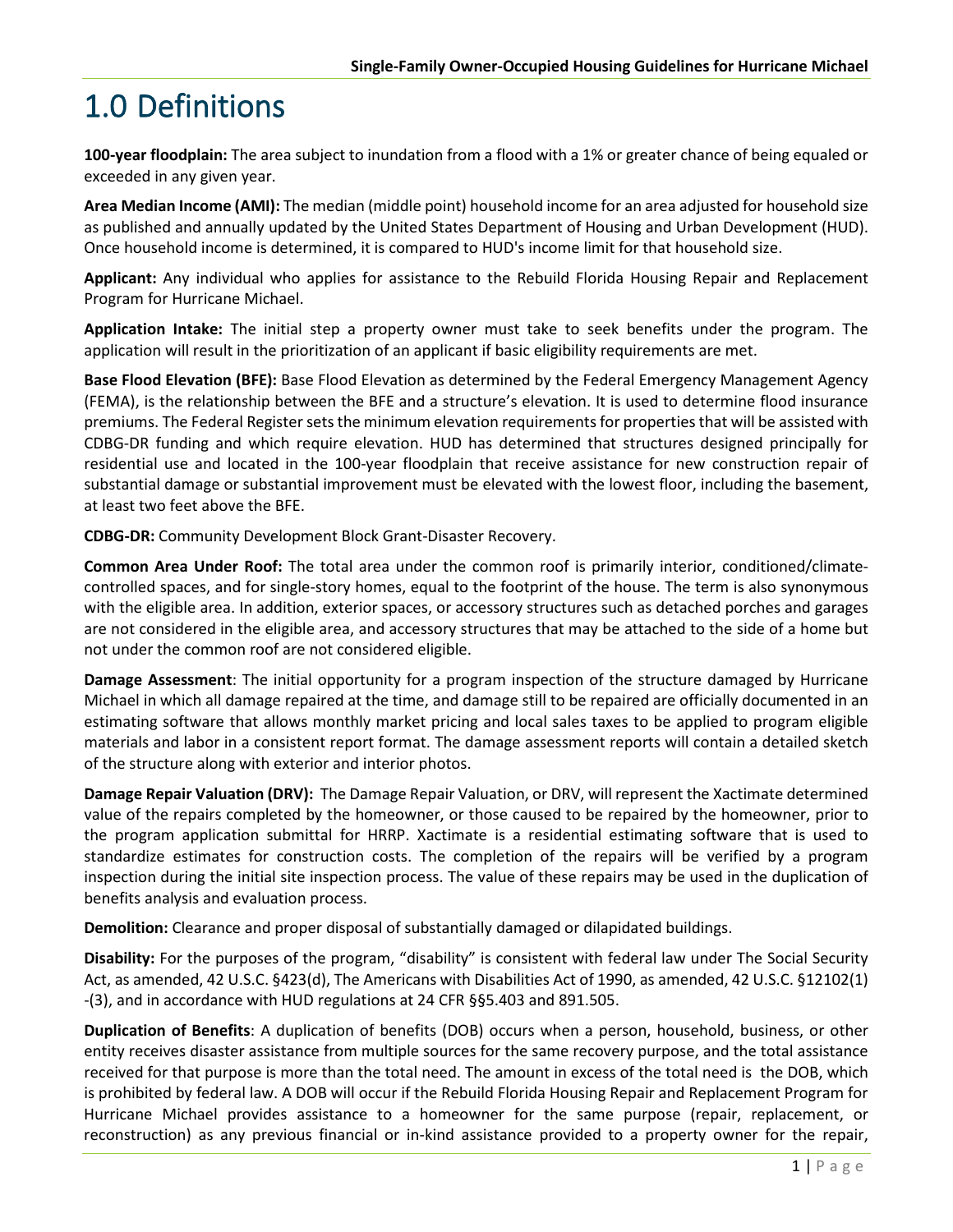replacement, or reconstruction of his or her property. By Federal Law, Rebuild Florida is prohibited from creating a DOB. This prohibition comes from the Robert T. Stafford Disaster Assistance and Emergency Relief Act (Stafford Act) and therefore, these other sources of funds must be deducted from any potential award. DEO will comply with HUD's current DOB policies as reflected in the June 19, 2019, Federal Register Notice entitled "Updates to Duplication of Benefits Requirements Under the Stafford Act for Community Development Block Grant (CDBG) Disaster Recovery Grantees (84 FR 28836), which includes the amendment that when certain conditions are met, loans will no longer be considered a DOB.

**Duplication of Benefits (DOB) Gap:** DOB Gap is the total amount of excludable and non-excludable benefits received less the dollar amount of excluded benefits (excludable benefits) from the DOB analysis. DOB Gap amount along with all future non-excludable benefits received by Recipient(s) shall be provided to DEO and deposited in a DOB Gap Funding Account prior to the execution of the Homeowner Grant Agreement.

**Duplication of Benefits Gap Funding:** The amount of non-excludable benefits received by a homeowner and placed in the DOB Gap Funding Account.

**Duplication of Benefits Gap Funding Account:** DOB Gap Funding Account is an account controlled by DEO where all non-excludable benefits received by Recipient(s) prior to and/or after the execution of the grant agreement are deposited. Funds in the DOB Gap Funding Account, if any, will be disbursed to Contractor for completion of the Statement of Work before any CDBG-DR Grant Award funds will be disbursed.

**Elevation:** All structures, defined at 44 CFR 59.1, designed principally for residential use, and located in the 1% annual (or 100-year) floodplain that receive assistance for new construction, repair of substantial damage, or substantial improvement, as defined at 24 CFR 55.2(b) (10), must be elevated with the lowest floor, including the basement, at least two feet above the 1% annual floodplain elevation. Elevation will be conducted by means of pier and beam construction, as per Florida building code. Fill dirt to achieve proper elevation height will not be eligible.

**Environmental Review:** All qualified projects must undergo an environmental review process. This process ensures that the activities comply with the National Environmental Policy Act (NEPA) and other applicable state and federal laws. For HUD purposes, applicable requirements are found at 24 CFR 58.

**Estimated Cost to Repair (ECR):** An ECR is used to verify Hurricane Michael damage to the property and determine the estimated scope of work to complete the repairs to the property and bring the property up to program standards.

**Family:** A household composed of two or more related persons. The term "family" also includes one or more eligible persons living with another person or persons who are determined to be important to their care or wellbeing.

**Federal Register:** The official journal of the Federal government of the United States that contains government agency rules, proposed rules, and public notices. It is published daily, except on Federal holidays. A Federal Register Notice (FRN) is issued for each CDBG-DR funded disaster. The FRN outlines the rules that apply to each allocation of disaster funding.

**FEMA-Designated High-Risk Area:** Areas designated by FEMA as vulnerable to significant wind and/or storm surge damage and areas located in 100-year flood zones. Properties located in these areas will be identified during the environmental review process.

**Flood Hazard Area:** Areas designated by FEMA as having a risk of flooding.

**Flood Insurance:** The Flood Disaster Protection Act of 1973 (42 U.S.C. 4012a) requires that projects receiving federal assistance and located in an area identified by FEMA as being within a Special Flood Hazard Areas (SFHA) be covered by flood insurance under the National Flood Insurance Program (NFIP). In order to be able to purchase flood insurance, the community must be participating in the NFIP. If the community is not participating in the NFIP, federal assistance cannot be used in those areas.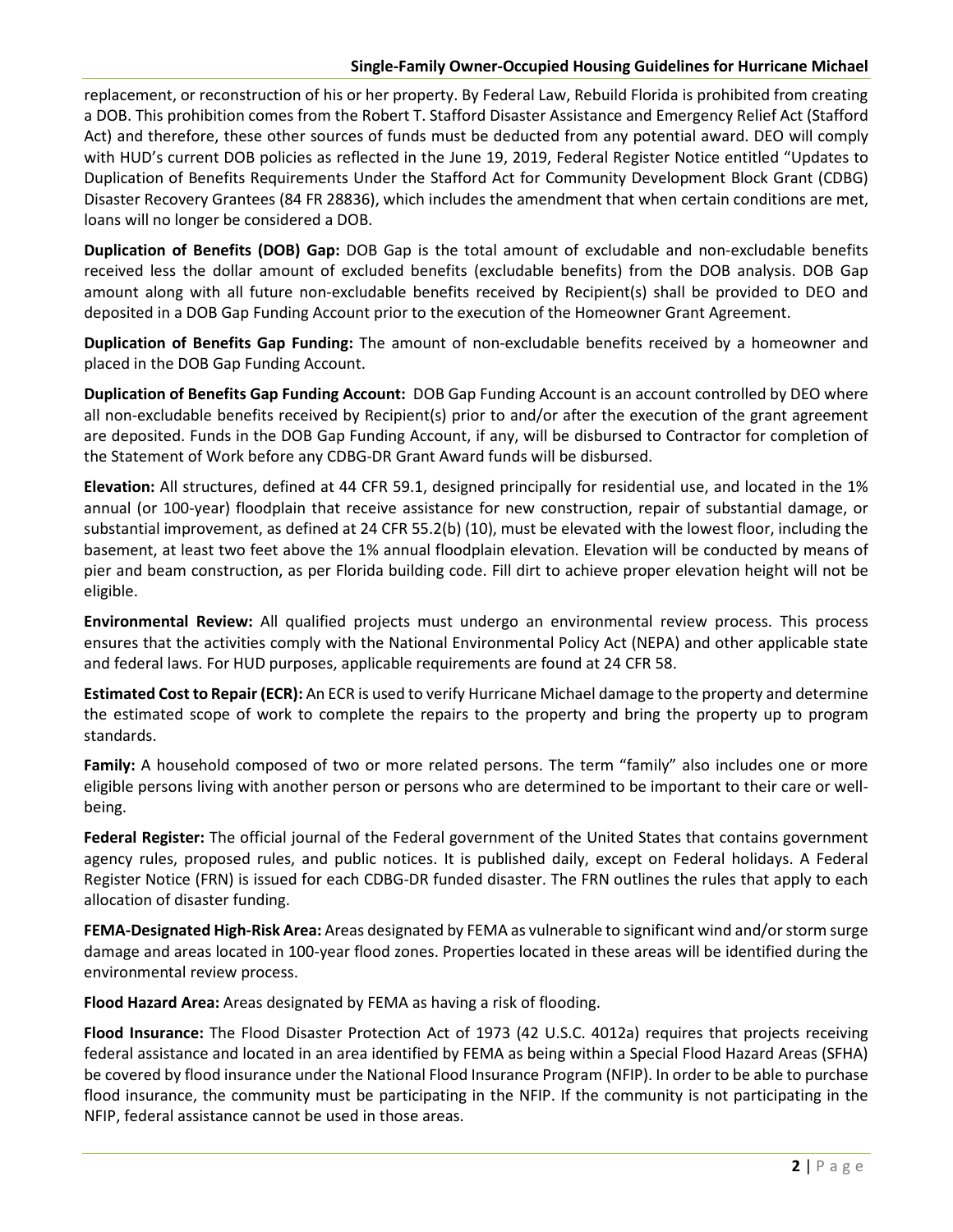**Floodplain:** FEMA designates floodplains as geographic zones subject to varying levels of flood risk. Each zone reflects the severity or type of potential flooding in the area.

**Floodway**: A "Regulatory Floodway" means the channel of a river or other watercourse and the adjacent land areas that must be reserved in order to discharge the base flood without cumulatively increasing the water surface elevation more than a designated height. Communities must regulate development in these floodways to ensure that there are no increases in upstream flood elevations. For streams and other watercourses where FEMA has provided Base Flood Elevations (BFEs), but no floodway has been designated, the community must review floodplain development on a case-by-case basis to ensure that increases in water surface elevations do not occur or identify the need to adopt a floodway if adequate information is available.

**Green Building Standards:** All rehabilitation that meets the definition of substantial improvement, reconstruction, or new construction must meet an industry-recognized standard that has achieved certification under at least one of the following programs: (1) ENERGY STAR (Certified Homes or Multifamily High-Rise), (2) EPA Indoor Air Plus (Energy Star a prerequisite), (3) LEED (New Construction, Homes, Midrise, Existing Buildings Operations, and Maintenance, or Neighborhood Development), or (4) ICC–700 National Green Building Standard.

**Household:** A household is defined as all persons occupying the same housing unit, regardless of their relationship to each other. The occupants could consist of a single-family, two or more families living together, or any other group of related or unrelated persons who share living arrangements. For housing activities, the Low- to Moderate-Income compliance test is based on the total household income.

**Housing Quality Standards (HQS):** The HQS established certain minimum standards for buildings. This includes new single-family homes and multifamily housing as outlined in 24 CFR 982.401. The HRRP uses these standards as a guideline to identify basic living quality deficiencies that should be addressed during the construction process when there is other identifiable Michael-related storm damage. The HRRP does not conduct a certified HQS inspection.

**HUD**: United States Department of Housing and Urban Development.

**Increased Cost of Compliance (ICC):** Structures damaged by a flood may be required to meet certain building requirements, such as elevation or demolition, to reduce the risk of future flood damage before the structure can be repaired or rebuilt. To help cover these costs, the National Flood Insurance Program (NFIP) includes Increased Cost of Compliance coverage for all new and renewed Standard Flood Insurance Policies. ICC is a potential source of DOB, as a supplement to an existing NFIP policy. Policyholders are only eligible to receive ICC payment if a Substantial Damage Letter has been issued by the local floodplain manager.

**Individual Mitigation Measures(IMM):** Activities designed to mitigate and/or reduce risk beyond the pre-disaster condition of a housing unit when the activities are above and beyond federal, state, or local construction or code requirements. In accordance with HUD's guidance, repair of housing units and the payment of flood insurance are not IMM activities. Examples of mitigation measures include elevation above the base flood elevation level or the addition of storm shutters, disaster-proof windows, roof straps, etc. if those improvements are not required to comply with local code requirements and did not exist on the housing unit prior to the disaster damage. However, mitigation measures are not eligible as standalone activities. They must be incorporated as part of a project that is otherwise addressing eligible repairs that are necessary as a result of Hurricane Michael.

**Low- to Moderate-Income (LMI) National Objective**: Activities that benefit households whose total annual gross income does not exceed 80% of Area Median Income (AMI), adjusted for family size. Income eligibility will be determined and verified in accordance with HUD Guidance. The most current income limits, published annually by HUD, will be used to verify the income eligibility of each household applying for assistance at the time assistance is provided.

• **Very Low:** Household's annual income is up to 30% of the area median family income, as determined by HUD, adjusted for family size.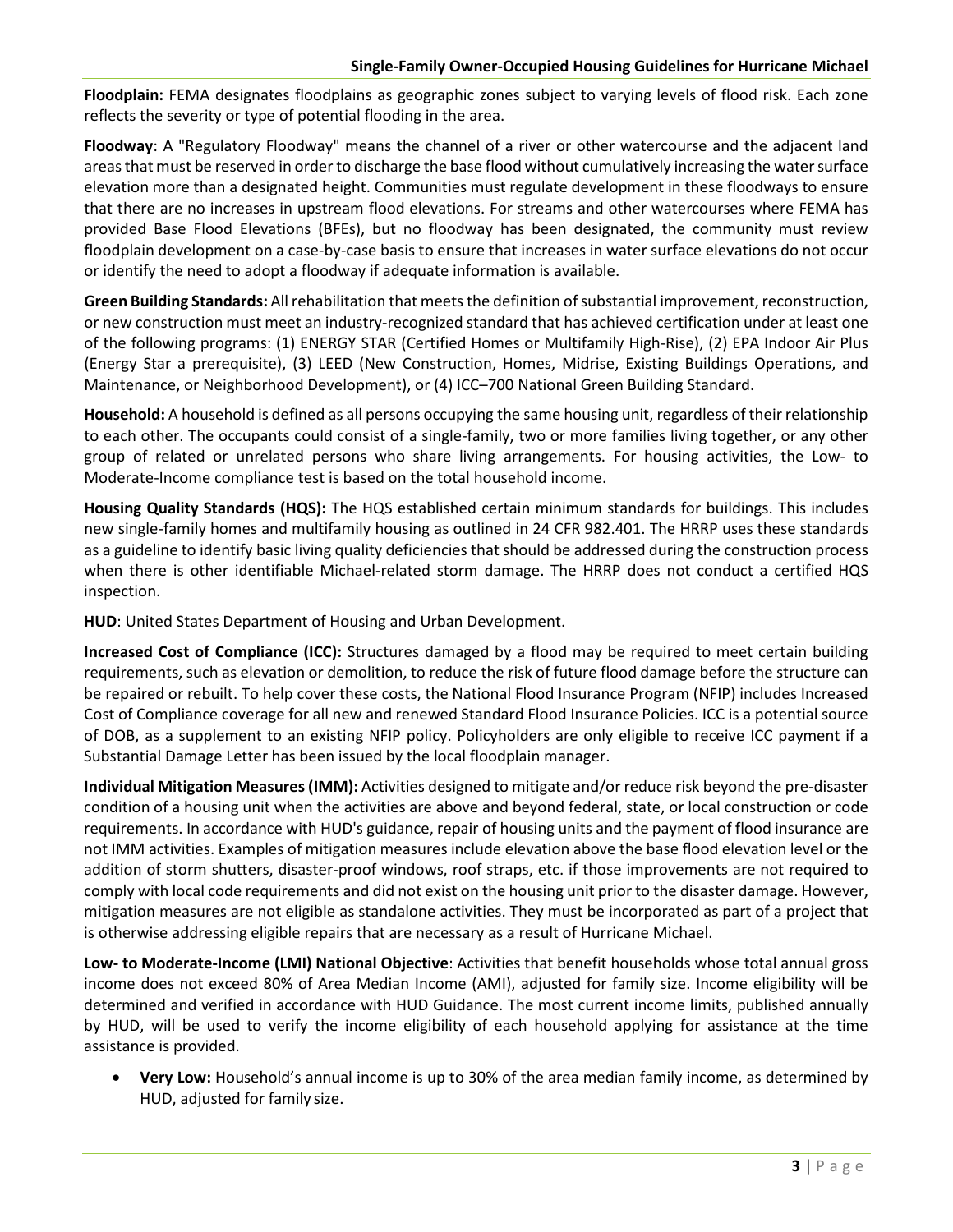- **Low:** Household's annual income is between 31% and 50% of the area median family income, as determined by HUD, adjusted for family size.
- **Moderate:** Household's annual income is between 51% and 80% of the area median family income, as determined by HUD, adjusted for familysize.

**Mobile/Manufactured Housing Unit (MHU):** A structure, transportable in one or more sections which, in the traveling mode is 8 body-feet or more in width, or 40 body-feet or more in length, or when erected on site, is at least 320 square feet, is built on a permanent chassis and is designed to be used as a dwelling with or without a permanent foundation when connected to the required utilities, and includes the plumbing, heating, airconditioning and electrical systems contained therein. Sometimes referred to as mobile homes. A MHU is built to the specifications required in the Manufactured Home Construction and Safety Standards Act of 1974[, 42 U.S.C.](https://www.google.com/search?sxsrf=qwu&q=42%2BU.S.C.&stick=H4sIAAAAAAAAAONgVuLSz9U3MLIwtzBKXsTKaWKkEKoXrOesBwCSiHM6GgAAAA&sa=X&ved=2ahUKEwj04fT6reniAhVC1qwKHeVNDjEQmxMoATAPegQIDBAP&sxsrf=seu)  70 § 5401 et seq. MHUs display a red certification label on the exterior of each transportable section. Manufactured homes are built in the controlled environment of a manufacturing plant and are transported in one or more sections on a permanent chassis.

**Modular Housing:** A home built-in sections in a factory to meet federal, state, or local building codes. Once assembled, the modular unit becomes permanently fixed to one site. The program will treat modular homes as traditional, site, or stick-built construction.

**Most Impacted and Distressed (MID) Areas:** Areas of most impact as determined by HUD or the state using the best available data sources to calculate the amount of disaster damage. The MID-designated areas include Bay, Calhoun, Gulf and Jackson counties; 32321 (Liberty), 32327 (Wakulla), 32328 (Franklin), 32346 (Wakulla and Franklin), 32351 (Gadsden), 32428 (Washington) ZIP codes, and the jurisdictions within the counties according to the [85 FR 4681, January 2](https://www.govinfo.gov/content/pkg/FR-2018-02-09/pdf/2018-02693.pdf)7, 2020. The state-identified MID areas for the 20% non-MID portion of the grant include those [counties that received both Individual](https://www.fema.gov/disaster/4337) [Assistance \(IA\) and Public Assistance \(PA\) t](https://www.fema.gov/disaster/4337)hrough the Federal Emergency Management Agency (FEMA). State-mid counties include Holmes, Leon, and Taylor.

**Multifamily:** Residential structures containing five or more units or multifamily residential structures located on adjacent lots. Multifamily structures are not eligible under these Guidelines.

**NFIP:** National Flood Insurance Program.

**Not Suitable for Rehabilitation:** DEO defines "not suitable for rehabilitation" as one of the two following definitions:

- Residential properties that have experienced repetitive losses under FEMA's National Flood Insurance Program (NFIP).
- Dwellings that are considered substandard and do not meet the recovery program's housing repair standards and/or federal, state, and local code requirements will not be deemed suitable for rehabilitation, as determined by the program and consistent with program guidelines. A structure is not suitable for rehabilitation if the cost of repair is unreasonable based upon program standards.

**Property Casualty Insurance:** Insurance that covers structural repairs to a home as a result of wind, fire, hail, winddriven rain, tornado, hurricane, or natural disaster, other than flood.

**Reconstruction:** The demolition, removal, and disposal of an existing housing unit and the replacement of that unit on the same lot, and in the same footprint, with a new unit that complies with the International Residential Codes (IRC), as required by the Florida Code. The number of units on the lot may not increase and the total square footage of the original, principal residence structure to be reconstructed may not be substantially exceeded; however, the number of rooms in a unit may be increased or decreased.

**Rehabilitation:** Repair or restoration of housing units in the disaster-impacted areas to applicable construction codes and standards.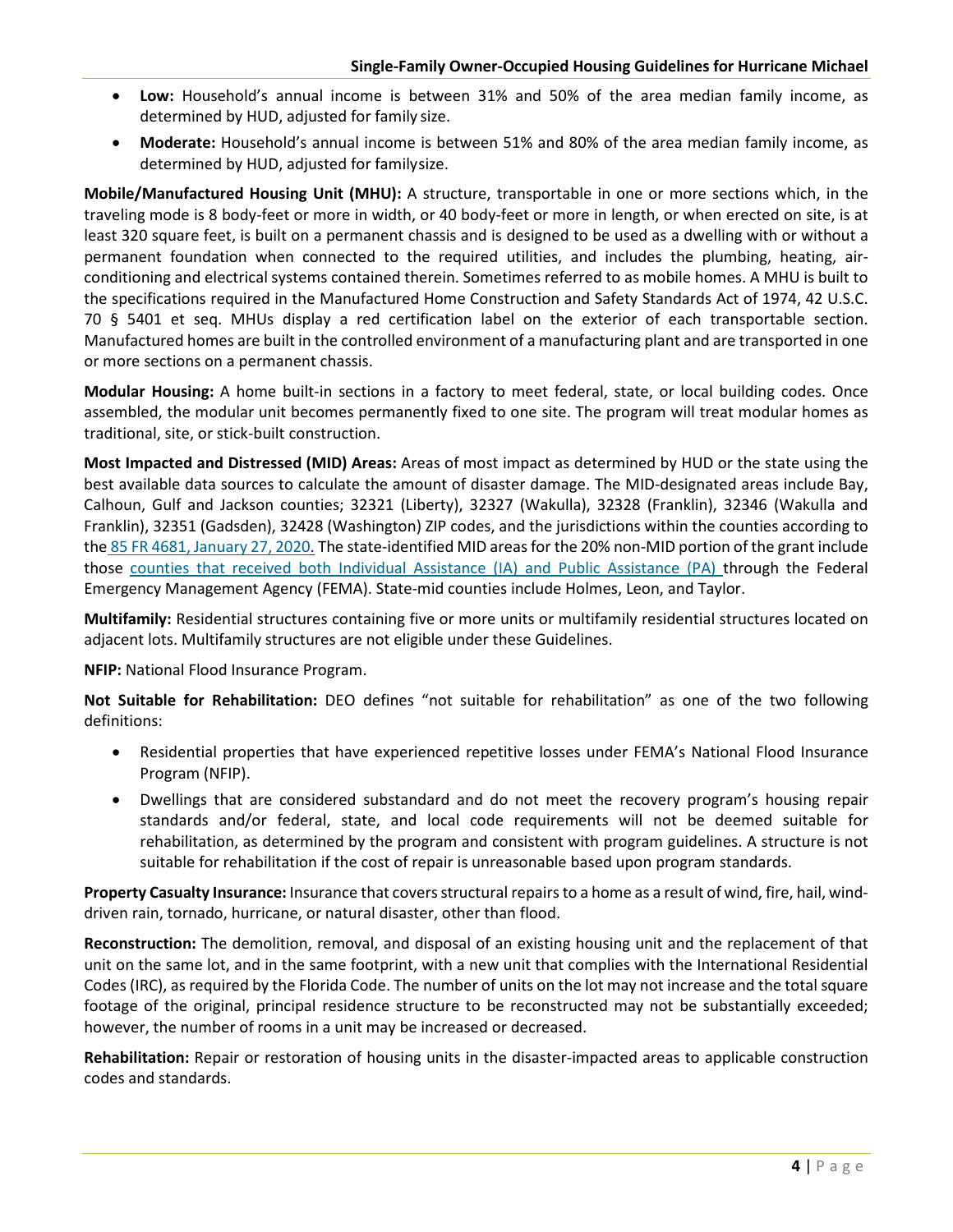**Replacement:** Demolition, removal, and replacement of a damaged MHU with a new MHU in substantially the same footprint or at a new location, if the original damaged unit was on leased land and the MHU owner must relocate to a new property. Relocation of a new MHU will require additional environmental review.

**Second Home:** Properties that served as second homes at the time of the disaster, or following the disaster, are not eligible for repair assistance or housing incentives. A second home is defined as a home that is not the primary residence of the owner, a tenant, or any occupant at the time of the storm or at the time of application for assistance. HUD has established an alternative requirement for second homes that may allow assistance in limited circumstances coordinated with HUD. Additionally, seasonal, short-term and vacation rental properties are not eligible for assistance.

**Shortfall Amount**: Shortfall Amount is the difference between the Grant Award and cost to complete the construction activities in the Statement of Work identified by DEO.

**Statement of Work:** The statement of work contains the repairs identified in the ECR that the contractor selected by DEO must complete.

**Stick-built home:** A home that has been built on-site using traditional construction materials and methods.

**Subrogation:** Subrogation is a legal doctrine that allows one person to take on the rights of another. In the context of disaster recovery grants, a homeowner must enter into a subrogation agreement where the funding agency (DEO) obtains the right to collect any additional disaster recovery assistance or insurance payouts the homeowner receives for the same purpose for which the CDBG-DR funds were provided (i.e., Hurricane Michael damage) after the homeowner has entered into a grant agreement for HRRP benefits.

**Substantial Completion:** The completion of the Estimated Cost of Repair and/or the program issued plans/specifications awarded to the contractor as documented by a passed Final progress inspection.

**Substantial Damage:** Based on the flood provisions of the Florida Building Code, damage of any origin sustained by a structure whereby the cost of restoring the structure to its before-damaged condition would equal or exceed 50% of the market value of the structure before the damage occurred. The determination is only made by the local jurisdiction. The program will abide by these determinations.

**Substantial Improvement:** As defined in 24 CFR 55.2(b)(10)(i)(A) and as applicable to the HRRP, substantial improvement means any repair, reconstruction, modernization, or improvement of a structure, the cost of which equals or exceeds 50% of the market value of the structure either before the improvement or repair is started, or if the structure has been damaged and is being restored before the damage occurred. Substantial improvement determinations are only made by the local jurisdiction. The program will abide by these determinations.

**Unresponsive**: Failure to answer or return three consecutive phone calls, and failure to respond to written requests within program timeframes.

**Zero Award**: When a zero award is determined, it is due to the estimated cost to repair the disaster-related structural damage sustained to an applicant's home being less than the amount of benefits previously received or previously approved to receive from other sources.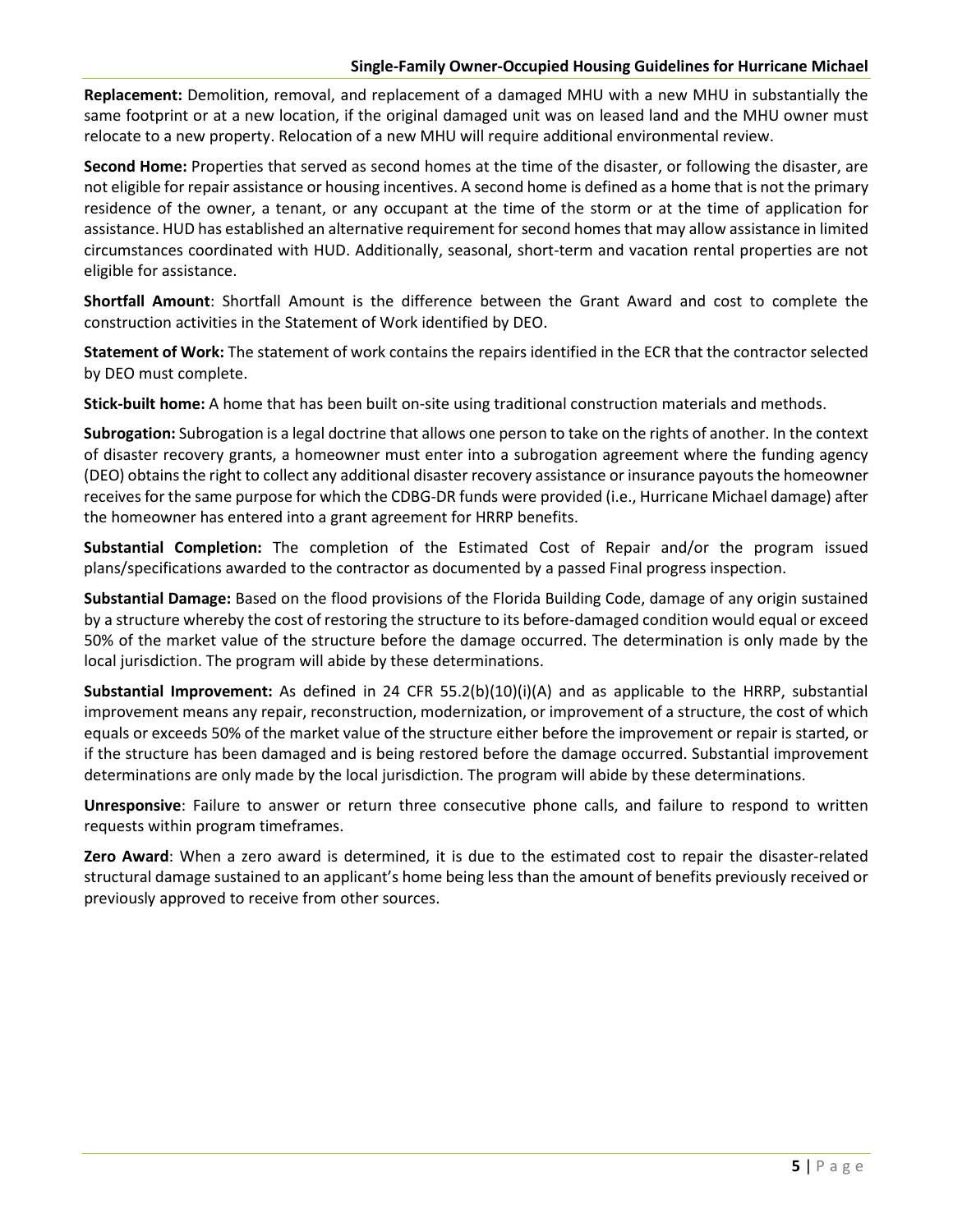# <span id="page-15-0"></span>2.0 Introduction

The Florida Department of Economic Opportunity (DEO) Office of Disaster Recovery (ODR) is the administrator of a Community Development Block Grant - Disaster Recovery (CDBG-DR) program funded by the U.S. Department of Housing and Urban Development (HUD) under Public Laws 115-254 and 116- 20.

DEO is the agency responsible and accountable to HUD for the administration of CDBG-DR funding, which has been allocated to housing, economic revitalization, and infrastructure programs – collectively implemented under the Rebuild Florida Program by DEO. DEO is administering the housing repair and replacement programs directly.

The Rebuild Florida Housing Repair and Replacement Program (HRRP) for Hurricane Michael will provide housing assistance to those affected by Hurricane Michael in October 2018. This will include single-family owneroccupants, owners of rental properties, and Public Housing Authorities (PHAs). The Single-Family Owner-Occupied Housing Guidelines (Guidelines) for Hurricane Michael will address single-family owner-occupants only. Owners of rental properties may also be served; however, separate Small Rental Housing Guidelines for Hurricane Michael have been published for rental property owners. Guidelines are available at [www.rebuildflorida.gov.](http://www.rebuildflorida.gov/) **Property owners are not guaranteed assistance but will be served based on availability of funds, prioritization, and qualification for benefits.**

The intent of the program is to address the remaining unmet housing recovery needs based on the notice in the Federal Register 85 FR 4681, January 27, 2020. DEO has developed these Single-Family Owner-Occupied Housing Guidelines for the HRRP based on the information gathered during the unmet needs analysis and subsequent project descriptions created in the State of Florida Action Plan for Disaster Recovery<sup>1</sup>.

DEO allocated \$271,497,415 in CDBG-DR funding for HRRP. This value was determined based upon data obtained during the Action Plan development process, which showed significant unmet need related to homeowner repair,

reconstruction, and replacement. However, the actual number of properties that may be served through this program will depend on several variables that are unknown at the outset, including market conditions such as cost of materials and labor, the number of repairs versus replacements, the number of replacements that are funded during prioritization phasing, and unforeseen circumstances such as additional disasters.

DEO has established two objectives for the HRRP. First, recognizing that the \$271 million allocation for housing repair will not meet all needs, DEO will prioritize assistance for at-risk and vulnerable populations. At-risk and vulnerable populations to be prioritized are households with one or more of the following characteristics: (1) households with members over the age of 62, (2) households with members with disabilities, and/or (3) households with children under the age of 18.

Second, in an effort to increase resilience and protect human life, in addition to following Florida building codes, DEO is requiring construction methods that emphasize quality, durability, energy efficiency, sustainability, and mold resistance.



<span id="page-15-1"></span><sup>&</sup>lt;sup>1</sup> The Hurricane Michael State of Florida Action Plan for Disaster Recovery, as amended, is available on the Rebuild Florida website at: [https://www.floridajobs.org/community-planning-and-development/assistance-for-governments-and](https://www.floridajobs.org/community-planning-and-development/assistance-for-governments-and-organizations/disaster-recovery-initiative/hurricane-michael)[organizations/disaster-recovery-initiative/hurricane-michael](https://www.floridajobs.org/community-planning-and-development/assistance-for-governments-and-organizations/disaster-recovery-initiative/hurricane-michael)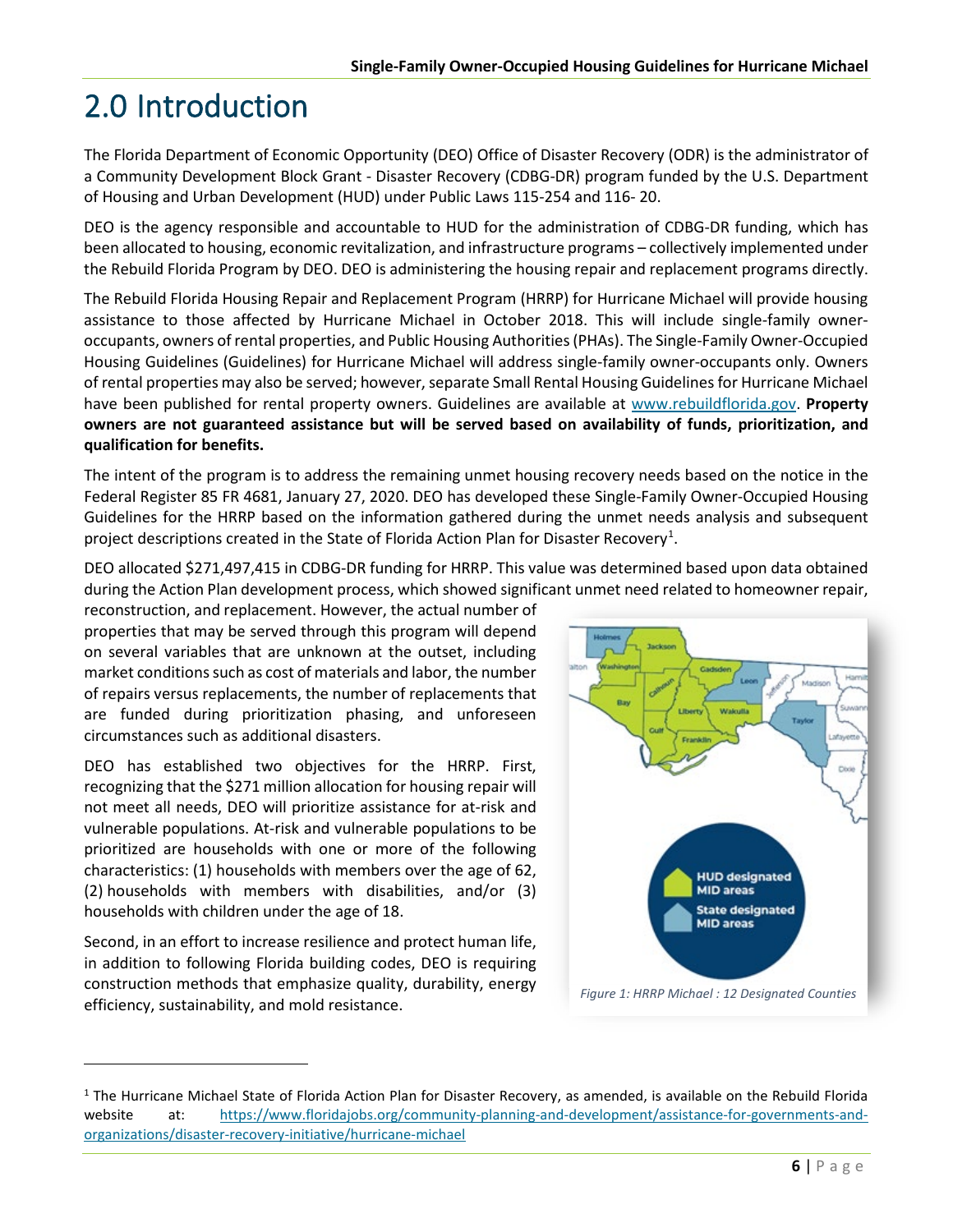The HRRP is a centralized housing repair or replacement program that will prioritize serving Low- and Moderate-Income (LMI) families impacted by Hurricane Michael in twelve (12) designated most-impacted and distressed (MID) counties, as approved by HUD: **Franklin, Gadsden, Leon, Liberty, Taylor, Wakulla, Bay, Calhoun, Gulf, Holmes, Jackson, and Washington.**

The program will manage and complete the construction process for the repair or reconstruction of damaged homes on behalf of eligible homeowners. With the assistance of staff and vendors, the state will work with a pool of qualified and procured contractors that will be assigned by the program to repair, reconstruct or replace damaged properties. Homeowners will not select their own contractors and will not contract directly with the construction contractor. No payments will be made to the property owner directly. All assistance will be provided as a grant.

If an owner-occupied structure rehabilitated or reconstructed using CDBG-DR funds also has rental tenant(s) and a portion of the structure is also currently occupied by rental tenant(s), the displacement of such tenants will result in the application of the Uniform Relocation and Real Property Acquisition Act (URA) and all associated requirements, restrictions, and/or waivers outlined in the governing Federal Register Notice(s), federal guidance and the URA itself. Once the owner-occupied structure is rehabilitated or reconstructed, the tenant(s) will have the opportunity to move back into the previously occupied portion of the owner-occupied structure that was rehabilitated or reconstructed using CDBG-DR funds.

The Federal requirements for the delivery of construction assistance under the HRRP are complex and will require a multi-step process (see Figures 1 and 2 below) to ensure compliance with all applicable regulations and requirements that are tied to the funding source.

Homeowners will complete applications and submit eligibility documentation that are required to advance to an award of benefits to eligible homeowners. Following successful eligibility and DOB review, the result of the initial eligibility-documentation phase is the advancement to the assessment phase, where program staff will conduct a damage assessment, environmental review, and develop Estimated Cost of Repair (ECR) for repairs or replacement. The ECR is then used to develop the Award Determination (repair, reconstruction, or replacement), which is then followed by the signing of a grant agreement.



*Figure 1: Initial Application and Documentation Steps*

The construction and compliance phase, as seen in Figure 2, is where repair, reconstruction, or replacement assistance is provided to the property owner through direct construction activities performed by the program and the result is a rehabilitated housing unit. After final construction activities and the completion of any compliance period, the grant will be closed out – meaning that all required documentation for HUD compliance and recordkeeping will be completed.



*Figure 2: Construction and Compliance*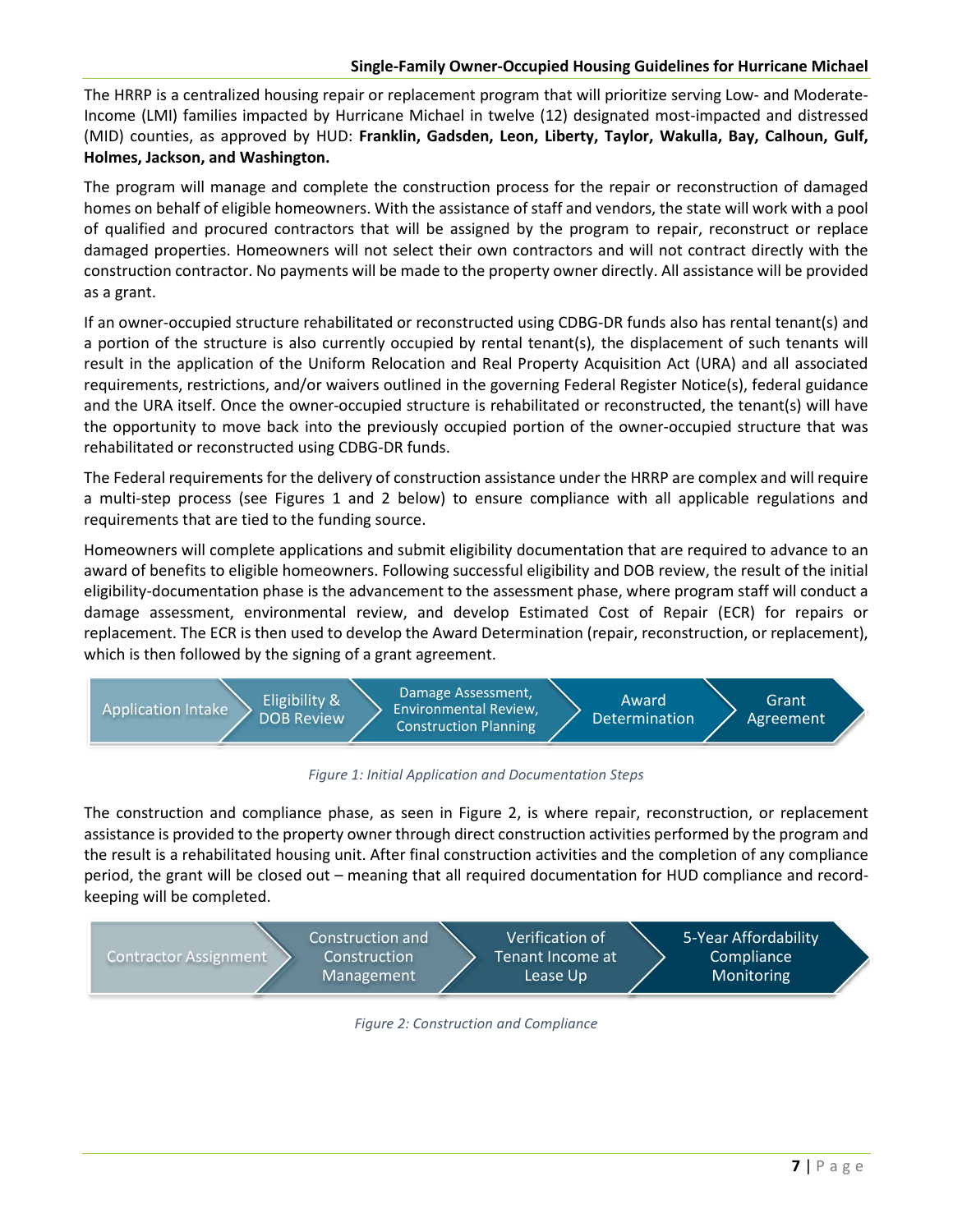# <span id="page-17-0"></span>3.0 Program Overview

### <span id="page-17-1"></span>3.1 Purpose of the Program

### <span id="page-17-2"></span>3.1.1 National Objective and Eligible Activities

The eligible activity for the program is Clearance, Rehabilitation, Reconstruction of Buildings (including Housing) as described in Section 105(a)(4) of the Housing and Community Development Act of 1974 (HCDA). Additionally, the state incorporates the waivers and alternative requirements described in 85 FR 4681, published on January 27, 2020.

The primary National Objective that is approved for the HRRP is to benefit LMI households.<sup>[2](#page-17-4)</sup> 85 FR 4681 requires that 70% of program funds meet the LMI National Objective and that 80% of all funds be expended in the HUDdesignated Most Impacted and Distressed (MID) communities. Eligible activities under this program are as follow:

- Repairs to, reconstruction, or replacement of housing units damaged by Hurricane Michael, which may include bringing the home into code compliance and mitigation against future storm impacts, including elevation.
- The completion of work to homes that have been partially repaired.
- Repairs to, or replacement of, manufactured, modular, and mobile homes impacted by Hurricane Michael.
- Temporary Housing Assistance is based on individual homeowners' needs and their participation in the HRRP.
- Title Assistance based on an individual homeowner's needs and their participation in the HRRP.

Temporary Housing Assistance is based on individual tenant needs and their participation in the HRRP. (In the Single-Family Owner-Occupied Housing portion of the Repair and Replacement Program, this form of assistance for tenants is expected to be rare, but when required, it will be provided consistent with the Uniform Relocation Assistance and Real Property Acquisition Policies for Federal and Federally Assisted Programs, 42 U.S.C. 4601 et seq., the regulations at 49 CFR 24, 70 FR 589, HUD guidance and associated waivers in the applicable Federal Register Notices for Hurricane Michael recovery).

### <span id="page-17-3"></span>3.1.2 DEO Housing Program Administration and Implementation

DEO is undertaking several housing initiatives under the umbrella of the Rebuild Florida Program. DEO will administer all programs pursuant to the grant agreement between DEO and HUD. Table 1 below is presented to assist the public with an understanding of each of the other programs that will support Florida's recovery from the impacts of Hurricane Michael.

| <b>Program Name</b>                   | <b>Activity Name</b>               | Implementation |  |
|---------------------------------------|------------------------------------|----------------|--|
| <b>Housing</b>                        |                                    |                |  |
| <b>Housing Repair and Replacement</b> | Single Family Owner-Occupied & MHU | <b>Direct</b>  |  |

<span id="page-17-4"></span><sup>2</sup>The Urgent Need National Objective is included in the approved Action Plan; however, assistance to LMI households is prioritized and funds will therefore only be available to non-LMI households after all unmet housing needs related to LMI households is met.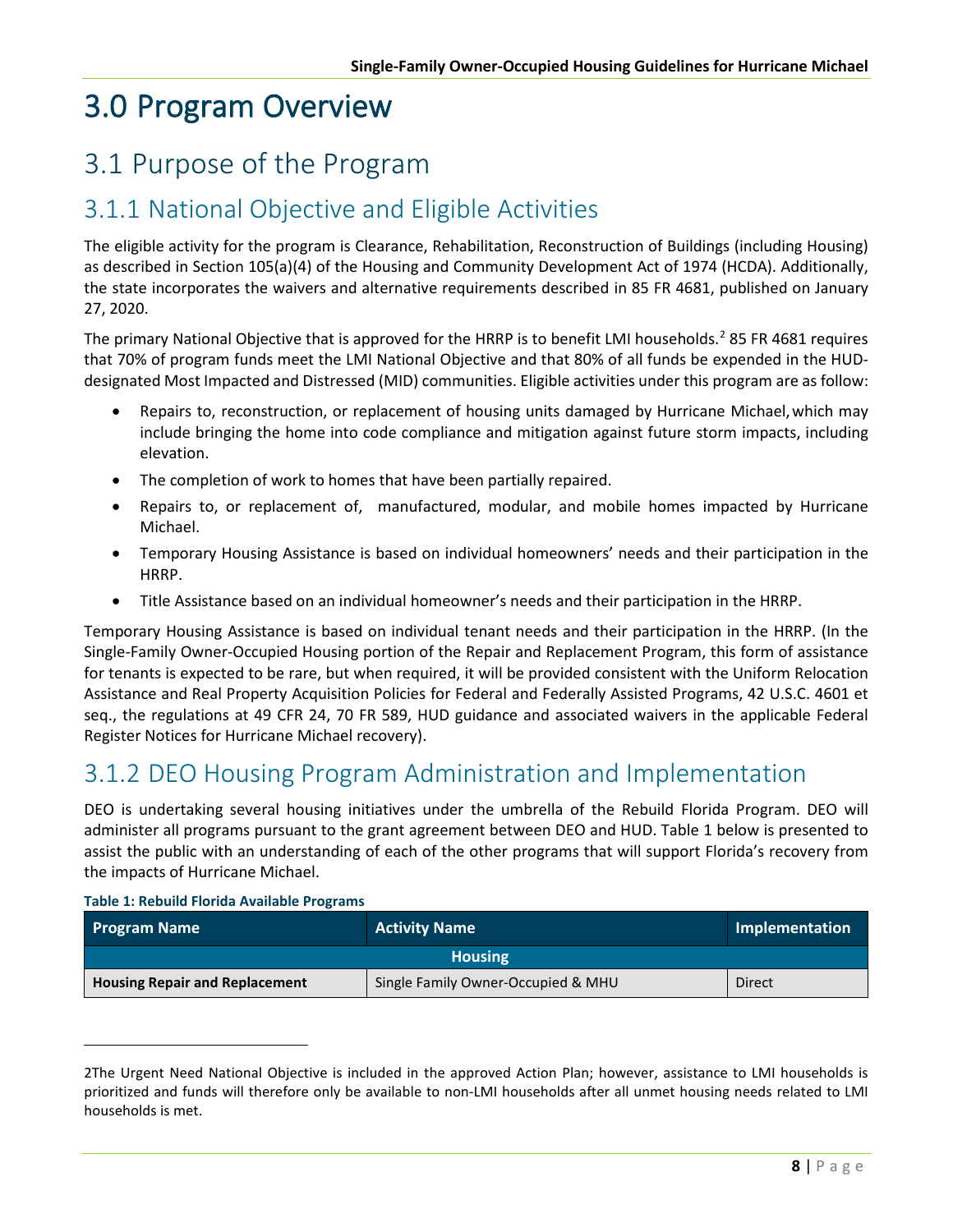|                                           | <b>Small Family Rental</b>          | <b>Direct</b> |  |
|-------------------------------------------|-------------------------------------|---------------|--|
|                                           | Multifamily                         | <b>Direct</b> |  |
|                                           | <b>Temporary Housing Assistance</b> | <b>Direct</b> |  |
| <b>Voluntary Home Buyout</b>              | <b>Voluntary Home Buyout</b>        | Subrecipient  |  |
| <b>Economic Revitalization</b>            |                                     |               |  |
| <b>Hometown Revitalization Program</b>    |                                     | Subrecipient  |  |
| <b>Workforce Recover Training Program</b> |                                     | Subrecipient  |  |
| <b>Infrastructure</b>                     |                                     |               |  |
| <b>General Infrastructure</b>             |                                     | Subrecipient  |  |
|                                           |                                     |               |  |

The Program Name column designates the name of the program, as it corresponds to the activities outlined in the Action Plan. The Activity Name column designates any sub-category of activity within the program. The Implementation Column identifies whether the program and activity will be directly implemented by DEO or a sub-recipient.

Each program will have its own implementing guidelines. For example, this document is entitled the "Single-Family Owner-Occupied Housing Guidelines" and contains the policy guidelines for implementation of the Single-Family Housing Repair and Replacement Program, inclusive of traditionally constructed site-built homes, manufactured homes, and mobile home units.

Within DEO, directly administered programs are supported by contracted service providers<sup>[3](#page-18-0)</sup> who augment DEO's staffing capacity and professional services that are not typically within DEO's staffing plan. Contracted service providers also provide technical assistance related to program design and federal rules and requirements. Table 2 below illustrates the roles and responsibilities for the Rebuild Florida Housing Repair and Replacement Program for Hurricane Michael relative to specific tasks.

#### **Table 2: Roles and Responsibilities for Program Tasks**

| <b>Task</b>                                                     | <b>Responsibility</b> |
|-----------------------------------------------------------------|-----------------------|
| <b>Application System</b>                                       | PROGRAM               |
| Policy and Procedure Technical Assistance                       | PROGRAM               |
| Policy and Procedure Approval/Finalization                      | <b>DEO</b>            |
| Case Management                                                 | <b>PROGRAM</b>        |
| <b>Application Completion</b>                                   | PROGRAM               |
| Damage Assessment Production                                    | PROGRAM               |
| <b>Environmental Review Production</b>                          | PROGRAM               |
| <b>Environmental Review Approval</b>                            | <b>DEO</b>            |
| Initial DOB/VOB Review                                          | PROGRAM               |
| File 1 <sup>st</sup> Level QA/QC at task level                  | <b>PROGRAM</b>        |
| File 2 <sup>nd</sup> Level QA/QC for Eligibility Recommendation | <b>PROGRAM</b>        |
| Final File Eligibility Review QA/QC Determination               | <b>DEO</b>            |

<span id="page-18-0"></span> $3$  HORNE is the contracted service provider selected to augment DEO's staffing capacity to administer the Single-Family Housing Repair and Replacement Program for Hurricane Michael.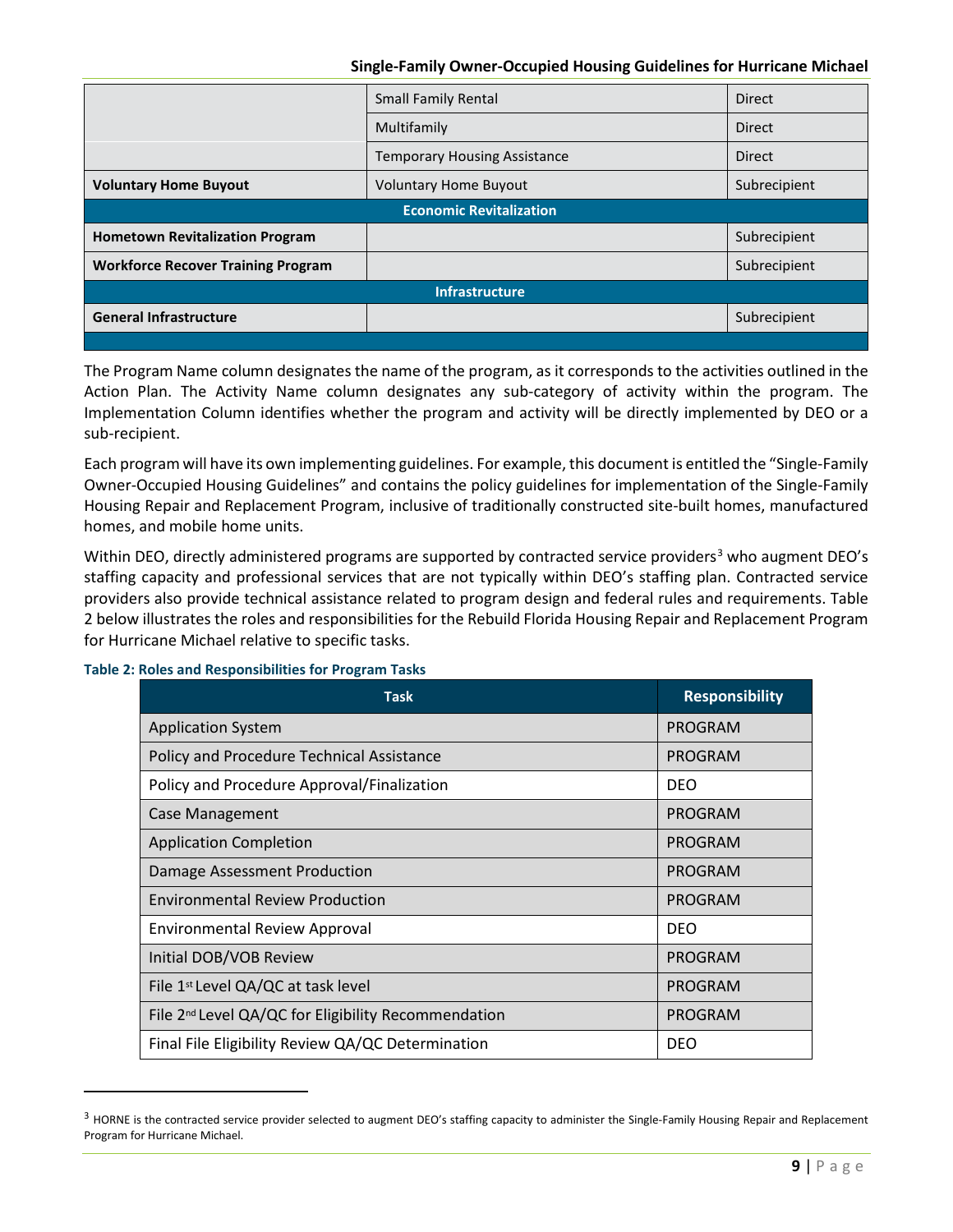| Ineligible Notification                                          | <b>PROGRAM</b> |
|------------------------------------------------------------------|----------------|
| Reconsiderations                                                 | <b>PROGRAM</b> |
| <b>Informal Appeals</b>                                          | <b>DEO</b>     |
| Appeals                                                          | <b>DEO</b>     |
| <b>Benefit Determination Letter Issuance</b>                     | <b>PROGRAM</b> |
| <b>Award Calculation</b>                                         | <b>PROGRAM</b> |
| <b>Award Notification Letter Issuance</b>                        | <b>PROGRAM</b> |
| Generation of Grant Agreement Closing Package                    | <b>PROGRAM</b> |
| <b>Schedule and Close Grant Agreements</b>                       | <b>PROGRAM</b> |
| Collect DOB Gap Payments and Deposit to DEO Account              | <b>PROGRAM</b> |
| Maintain DOB Gap Payment Accounts and Financial Draw Down        | <b>DEO</b>     |
| Construction Bid Package Development, Issuance and Bid Selection | <b>DEO</b>     |
| <b>Issuance of Notice to Proceed</b>                             | <b>PROGRAM</b> |
| <b>Issuance of Notice to Construct</b>                           | <b>PROGRAM</b> |
| <b>Construction Progress Inspections</b>                         | <b>PROGRAM</b> |
| <b>Construction Final Inspections</b>                            | <b>PROGRAM</b> |
| <b>Construction Payment Request Review</b>                       | <b>DEO</b>     |
| <b>Construction Payment</b>                                      | <b>DEO</b>     |
| <b>Initial Closeout Review</b>                                   | <b>PROGRAM</b> |
| QA/QC Closeout Review                                            | <b>PROGRAM</b> |
| Final Closeout QA/QC and Approval                                | <b>DEO</b>     |

# <span id="page-19-0"></span>3.2 HUD Income Limits

HUD publishes income limits annually in or around April. At program launch, HRRP used the 2020 HUD income limits by county to verify applicant household income. HUD issued new income limits on May 18, 2021. On April 18, 2022, HUD again published new income limits. Applications received before May 18, 2021, will be evaluated based on the 2020 HUD income limits. Any applications received on or after May 18, 2021 through the close of the program intake period on June 30, 2021, will be evaluated based on the 2021 HUD income limits, unless income review is completed on or after April 18, 2022. All income review or income recertification completed on or after April 18, 2022 will be based on the HUD income limits in effect at the time of income verification or recertification. The program will update the income tables for the program each year when the new income tables are made effective by HUD.[4](#page-19-2)

### <span id="page-19-1"></span>3.3 Program Requirements

- 1. All housing activities for the HRRP will meet the HUD National Objective(s) and eligible activity requirements as set for the HCDA and applicable Federal Register notices.
	- A. At least 70% of budgeted funds will benefit these populations as defined in the HCDA.
	- B. Activities carried out under the program must be eligible per Section 104 (b)(3) of the HCDA.

<span id="page-19-2"></span><sup>4</sup> HUD Annual Income limits are available online at [https://www.huduser.gov/portal/datasets/il.html.](https://www.huduser.gov/portal/datasets/il.html) For more information on Income Recertification, please section 4.13 of this document.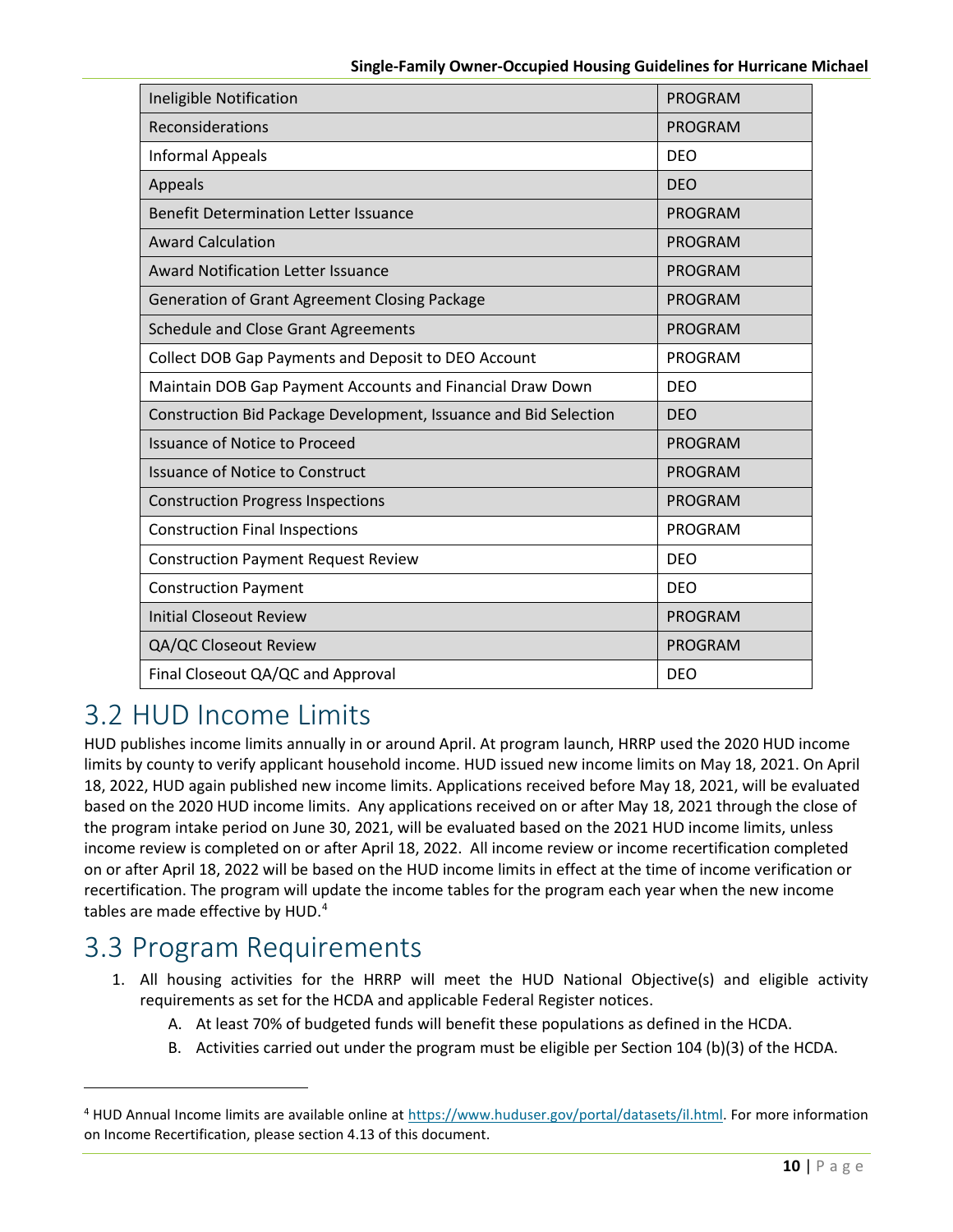- 2. Homeowners applying for disaster assistance are processed by priorities based on the prioritization criteria outlined in Section 1.5 of these guidelines. The LMI demographic groups will be funded at a minimum level of 70% of total available funds (excluding planning and administration funds). Prioritization criteria are more fully detailed in Section 1.5.
- 3. LMI Demographic Groups are:
	- A. 0%-30% AMI Very Low Income
	- B. 31%-50% AMI Low Income
	- C. 51%-80% AMI Moderate Income
- 4. The homeowner must meet certain eligibility standards to qualify for assistance. Eligibility standards are discussed in Section 2 of this document.
- 5. The property must pass a federally required environmental review. No construction may be undertaken until the environmental review is complete. Note that review may result in a home being ineligible for the program if there are extraordinary environmental site conditions that are determined to be not feasible for rehabilitation, or demolition and reconstruction. Extraordinary site conditions may include but are not limited to properties with environmental concerns, properties where local building codes prohibits program scopes of work, or properties located in a floodway.
- 6. To receive program assistance, it must be demonstrated that the unrepaired damage to structures was the direct result of Hurricane Michael. Damage details are noted in Section 2 of this document.
- 7. A damage assessment inspection must be conducted on both the interior and exterior of the structure to observe and record damage, as well as develop the Damage Repair Valuation (DRV). The damage assessment must be completed in sufficient detail to develop cost estimates. This requires an inspector to have full access to the property for the documentation process.
- 8. The project costs must be reasonable and typical in the current marketplace for projects of similar scope and must exclude any DOB.
- 9. The project must comply with all applicable federal, state, and local requirements.

# <span id="page-20-0"></span>3.4 Ineligible Activities

Ineligible activities identified in the Federal Register, Vol. 83, No. 28, Friday, February 9, 2018, include the use of CDBG-DR for forced mortgage payoff, construction of a dam/levee beyond original footprint, incentive payments to households that move to disaster-impacted floodplains, assistance to privately owned utilities, not prioritizing assistance to businesses that meet the definition of a small business, or assistance for second homes and funding of buildings for the general conduct of government activities identified in 24 CFR 570.207. All activities and uses authorized under Title I of the Housing and Community Development Act of 1974 and allowed by waiver. In addition, any activities reimbursable by, or activities for which funds are made available by, the Federal Emergency Management Agency (FEMA) or the Army Corps of Engineers (USACE) are considered ineligible activities.

### <span id="page-20-1"></span>3.5 Applications

- 1. Only completion and submission of the official Rebuild Florida HRRP for Hurricane Michael application, including the submission of all supporting documentation, will be considered as an application for program benefits.
- 2. Anyone who has submitted a prior application for disaster recovery assistance through a non-profit organization, federal, state, or local agency will need to submit a separate application specifically for Rebuild Florida HRRP for Hurricane Michael.
- 3. Submission of a public comment form or other written documentation of damage during public meetings or hearings does not constitute an application to the Rebuild Florida HRRP for Hurricane Michael.
- 4. Regardless of the number of individuals per household, there may only be one application per household. Duplicate applications will be closed so that only one application per property address remains active.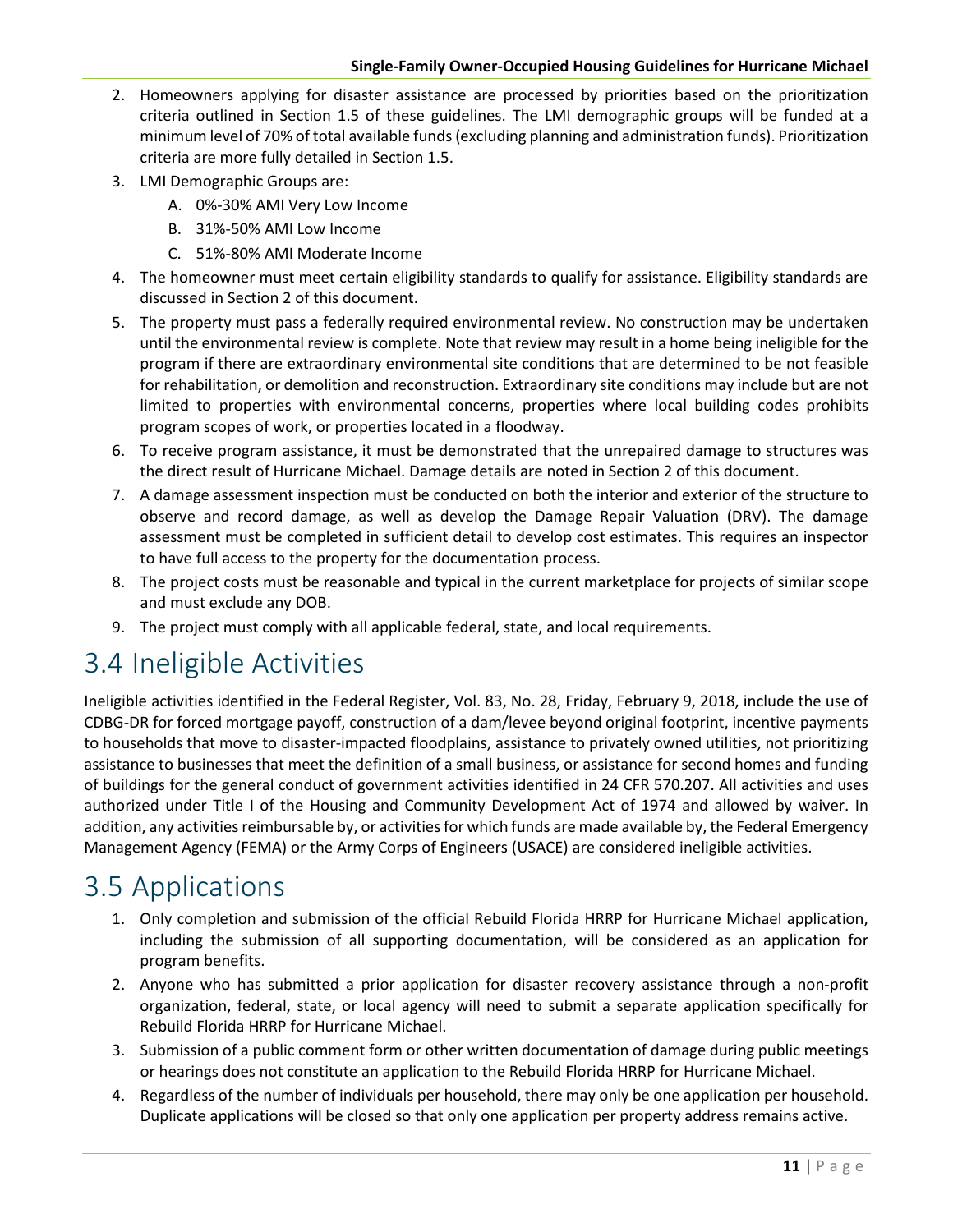- 5. Qualification for assistance will be certified by program staff prior to the commitment of any funds to an activity or beneficiary.
- 6. Homeowners are not guaranteed assistance but will be served based on availability of funds, prioritization, and qualification for benefits.
- 7. Anyone who makes an inquiry about the program will be provided assistance to apply for the program during the open application period. The application period for the HRRP closed on June 30, 2021.

An applicant may request to voluntarily withdraw from the program at any time. If an applicant chooses to withdraw after construction has begun, the applicant will be subject to repayment of program funds expended. Applicants are to document withdrawal requests in writing. However, if an applicant cannot or will not document his or her request to withdraw, a detailed case note may be used to support the applicant's withdrawal request. All applicants who choose to withdraw will be sent a "Withdrawal Confirmation Notification", which gives the applicant an option to rescind his or her request to withdraw. If after being sent the letter, the applicant does not contact the program to cancel withdrawal within **thirty (30) days**, the case will be withdrawn.

A written request to withdraw can be sent to the applicant's Rebuild Florida Intake Specialist or directly to DEO via U.S. mail to:

Attention: Rebuild Florida Housing Repair and Replacement Program

Florida Department of Economic Opportunity

Division of Community Development

107 East Madison Street

Caldwell Building, MSC 400

Tallahassee, Florida 32399

Withdrawal from the Program is final and not appealable.

Should an applicant request to withdraw, and program funds have already been invested into the damaged property, the applicant will be responsible for the repayment of all program funds through a recapture process.

### <span id="page-21-0"></span>3.6 Priority Schedule

At a minimum, 70% of program funds must meet the Low-and Moderate-Income (LMI) national objective as directed in 85 FR 4681, January 27, 2020. LMI households with one or more of the following characteristics, designated by the program as vulnerability factors, will be prioritized and processed in the order that they complete an application:

- Households with seniors age 62 and older.
- Households with children under the age of 18.
- Households with special needs or special accommodation requirements (disabled).

The three phases of priority are:

- Phase 1: Applicant is in a HUD- or state-designated Most Impacted and Distressed (MID) Area, is Low-to Moderate-Income (LMI), and has one or more vulnerability factors.
- Phase 2: Applicant is in HUD- or state-designated MID area and is LMI.
- Phase 3: Applicant is in HUD- or state-designated MID area and has a household income between 80% and 120%AMI.

Additionally, DEO is providing mobile intake services for home-bound individuals upon request and verification of disability, to ensure all households have an equal opportunity and support to complete an application.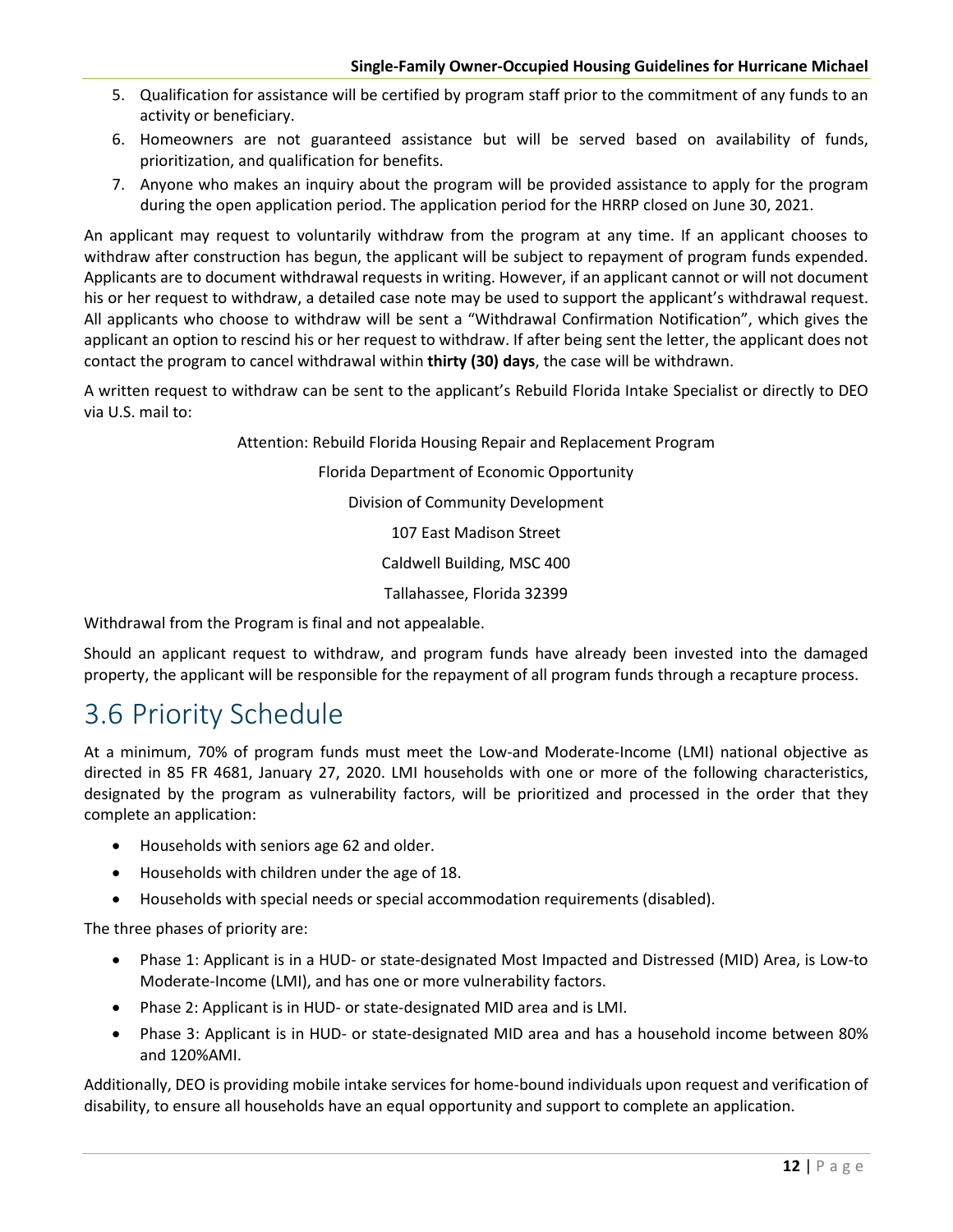As grant agreements approach full obligation of program funds, DEO will analyze the remaining potential eligible homeowner pipeline and may, consistent with the HUD-approved Action Plan, choose to re-allocate funds from one program to another or place remaining homeowners on hold until priority household homeowners are fully processed, and their needs are realized. As program application intake production is monitored, DEO may choose to adjust the percentage of funding or re-allocate additional funding from other programs with less participation to maximize assistance for priority homeowners eligible and seeking HRRP assistance.

# <span id="page-22-0"></span>3.7 Program Education

Program education will be provided to all homeowners to explain the details of the program, the application process, qualification and prioritization criteria, impacts of accepting an award, requirements for compliance after completion of activities, and long-term obligations incurred as a result of this funding. Program education is provided through one-on-one interactions between homeowners and program staff members.

### <span id="page-22-1"></span>3.8 Structure Types

### <span id="page-22-2"></span>3.8.1 Eligible Structures:

- 1. Single-Family stick-built and modular dwelling units.
- 2. Attached structures under the common roof of the damaged single structure and/or permanently affixed structures not under the common roof.
- 3. Manufactured Housing Units (MHUs), which may only be replaced with another MHU where land-use restrictions do not prohibit the replacement of the MHU.
- 4. Condominiums, townhomes, and other owner-occupied units that share a common wall may be eligible structure types. However, there are additional restrictions related to common areas in such structures. Reference Section 1.7.3 for additional restrictions specific to Condominiums, townhomes, and other structures with shared walls.
- 5. Duplexes. In the circumstance where the owner(s) of a duplex occupied one unit as his/her/their primary residence at the time of the storm, the duplex is an eligible structure type. If an owner did not occupy at least one unit of the duplex, the structure is ineligible for assistance from the program. Program funds may be used to fund the repair of both units of the eligible structures<sup>[5](#page-22-3)</sup> if the owner of each unit qualifies for assistance
	- A. In the circumstance where there are different owners for each unit in the duplex or joint owners who occupy each unit separately, each unit shall be treated as a separate damaged property and each owner is eligible to apply for assistance for his or her individual unit.
	- B. If half of the duplex is a rental unit and occupied by a tenant, all URA notifications must be issued and URA requirements followed. Applicants are prohibited from evicting a tenant for the purpose of applying or participating in the program and will be ineligible for assistance if they do so. Applicants with a vacant duplex rental unit will be advised not to enter into a lease for the property and will be provided a copy of the "Move In" Notice to be issued to any prospective tenants prior to them signing a lease should they elect to rent the unit prior to construction. This notice informs prospective tenants that they will not be eligible for relocation assistance if they become displaced by program-related activities.
	- C. A duplex property may not participate or be eligible for both the Owner Program and Rental Program.

<span id="page-22-3"></span><sup>&</sup>lt;sup>5</sup> If a duplex qualifies for a reconstruction award and the owner-applicant owns both sides of the duplex, the duplex will be demolished and replaced with a single-family home replacing the total number of bedrooms in the complete structure up to a maximum of 4 bedrooms total.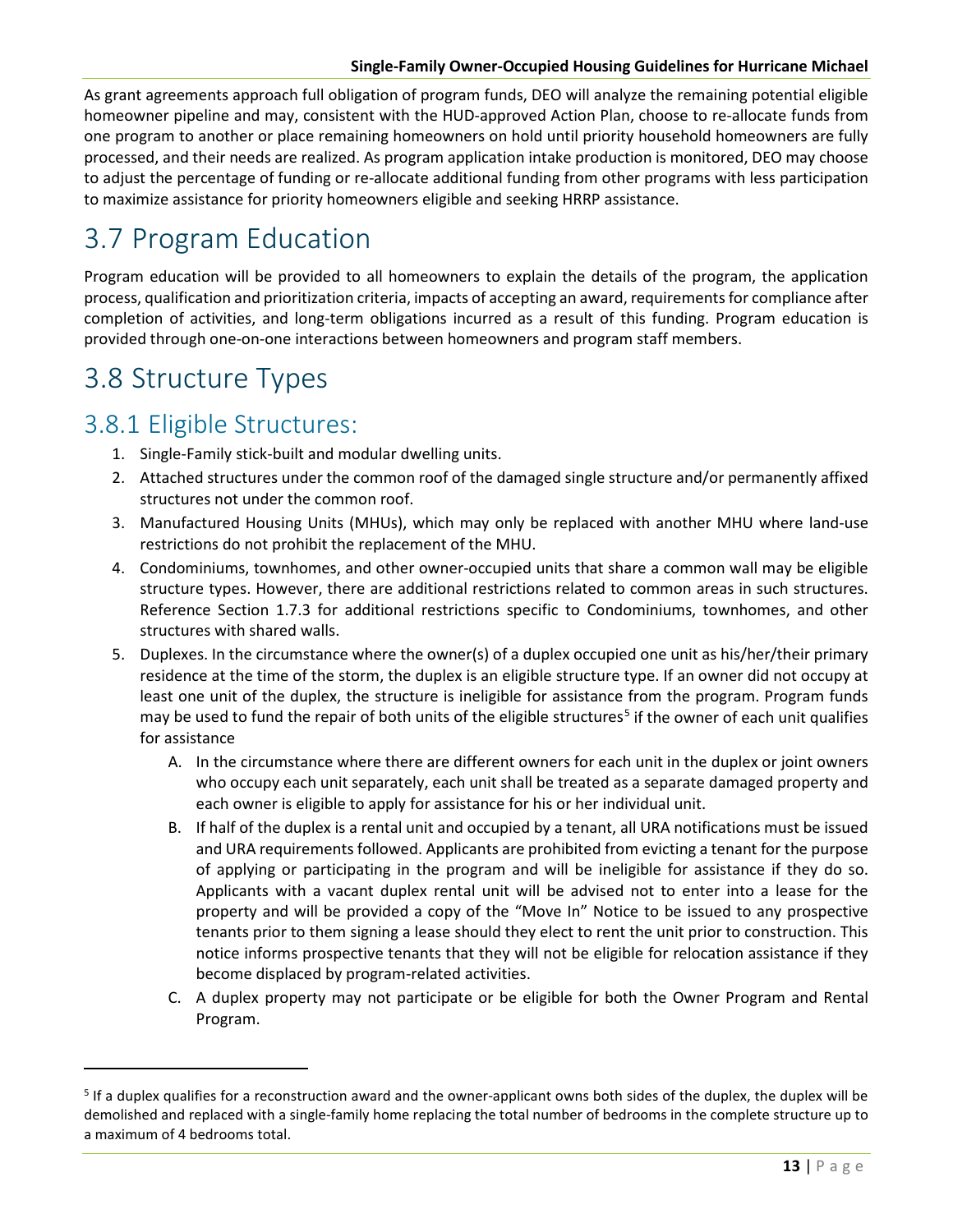- D. An applicant who is an owner-occupant within a triplex or quadruplex may apply under the Small Rental program and will therefore be subject to the Rental Guidelines
- 6. Structures that are used for both residential and commercial purposes will be considered for eligibility on a case-by-case basis; however, if the structure is approved, repairs should be limited to the residential portion.
- 7. Applicants who own a home on property with multiple unattached homes on the same lot (tax parcel) will be required to apply separately for each structure. The program will coordinate with the local code compliance authority to determine that each of the units is legally allowable on the property. Only those units that were constructed under a permit issued by the local code compliance authority will be considered for assistance. In addition, a survey of the property will be required, and the property may need to be sub-divided. The cost of the survey and responsibility for subdivision of the property, if required, will be at the applicant's expense. Prior to replacing or repairing a structure, all code and property restrictions, if applicable, must be resolved.
- 8. Properties with delinquent mortgages or real property taxes are ineligible *unless* the owner shows they are on a payment plan or cured the delinquency, then Program can proceed with eligibility review.

### <span id="page-23-0"></span>3.8.2 Ineligible Structures:

- 1. Garages, sheds, and outbuildings not attached to the main dwelling unit are not eligible forrepair but may be eligible for demolition only if deemed a safety hazard. Improvements must be permanently attached to the main housing structure.
- 2. Recreational Vehicles and camper trailers used as a residence are not eligible for the program.
- 3. Houseboats used as a residence are not eligible for the program.
- 4. Second homes are not eligible under the Single-Family Repair and Replacement Programas described in these guidelines.
- 5. Seasonal, short-term, and vacation rental properties are not eligible for assistance.
- 6. Housing units located where federal assistance is not permitted by federal regulation, including floodways, or within runway clear zones of either a civilian or military airport.
- 7. Properties with delinquent mortgages, delinquent real property taxes, or properties that are subject to bankruptcy proceedings or in foreclosure.
- 8. Properties located on sites with extraordinary site conditions that are determined to be not feasible for demolition and reconstruction. Extraordinary site conditions may include but are not limited to properties with environmental concerns, properties where local building codes prohibits program scopes of work, or properties located in a floodway.

### <span id="page-23-1"></span>3.8.3 Condominiums, Townhomes, and Other Structures with Shared **Walls**

Owners of condominiums (condos), townhomes, and other structures with common areas and shared walls or other shared structural components may apply for repairs under the Housing Repair and Replacement Program (HRRP). However, the application process may differ for these applicants as they belong to condo associations, co-op boards, and homeowner associations (all of these entities are hereafter collectively referred to as "Associations") that are responsible for the common areas and components of the entire condo, co-op, or townhome. As such, any applicant for assistance whose structure type is a condo, townhome, or other structure with common areas, shared walls, or share structural components is required to include the Association's rules, guidelines, bylaws, etc. (hereafter referred to as "Association Guidelines"). Applicants for these types of structure types are defined by the purview under which the damaged area falls.

If according to Association Guidelines the required repairs are the responsibility of the owner , the owner may apply individually. All repairs approved under this Program must benefit the owner's unit. Incidental benefit to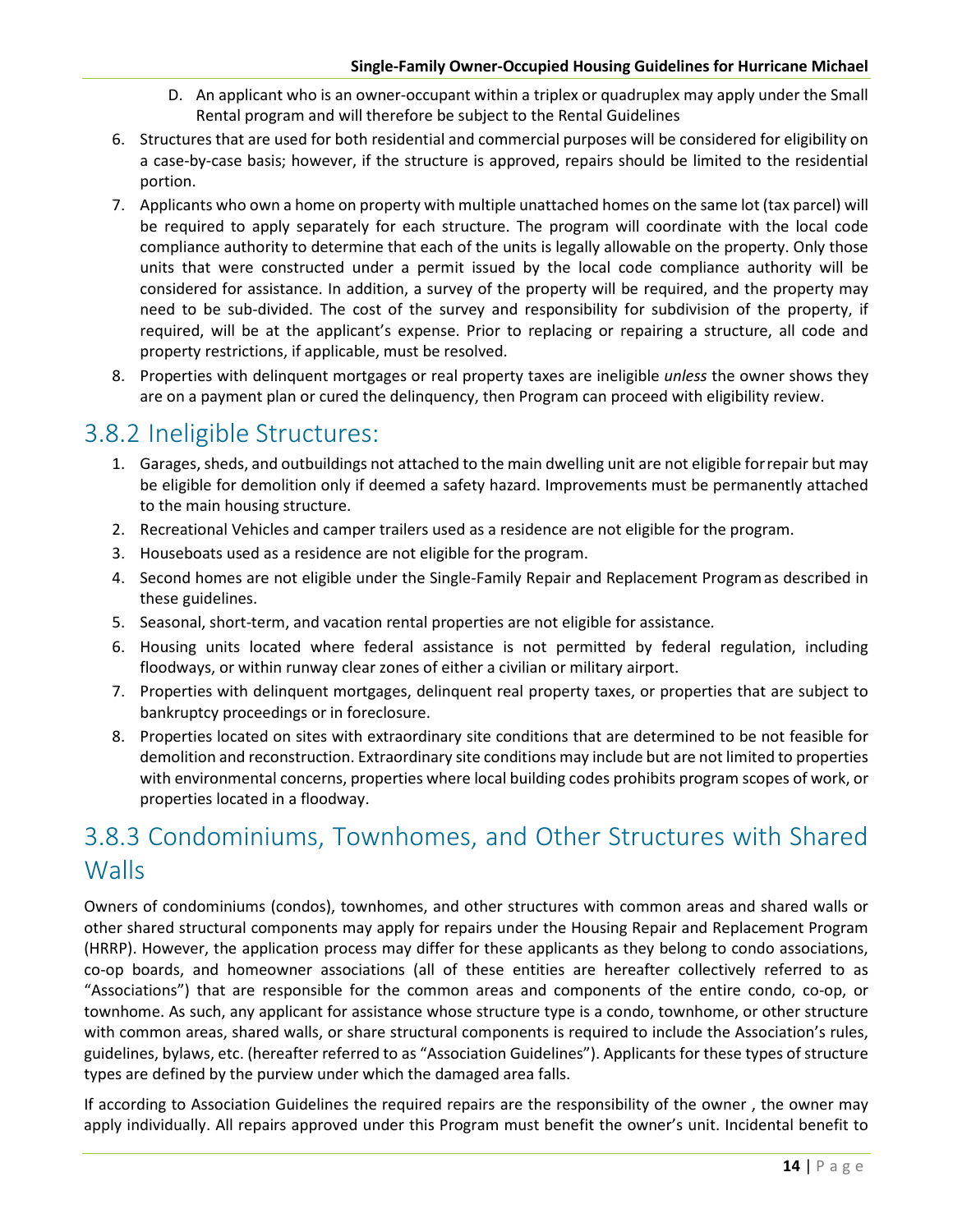common areas or other units is allowable. For example, a roof patch over the applicant-owner's unit provides benefit to the individual unit, and mitigates damage to neighboring non-applicant units but does not provide a direct benefit to the other units. Conversely, a whole roof replacement would benefit all owners and not solely the applicant-owner. Association consent will be required for repairs made where the applicant is the owner.

If required repairs are the responsibility of the Association according to Association Guidelines, the applicant must be the Association. The application will be processed similarly to multifamily housing applications to account for the income mix of the owners. Accounting for the income mix of owners is necessary to assure that the overall benefit of the project meets LMI income requirements Homeowner consent will be required for all units for repairs made where the applicant is the Association and homeowner income information must be provided. Note that although common structural features such as roofs, walls, and siding are potentially eligible for repair, common areas such as meeting rooms, recreational areas, etc., are not eligible for assistance under the program.

#### 3.8.3.1 Structures

The units within a condominium, townhome, or co-op structure are individually owned and must be processed under the HRRP Single-Family Owner-Occupied Housing Guidelines. However, any individually owned unit that is used as rental property will be subject to the HRRP Rental Guidelines.

The most notable difference between these two program areas is the required affordability period for rental properties. Therefore, if a unit is a rental unit it will be subject to the rental affordability periods if it receives assistance under HRRP.

### 3.8.3.2 Eligible Benefit

HRRP will only provide repair assistance to eligible Associations, as applicable. Should the condo, co-op, or other structure with shared common areas and walls require reconstruction, it will be ineligible for HRRP assistance.

Eligible rehabilitation assistance will include repair to damage to common areas and individual units, where applicable. Non-residential structures, landscaping, and bulkheads are NOT eligible for assistance under HRRP. Additionally, luxury grade items including but not limited to custom cabinetry, fireplaces, and decks that are not a primary means of access are not eligible under HRRP.

The damage assessment will identify unit-specific repairs as well as repairs necessary for common areas. Unitspecific repairs include items not located within the boundaries of a specific living unit, but which are designated for the sole use of a specific living unit, according to Association Guidelines. This includes, but is not limited to, damage to individual, unit-specific air conditioners, hot water heaters, furnaces, and boilers. Unit-specific damage can be included in the owner-applicant's grant award. Damage assessments showing repair items outside of the sole-unit designation are only eligible if the applicant is the Association.

### 3.8.3.3 Applicant

The applicant may be the homeowner or the Association depending on who is responsible for the repairs. When the homeowner is the applicant, only repairs made to the owner's unit or repairs made that benefit only the owner's unit are eligible under the program. Although not the applicant, the Association must consent to repairs made to the owner's unit.

Owner-applicants must complete the program's required application as though theirs was a Single-Family home.

The Association may be the applicant when items in need of repair include shared-use items, such as roofs or exterior walls. The Association is responsible for repairs to damaged residential structures in the condo, townhome, or co-op community after a disaster and, in most cases, it holds the primary property and flood insurance on the damaged residential structures. HRRP grant awards will be awarded directly to the Association provided all eligibility requirements are met.

Associations must complete the program's required application and provide all supporting documentation requested to verify eligibility. Associations must provide line-item insurance loss documents or closely equivalent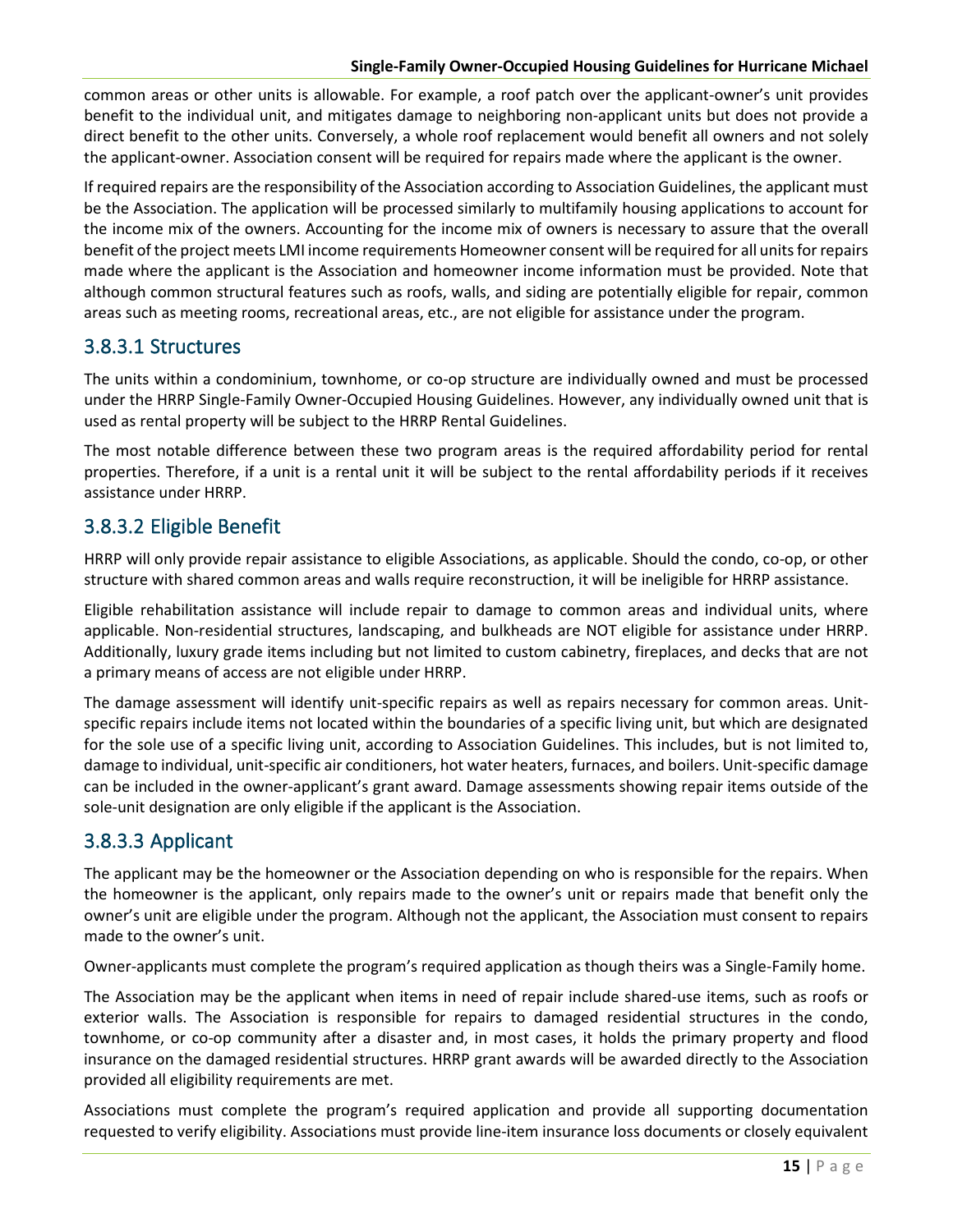scope documents for all storm damage to the property, as well as supporting documents to confirm the dates on which repairs were completed. Associations may also be required to coordinate submission of unit owner income documentation for income qualification. The Association must also provide access to the damaged property, including common elements and units, for required inspections.

### 3.8.3.4 Participation

If the homeowner has applied for the program, the Association must agree to consent to repair of the homeowner's unit. Failure of the Association to agree to provide requested consent will result in ineligibility of the unit's participation in the program.

If the Association has applied for the program, all unit owners must agree to participate in the program. Unit owners must provide all required documentation for his or her own unit where this information is not available to the Association.

The LMI status of the project is dependent upon the income mix of all owners. Failure of any unit owner to agree to participate or to provide requested documentation will result in the income for that unit being assessed as non-LMI. Failure of multiple owners to provide income verification documentation may result in the project's failure to qualify as an LMI project and therefore, the entire structure may be deemed ineligible for assistance. Further, any individual owner's refusal to allow the Association to obtain repairs affecting his or her unit may result in disqualification of the whole project.

### 3.8.3.5 Low- to Moderate-Income Requirements

If the homeowner has applied for the program, the homeowner's household must meet income eligibility requirements.

If the Association has applied for the program, at least 51% of the total units must be occupied by low- and moderate-income families. If the Association does not meet this income requirement, the entire structure will be ineligible.

### 3.8.3.6 Verification of Benefits

Owner Applicants: Homeowner applicants' verification of benefits for these structure types follow the singlefamily verification of benefits policy and processes.

Association Applicants: While the Association may apply on behalf of the Association's membership (i.e., the owners of the units), Rebuild Florida must verify all public and private benefits received directly by the Association and by the owner of each damaged unit. If the Association is the applicant, the program requires consent and release from the beneficiary (i.e., both the Association and the unit owner) in order to obtain verification of benefits. The consent and release provided by the Association does not extend to the unit owners and vice versa.

The program may deem certain units as ineligible and exclude them from the Association's award. Examples of reasons why any unit may be excluded by the program include National Flood Insurance Program (NFIP) noncompliance, or owner exceeds program income limits.

With regard to income, the applicable Federal Register Notices prohibit HRRP from providing any assistance to individuals who make more than 120% of the Area Median Income (AMI).

Therefore, any unit owner with an income greater than 120% AMI would be excluded from an Association's award and would not be assisted.

### 3.8.3.7 National Flood Insurance Program Requirements

NFIP non-compliance occurs when an owner was required to obtain and maintain flood insurance as a condition of previous federal disaster assistance and that homeowner failed to do so. Federal law prohibits HRRP from providing any additional disaster assistance in this situation. Therefore, any unit owner who is NFIP non-compliant would be excluded from the Association's award.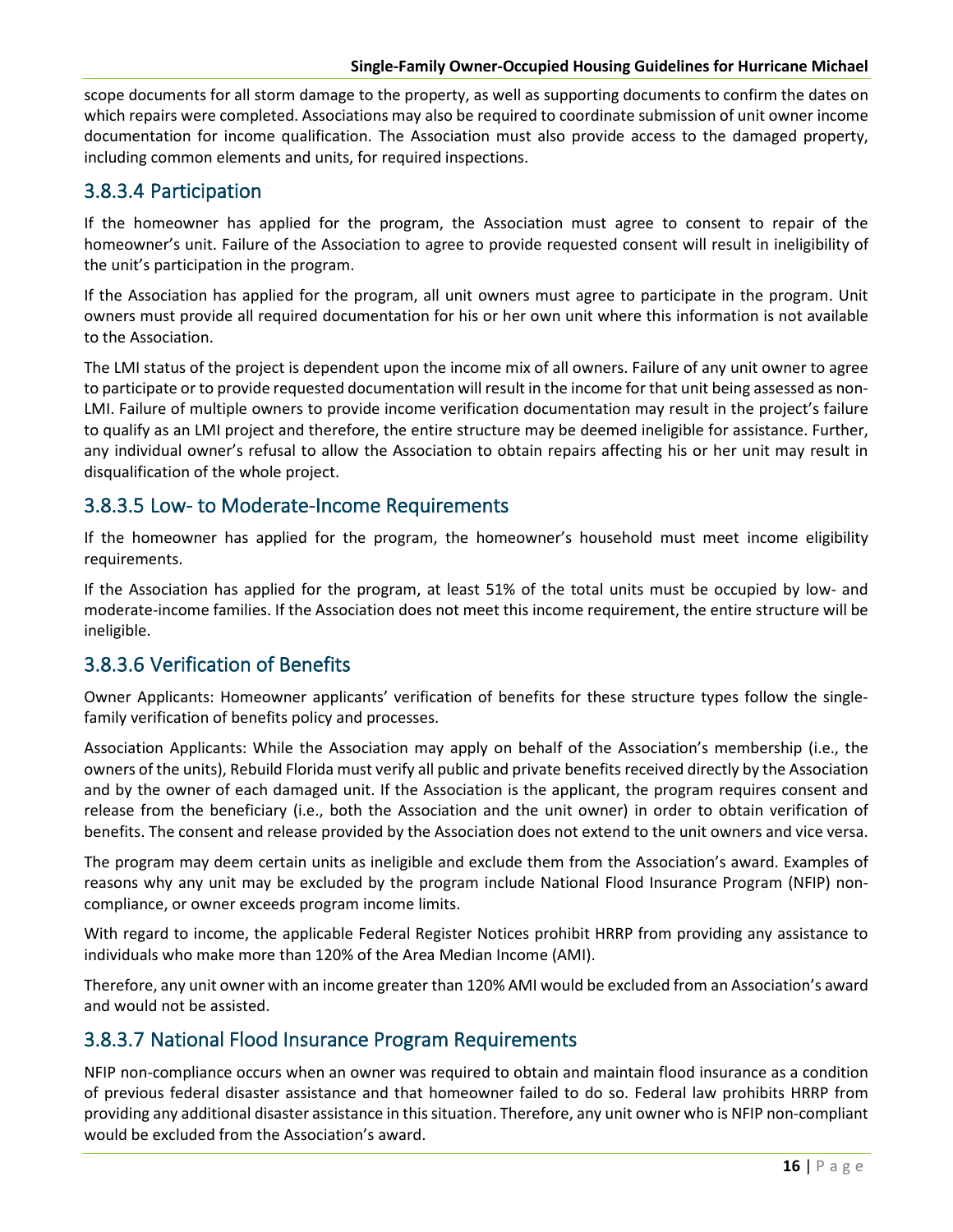### 3.8.3.8 Unit Qualification

In order to receive direct benefit of repairs, the damaged unit or each of the damaged units, according to whether the applicant is the homeowner or Association, respectively, must meet the basic eligibility requirements of the HRRP, as follows:

- Evidence that the unit is not a second home;
- Proof of ownership and residency as of the time of Hurricane Michael;
- Documentation of all public and private benefits received for the unit;
- Current status on property taxes and condo or homeowner association fees; and
- Providing access to conduct required inspections of the unit.

Where the Association is the applicant, failure of a unit to meet these qualifications does not preclude repair to the entire Association, however, the disqualified unit would receive no direct benefit.

#### 3.8.3.9 Grant Award

Grant awards are calculated using the HRRP's damage estimate minus any public or private assistance provided for repair or replacement of the damaged structure, which is referred to as a DOB analysis. The result of this calculation is referred to as Unmet Need. HRRP separately calculates Unmet Need for Association common elements and each individual damaged living unit. Both calculations are subject to the maximum award caps specified in the 2018 State of Florida Action Plan for Disaster Recovery.

### <span id="page-26-0"></span>3.9 Type of Assistance Offered

Repair may be offered to homeowners based on the extent of damage to the home. Replacement of Mobile/Manufactured Units (MHUs) will be limited to situations where local zoning/building permits, or federal requirements, such as environmental regulations, will allow the replacement of the original, hurricane-damaged structure with a like structure. If the MHU is located within an area where replacement of the MHU is not allowable due to local codes and/or zoning restrictions, the application may be eligible for a stick-built reconstructed home. Triple-wide and larger MHUs will be replaced with double-wide structures. The double-wide MHU will be the largest MHU offered by the program.

Understanding that it may be necessary for homeowners to remove themselves and their belongings from their homes during the period of repair, DEO will provide temporary housing assistance on a case-by-case basis when sufficient need can be demonstrated by the homeowner. Consideration for temporary relocation assistance will include whether the homeowner is in a program-defined priority population and if program resources are available. However, as this is a voluntary program, it will be standard practice that the cost for temporary relocation of persons and belongings will be borne by the homeowner unless hardship is proven. See Optional Relocation Temporary Assistance Policy in Section 1.10.

This program does not pay for like-for-like replacement. The program will offer economy/standard grade materials, to make a home decent, safe, and sanitary. All structures will be assessed for compliance with program standards.

Standard appliances that are not functioning at the time of inspection such as refrigerators, stoves and/or ovens may be replaced. Luxury items, including but not limited to, granite (or other high-end) countertops, high-end appliances, stone flooring, garage door openers, security systems, swimming pools, fences and television satellite dishes are not eligible under the HRRP. Washing machines and dryers are not eligible for replacement.

Examples of allowable eligible repair expenses include, but are not limited to:

- Structure repairs (e.g., roof, foundation, electrical, plumbing, and windows).
- Limited debris removal necessary for access to the home or repair area.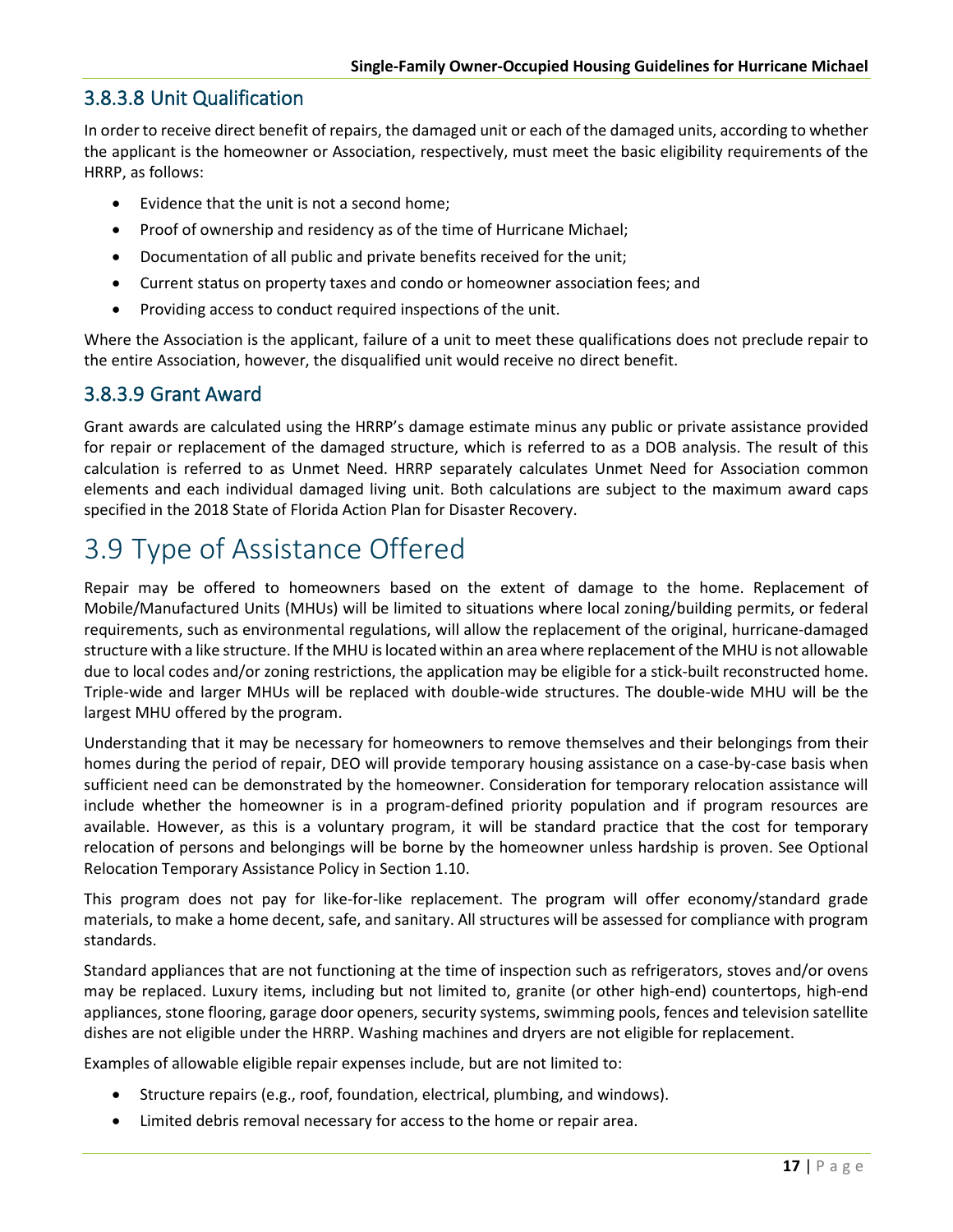- Mold remediation.
- Labor, material, and equipment rental to permanently or temporarily repair the damaged residence (e.g., carpeting, cabinetry, appliances, flooring, fixtures, doors, walls, and ceilings).
- Demolition costs.
- Installation of wells, septic tanks, electricity, HVAC, and plumbing.
- Grading or leveling of property.
- Rental of Disposal and Removal Equipment (e.g., backhoes and dumpsters).
- Other costs or expenses associated with repairing, stabilizing, or reconstructing the property.
- Tree/shrub removal if tree/shrub blocked access to the home or presented a safety hazard.
- The following more specific examples are allowable activities:
	- o Tarps
	- o Building Supplies
	- o Siding
	- o Sewer/Septic
	- o Paint
	- o Weather stripping
	- o Water heater

Where replacement of a MHU or modular home is indicated, standard floor plan options will be offered. If a replacement home is provided, the original MHU or modular home must be demolished and removed from the site prior to the replacement of that structure. Size of the replacement unit will be determined using information related to the damaged structure's size as well as household composition.

- Additional improvement parameters include:
- Cost-effective energy measures and improvements that meet local zoning and code, Decent Safe and Sanitary (DSS), or required Housing Quality Standards (HQS), especially those improvements which add enhanced resilience, such as elevation of major electrical components, roof strapping and other items are eligible.
- Lead-based paint testing, mitigation, or stabilization, as needed. If a home is going to be replaced or reconstructed, lead-based paint testing will not apply. The replacement/reconstruction of the property will automatically result in the removal of any potential previous hazard.
- Asbestos testing, mitigation, or encapsulation, as needed.
- Mold testing and remediation, as needed.
- [Section 106 of the National Historic Preservation Act of 1966 \(Public Law 89-665\), a](https://www.fema.gov/media-library-data/20130726-1623-20490-5704/nhpa.pdf)s amended in 2000, requires Architectural History compliance imposed by the Compliance and Review Section of the Bureau of Historic Preservation, as needed.
- Accessibility features for documented special needs. Section 504 of the Rehabilitation Act of 1973, as amended, provides for equal opportunity to enter facilities, and participate in programs and activities. HRRP activities must evaluate the current state of accessibility and activities to persons with disabilities. Repaired homes inhabited by special needs or elderly (age 62 or older) persons may be analyzed as to the special physical needs of such persons. Improvements such as widened doorways, ramps, level entry and doorways, and grab bars in bath areas may be installed, if appropriate. Hearing and sight-impaired adaptations should also be considered. All special needs requirements must be documented prior to approval.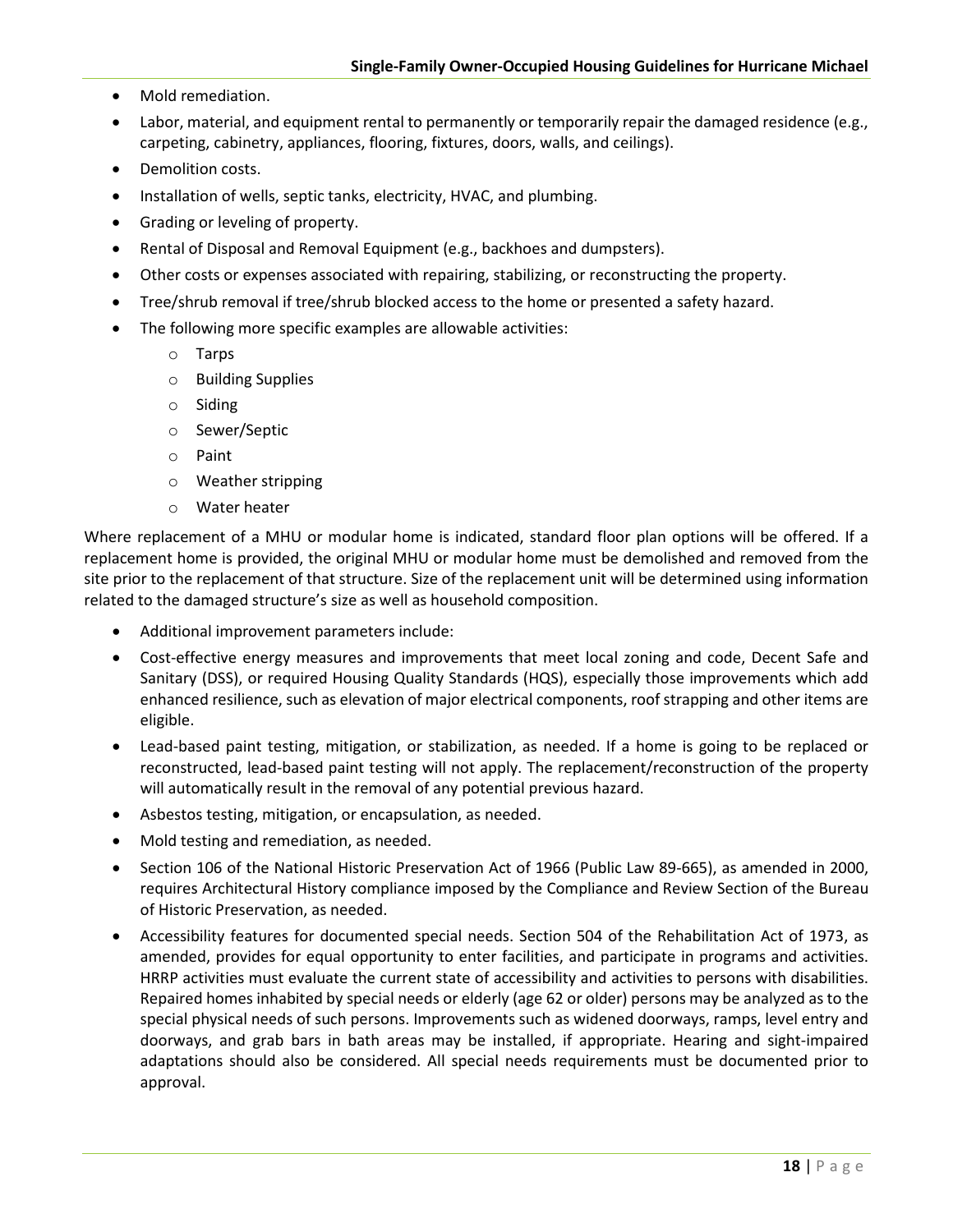- Standard appliances limited to refrigerator, stove and/or oven if they are not in working order at time of inspection. Though replacement appliances may be of standard, not luxury quality, they will be EnergyStar® rated, if available.
- Ventilation and energy efficiency items such as ceiling fans, window screens, and screen doors if missing or not functional at the time of inspection.
- Elevation height requirements are governed by 85 FR 4681, January 27, 2020, which requires elevation of the bottom of the first finished floor to be at least two feet above the base flood elevation.
- All electrical components must be inspected including service, meter, wiring, and fixtures even if no electrical work is being specified. Unsafe components must be replaced. All exposed wiring, switches, and light bulbs in living areas must be encased.
- All homes must be equipped with smoke and carbon monoxide detectors installed in conformity with code requirements.
- Additional related costs such as green building and mitigation requirements, insurance, accessibility modifications, repair or replacement of water, sewer, and utility connection needs may be included.

### <span id="page-28-0"></span>3.10 Exacerbated Damages

To the extent that damages resulting from Hurricane Michael are exacerbated by circumstances beyond the applicant's control before the repair or reconstruction of the hurricane-damaged structure is completed, as per Federal Register Vol. 84, No. 119 (June 20, 2019), 84 FR 28836, the HRRP Program may fund the repair or reconstruction of the damaged home.

As recovery from disasters is a long-term process and applicant damages are calculated once during the process, a subsequent change in an applicant's circumstances can affect the amount of unmet needs to an applicant's property. Examples of circumstances beyond the applicant's control include, but are not limited to subsequent disaster, vandalism, or fire.

For example, if an applicant's home was damaged by Hurricane Michael and a subsequent flood or other unforeseen event exacerbates the original Hurricane Michael damage before repairs to damages caused by the hurricanes could be completed, the HRRP Program may complete the rehabilitation, replacement, or reconstruction and address the unmet repair need as it currently exists.

However, the HRRP Program may not provide assistance for activities that: (1) address a need arising solely from an event other than Hurricane Michael; or (2) address a need that has been met in full. For example, if a home did not suffer damages from Hurricane Michael, but later suffers damages from a subsequent event, HRRP cannot provide assistance to rehabilitate, replace, or reconstruct the home.

As stated in HRRP eligibility criteria, all applicants must have sustained damage from Hurricane Michael to receive assistance. If exacerbated damages make it impossible to determine damages from Hurricane Michael through a damage inspection, the Program may use third-party documentation or datasets, such as FEMA award letter, to document storm damages.

# <span id="page-28-1"></span>3.11 Optional Relocation Assistance

The program will provide temporary on-site storage for each homeowner who must remove personal belongings from his or her home during the construction period. This cost is included, where applicable, in each scope of work. If temporary storage is necessary, the assigned construction contractor will arrange for the onsite storage container to be delivered and removed. If the applicant chooses to store his/her belongings in a program-provided temporary storage container, the applicant accepts all responsibility for the items placed in the container. The HRRP will not be responsible for any damages or deterioration of items in temporary storage containers.

The policy of the HRRP is to provide temporary relocation assistance to homeowners enrolled in the HRRP who may have to vacate their home due to construction activities when vacating the property by his or her own means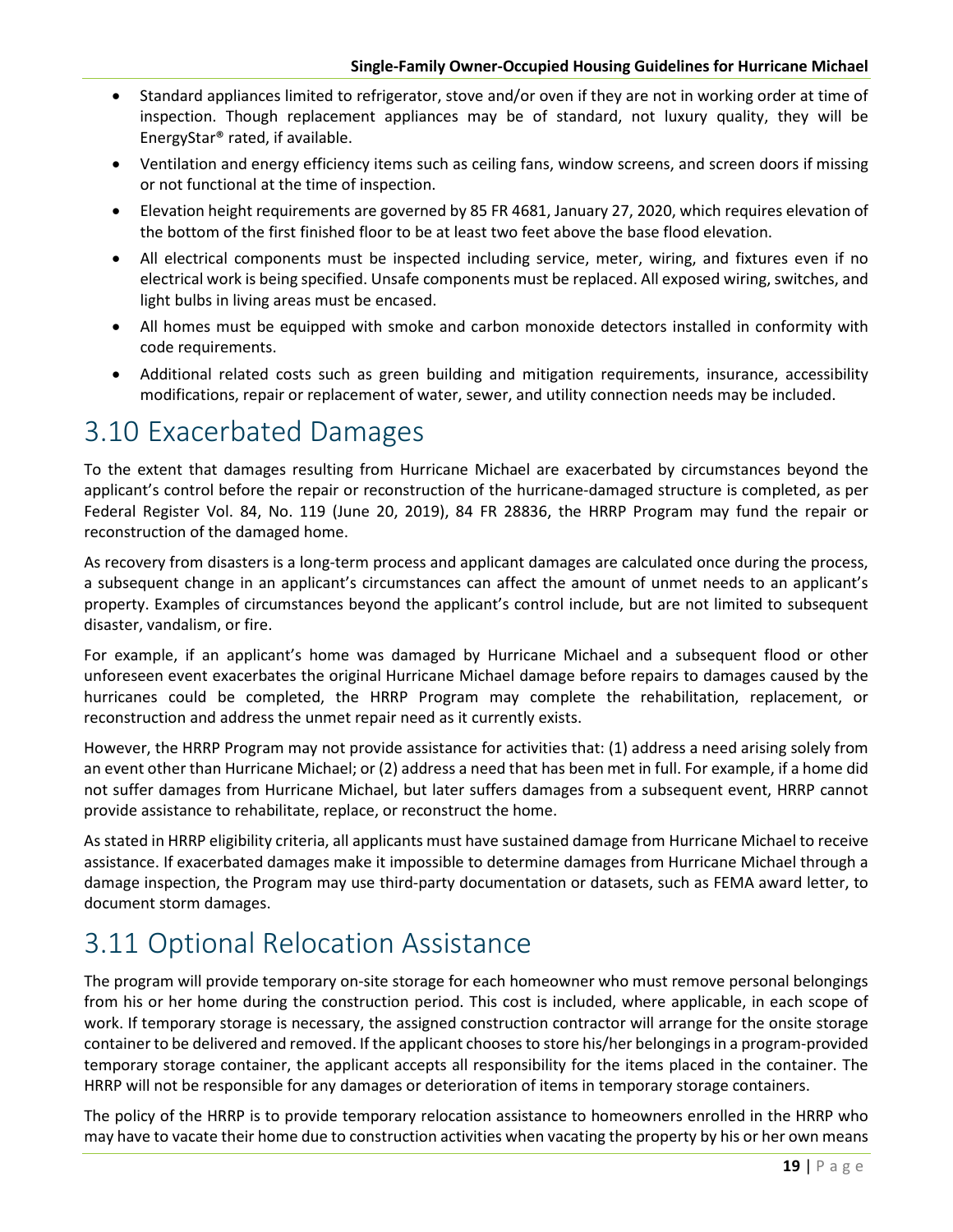is impossible or creates an undue hardship. Temporary relocation assistance will be considered on a case-by-case basis. The factors that HRRP will consider in determining availability of relocation assistance will include homeowner or household age, disability status, income level (low, very low, and moderate-income brackets), and other resources available to the homeowner.

Demonstrable hardships may include job loss, failure of a business, divorce, severe medical illness, injury, death of a family member or spouse, unexpected and extraordinary medical bills, disability, substantial income reduction, unusual and excessive amount of debt due to a natural disaster, etc. None of the listed examples above, individually or taken together, automatically establish a demonstrable hardship, nor is the listing above exhaustive as there may be other factors relevant to the issue of demonstrable hardship in a particular case.

If an applicant believes that they are in the state of demonstrable hardship and that the demonstrable hardship causes them to not comply with program policies, then they may present their evidence of a demonstrable hardship to their program representative and request temporary housing assistance. The program will evaluate temporary housing requests on a case by-case basis after a review of all the circumstances.

# <span id="page-29-0"></span>3.12 Construction Standards

HRRP will implement construction methods that emphasize high quality, durability, energy efficiency, sustainability, and mold resistance, as required in 85 FR 4681, January 27, 2020. All rehabilitation, reconstruction, and new construction will be designed to incorporate principles of sustainability, including water and energy efficiency, resilience, and mitigation against the impact of future disasters. HRRP will implement and monitor construction results to ensure the safety of residents and the quality of homes assisted through the program. All housing units repaired or replaced must comply with program standards. These include the following minimum standards:

Construction standards will be based on the Florida Building Code (FBC) and must meet or exceed applicable requirements.

Construction will comply with the Florida Green Building Standard for all new construction of residential buildings and for all replacement of substantially damaged residential buildings (i.e., where repair costs exceed 50% of replacement cost as determined by the local jurisdiction).

For repair projects, the state will follow the HUD Green Building Retrofit Checklist to the extent feasible and applicable to the repair work undertaken. This will include the use of mold-resistant products when replacing surfaces such as drywall. When older or obsolete products are replaced as part of the repair work, repair is required to use ENERGY STAR-labeled, Water Sense-labeled, or Federal Energy Management Program (FEMP) designated products and appliances, or other equivalent, when feasible. The HUD Green Building Retrofit Checklist is available at: [https://www.hudexchange.info/resource/3684/guidance-on-the-cpd-green-building-checklist/.](https://www.hudexchange.info/resource/3684/guidance-on-the-cpd-green-building-checklist/)

Housing units assisted with CDBG-DR funds must meet all applicable local and state codes, repair standards, ordinances, and zoning ordinances at the time of project completion. All deficiencies identified in the final inspection must be corrected before final payment isreleased.

# <span id="page-29-1"></span>3.13 Accessibility Standards

Physically disabled homeowners or homeowners with a disabled household member may be entitled to additional construction considerations such as roll-in showers, lowered countertops, pedestal sinks, bathroom grab bars, widened doorways, accessible toilets. or other accessibility features that will assist with the individual's functional needs. The program will assess eligibility for these features on a case-by- case basis during the application intake period. Homeowners will be asked whether or not they have any accessibility needs during their meetings with the case managers and those items may be documented and validated, and if feasible, those items will be incorporated into the scope of work following the development of the Estimated Cost of Repair (ECR).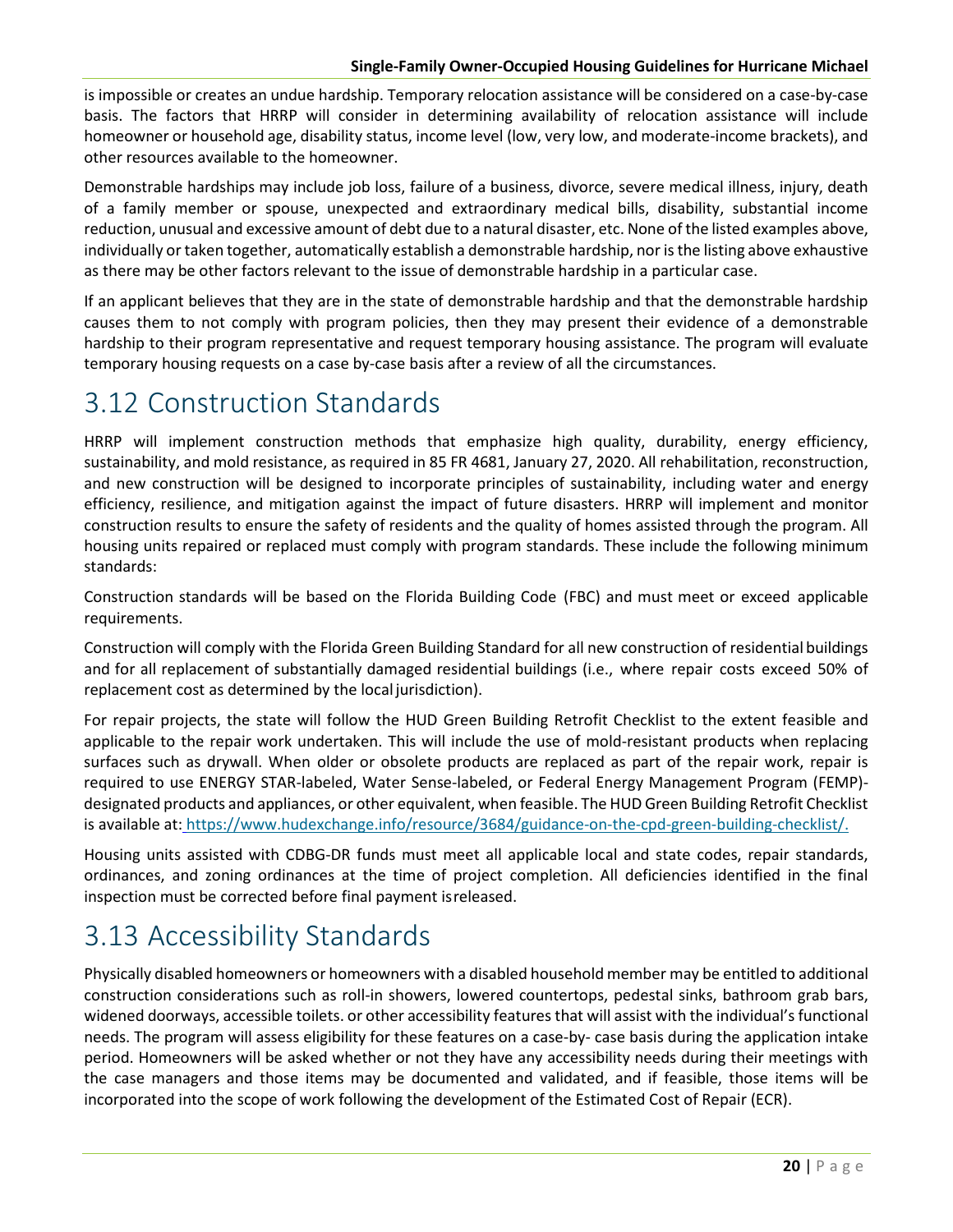### <span id="page-30-0"></span>3.14 Allocation and Housing Assistance Caps

A total of \$271 million has been set aside for the HRRP. This allocation may be increased or decreased based on the demand for the program and with an amendment to the Action Plan, as well as approval by HUD.

The maximum award granted to individual property owner applications submitted under DEO's HRRP is set at \$350,000. All construction costs (hard and soft costs), mitigation measures, elevation costs, site improvements, and construction standard conditions (dumpsters, on-site toilets, permitting, variances) are included in the cap. Exceptions may be considered on a case-by-case basis.

Projects may fail to move to completion for a variety of reasons, including but not limited to, property owner withdrawal from the program and owner refusal of benefit. Should a property undergo an environmental review and hazard testing, but then fail to make it through construction, these costs (as well as any other project delivery costs expended) will remain project delivery costs.

# <span id="page-30-1"></span>3.15 Feasibility of Repair Analysis

As a recipient of Federal funds, DEO is charged with ensuring that the costs of its activities are reasonable and necessary. Therefore, each property assessed under the HRRP will be analyzed for feasibility of repair consistent with an overall program goal to improve the housing stock of the impacted areas.

Following initial applicant eligibility activities, the damage assessment team will conduct a site visit to the home to:

- Determine if the property has any unrepaired storm damage remaining;
- Complete the Tier II environmental review checklist; and
- Prepare the preliminary ECR.

If, after the site visit, the home does not have any unrepaired storm damage, the application is ineligible to participate in the program.

The environmental team will use the checklist and photos provided by the inspector to complete the Tier II environmental review record (ERR). Any environmental mitigation factors, inclusive of any lead-based paint (LBP) and asbestos-containing materials (ACM) abatement requirements, will be incorporated into the final ECR which will be the document utilized for Feasibility Analysis.

### <span id="page-30-2"></span>3.15.1 Stick Built, On-Site Built Homes

Properties with repair and/or elevation cost estimates that meet or exceed 75 percent of a comparable reconstruction or replacement house, as determined by standard operating procedures and policies, will provide homeowners the option to select a reconstructed or replacement house. Properties with repair and/or elevation cost estimates that meet or exceed a comparable reconstruction or replacement house will be limited to reconstruction or replacement as a more cost reasonable option. Situations where replacement, reconstruction and/or elevation will be required include, but are not limited to:

- Homes that have already been demolished may be replaced or reconstructed;
- Homes that are condemned (red tagged) by the local jurisdiction may be replaced or reconstructed;
- Homes that are structurally unsafe or that have other conditions that make interior inspection by program staff unsafe or impossible may be replaced or reconstructed;
- If a local jurisdiction has issued a substantial damage determination for a home located inside the 100 year floodplain, the home will be reconstructed and elevated;
- If an MHU is located within a floodplain, is required to be elevated more than three feet, and the applicant is the owner of the property, the MHU may be replaced by a stick-built home;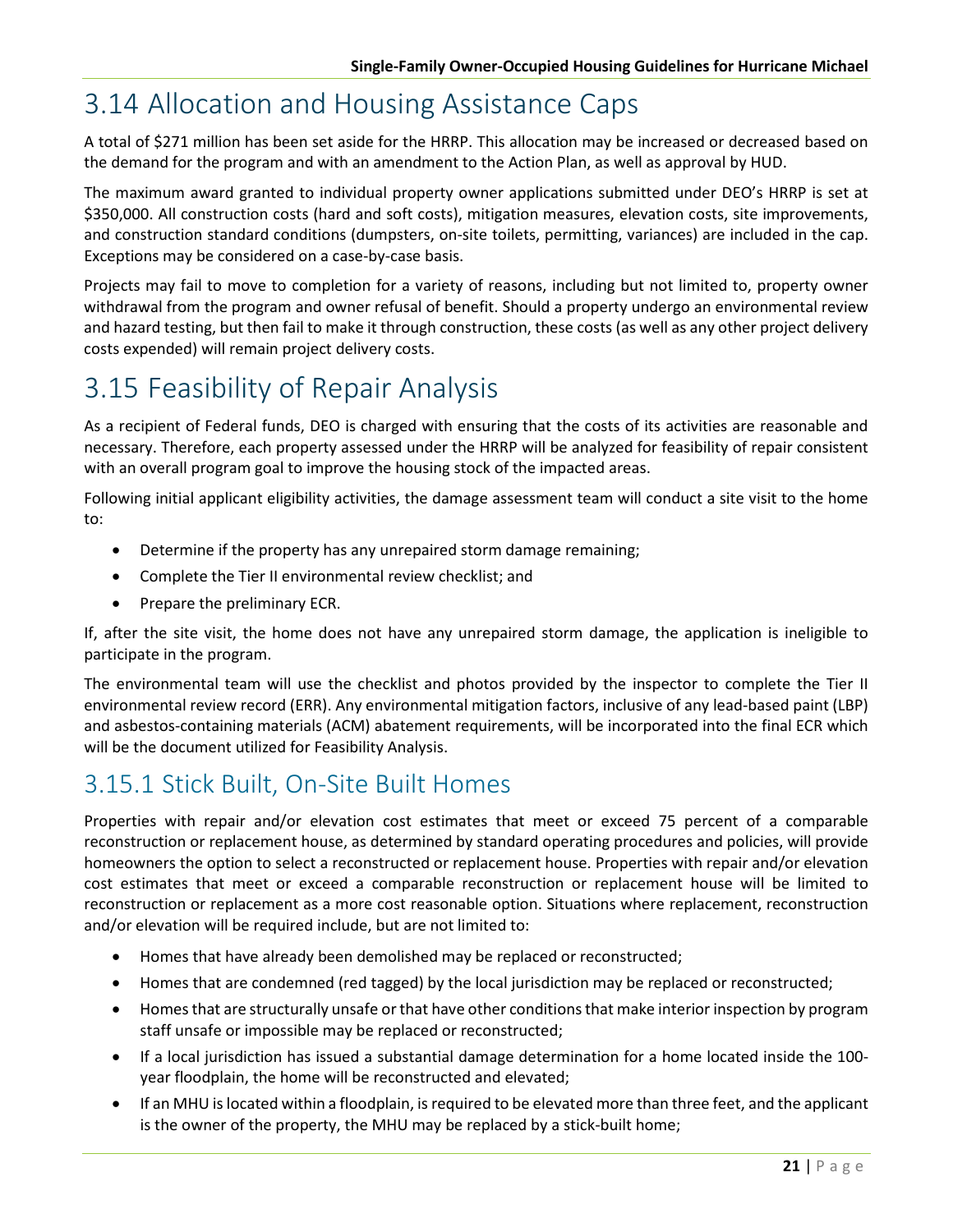- If the damaged MHU is located within an area whereby local codes/laws/zoning requirements will not allow for a replacement with a new MHU, the application may be eligible for a stick-built reconstructed home;
- If the local jurisdiction has issued a substantial improvement determination for a home located inside the 100-year floodplain, the home must be elevated; and
- Slab-on-grade homes that require elevation will be reconstructed and elevated. Repair will not an option.

### <span id="page-31-0"></span>3.15.2 Manufactured Housing/Mobile Home Units (MHUs)

If the MHU has unrepaired storm damage and is older than 5 years from the date of manufacture, then the home will be eligible for replacement.

MHUs with ECR values less than \$15,000 will be repaired. MHUs with an ECR greater than \$15,000 will be replaced with a program allowable unit.

### <span id="page-31-1"></span>3.16 Homeowner Responsiveness

During the application process, a homeowner is required to respond in a timely fashion with program requests for information/materials to complete the eligibility process. At no time should a request for additional information go unanswered beyond 30 days. If the homeowner needs an extension, a clarification, or assistance, they may request assistance within the 30-day window. If the homeowner fails to provide the requested information/materials or fails to ask for an extension or assistance, their application will be closed.

If a homeowner becomes unresponsive, the application will be closed. "Unresponsive" is defined as the failure to answer or return three consecutive phone calls, and failure to respond to written requests within program timeframes.

An exception to the above is for clearance of title defects, death or illness of a homeowner, or other circumstances beyond an applicant's span of control may be determined on a case-by-case basis. Homeowners with title defects are provided up to one year to clear the defect. Monthly status reports of the progress being made to clear the title may be requested of the homeowner.

### <span id="page-31-2"></span>3.17 Homeowner Responsibilities

Homeowners who receive assistance from the HRRP have the following responsibilities:

- 1. HRRP will not be responsible for lost or damaged belongings of the homeowner that have occurred during construction. The homeowner must secure or relocate all personal property until construction is complete. The homeowner is responsible for the movement, storage, and security of all property and personal belongings. The program will provide up to two (2) temporary on-site storage units for homeowneruse.
- 2. Upon the issuance of the Notice to Proceed (NTP) by the program to the General Contractor (GC), the homeowner will have 30 calendar days to move personal property out of the damaged property and store any valuable personal property that could be damaged during the course of construction.
- 3. If the homeowner must vacate the property in order for repairs to be completed, the homeowner will have 30 days from issuance of the NTP execution to vacate the property and move all personal belongings into storage. In most cases, the program will not pay relocation assistance, as this is a voluntary program. However, in limited circumstances, the program may consider the provision of temporary relocation assistance on a case-by-case basis. Should construction activities go beyond the contractual performance period, the construction contractor may be required to pay additional relocation assistance necessary for a homeowner receiving such assistance to remain out of his or her home. Failure by the homeowner to vacate the property within the 30-day period will result in the closure of the application and reassignment of the homeowner benefit to the next beneficiary. Exceptions may be made on a case- by-case basis.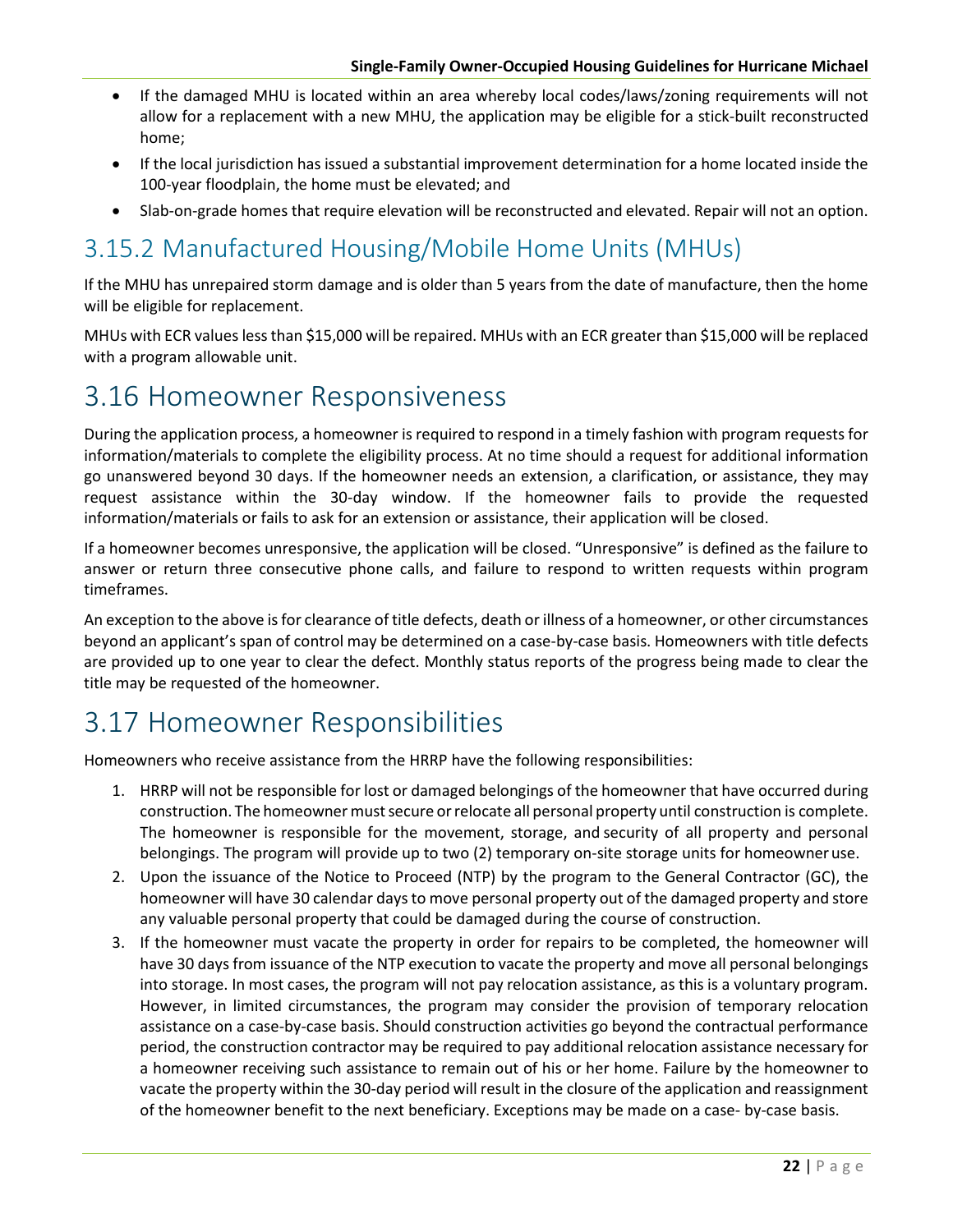- 4. The homeowner must arrange access to the property for building contractors providing construction services. If reasonable and timely access is denied to a building contractor who is making a good faith effort to perform required repairs, the award may be terminated. The homeowner must allow for a code inspection requested by DEO or Contractor. Failure to allow for a code inspection may result in termination of the award.
- 5. During construction, the homeowner must not interfere in repair areas, and must make a reasonable effort to stay away from the construction zone.
- 6. The homeowner will sign a promissory note agreeing to own and occupy the home for a 3-year period.
- 7. The homeowner must maintain flood insurance (if applicable). [The Flood Disaster Protection Act of 1973](https://www.fema.gov/media-library-data/20130726-1545-20490-9247/frm_acts.pdf) requires people who live in a floodplain to carry flood insurance in perpetuity on that property. A grant agreement, deed restriction, covenant, or similar enforcement vehicle will be required to be placed on the property requiring that flood insurance be maintained on that property in perpetuity.
	- A. Failure to maintain flood insurance, when required, will result in the homeowner and the property being ineligible for future federal disaster relief.
	- B. HRRP will pay for one year of flood insurance, if applicable, if the homeowner currently does not have flood insurance and did not receive prior federal assistance with a requirement to obtain and maintain flood insurance. The homeowner is responsible for obtaining, paying, and maintaining all flood insurance premiums after the first year.
	- C. If located in a 100-year floodplain, the homeowner will be required to maintain flood insurancein perpetuity and notify future owners of flood insurance requirements.
- 8. Keep current on all property taxes.
- 9. Meet all requirements agreed upon in the executed legal documents required by the program.
- 10. All owner-occupants should be listed on the program application. Owners who are notoccupants may be listed on the application but are not required to be. Rehabilitation files will only require one owneroccupant to sign program forms and execute the Grant Agreement. Reconstruction and replacement files will require one owner-occupant to sign program forms and the Grant Agreement; however, any nonapplicant with an ownership interest in the damaged property will be required to provide his/her/their/its consent to demolish the damaged structure prior to the execution of the Grant Agreement. HRRP is not liable for any dispute arising between owner-occupants and non-occupant owners.
- 11. All debris, abandoned vehicles, and buildings that pose a safety and/or health threat as determined by the local jurisdiction or person qualified to make such a determination, must be removed from the property prior to the start of construction. The homeowners will remove derelict personal property. The homeowner has 30 days from the date of Homeowner Grant Agreement execution to remove all such debris and derelict property from the construction site. Failure to remove such property may result in the homeowner being determined ineligible, and closure of the application.

# <span id="page-32-0"></span>3.18 Complaints/Appeals/Conflict of Interest

A complaint and appeals procedure will be afforded to homeowners. Complaints may be lodged regarding any and all concerns that homeowners may have with the procedures followed and services provided by HRRP. Appeals may be lodged only upon the deliverance of an adverse program decision regarding eligibility or closure of an application, and only within the parameters set by the Appeals procedure. Homeowners may not appeal program policy.

An appeals process initiated by the homeowner will include an informal and a formal, written grievance procedure which may include but not be limited to informal hearings, third-party review, or administrative review. HRRP will render a decision regarding exception reviews and informal, appeals. Appeals, grievances, and exceptions will be further explained in the Complaints, Appeals and Exceptions Procedures. See Appendix B Reconsideration/Appeal/Complaint Process.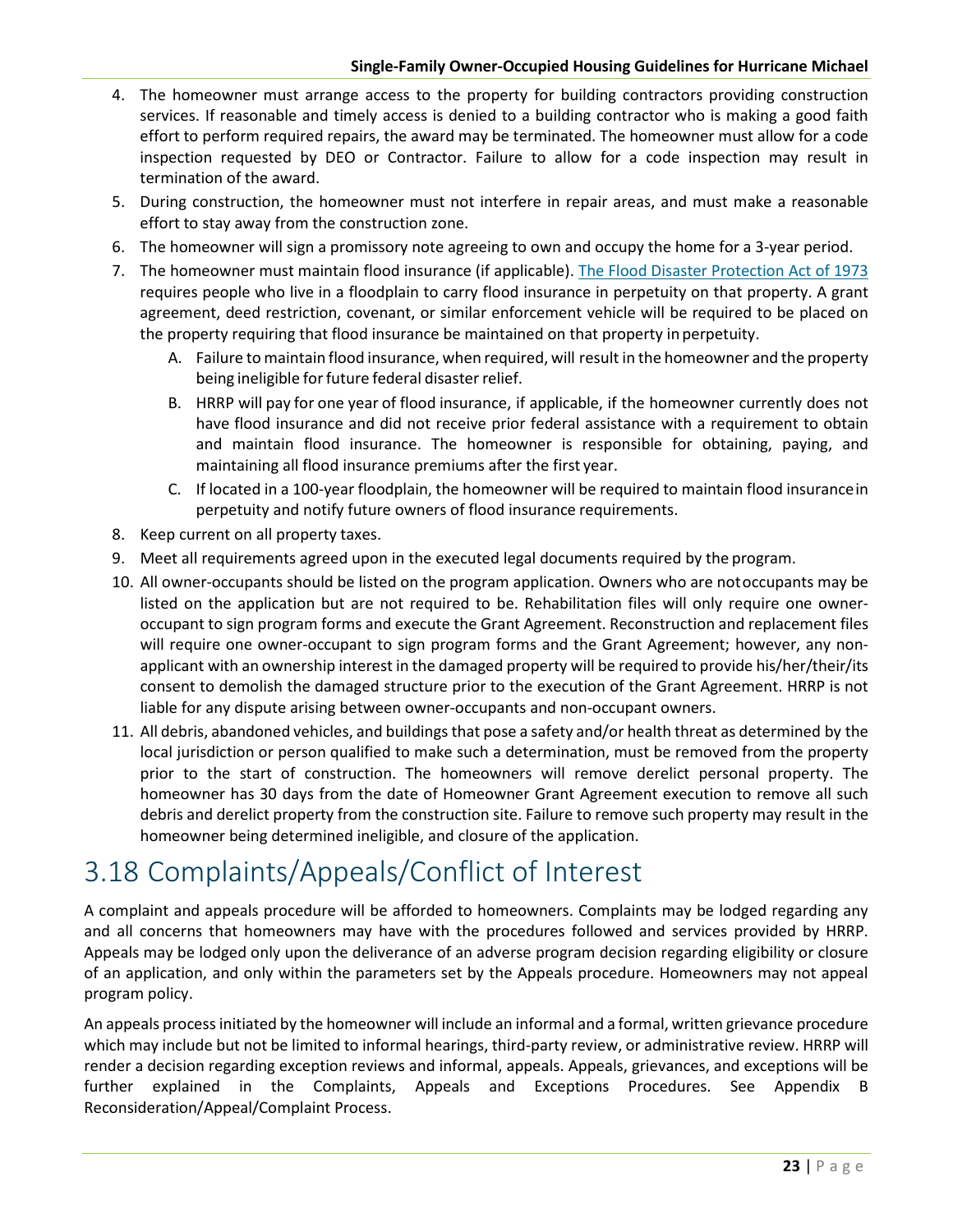### <span id="page-33-0"></span>3.18.1 Fair Housing Complaints

DEO certifies that the HRRP will be conducted and administered in conformity with Title [VI of the Civil](https://www.justice.gov/crt/fcs/TitleVI) [Rights Act](https://www.justice.gov/crt/fcs/TitleVI)  [of 1964 \(42 U.S.C. 2000d\), t](https://www.justice.gov/crt/fcs/TitleVI)he [Fair Housing Act \(42 U.S.C. 3601–](https://www.justice.gov/crt/fair-housing-act-2) 3619), and implementing regulations, and that it will affirmatively further fair housing practices.

Persons alleging a violation of fair housing laws will be referred to DEO's local contact and process to file a complaint. DEO will retain a log and record of all fair housing inquiries, allegations, complaints, and referrals. In addition, DEO will report suspected non-compliance to HUD. The contact for Fair Housing Complaints is:

#### [FairHousing@deo.myflorida.com](mailto:FairHousing@deo.myflorida.com)

### <span id="page-33-1"></span>3.18.2 Conflict of Interest

State officials and employees, DEO employees, and consultants who exercise functions with respect to CDBG-DR activities or who are in a position to participate in a decision-making process or gain inside information with regard to such activities, are prohibited from receiving any benefit from the activity either for themselves or for those with whom they have family or business ties, during their tenure.

For purposes of this section, "family" is defined to include parents (including mother-in-law and father- in-law), grandparents, siblings (including sister-in-law and brother-in-law), and children of an official covered under the CDBG conflict of interest regulations a[t 24 CFR Sec. 570.489\(h\)](https://www.govinfo.gov/app/details/CFR-2012-title24-vol3/CFR-2012-title24-vol3-sec570-489).

An exception to the conflict of interest provision may be granted should it be determined that DEO has adequately and publicly addressed all of the concerns generated by the potential conflict of interest and that an exception would serve to further the purposes of [Title I of the Housing and Community](https://files.hudexchange.info/resources/documents/Housing-and-Community-Development-Act-1974.pdf) [Development Act of 1974 a](https://files.hudexchange.info/resources/documents/Housing-and-Community-Development-Act-1974.pdf)nd the effective and efficient administration of the program. No party will enter into a conflict of interest until a request for an exception has been granted.

# <span id="page-33-2"></span>3.19 Anti-Fraud, Waste, and Abuse

Rebuild Florida constituents, employees and contractors may report suspected fraud, waste, or abuse by contacting Constituent Management Services staff, submitting information via the Report Fraud, Waste, or Abuse online form [\(http://floridajobs.org/rebuildflorida/report \(](http://floridajobs.org/rebuildflorida/report)all contact information fields are optional to allow for anonymity); or by sending an e-mail to cdbg-dr\_antifraudwasteabuse@deo.myflorida.com.

All suspected cases of fraud will be taken seriously, and complaints will be reported to OLTR's Compliance and Reporting Manager and DEO's Office of the Inspector General at [OIG@deo.myflorida.com.](mailto:OIG@deo.myflorida.com) If DEO's OIG determines that it is appropriate, it will coordinate its investigation with agencies such as the Florida Office of the Inspector General, the Florida Office of the Attorney General, or the Florida Department of Business and Professional Regulation.

All substantiated cases of fraud, waste, or abuse of government funds will be forwarded to the United States Department of Housing and Urban Development (HUD), Office of Inspector General (OIG) Fraud Hotline (phone: 1-800-347-3735 or email: [hotline@hudoig.gov\)](mailto:hotline@hudoig.gov) and DEO's HUD Community Planning and Development (CPD) Representative. *OLTR must provide a timely response within 15 working days of the receipt of a complaint, as stated in 84 FR 169.*

**Office of Long-Term Resiliency's comprehensive Anti-Fraud Waste and Abuse Policy can be found [here.](http://www.floridajobs.org/docs/default-source/office-of-disaster-recovery/office-of-disaster-recovery-main-page/afwa-policy_updated-3-30-21.pdf?sfvrsn=20e441b0_8)**

# <span id="page-33-3"></span>3.20 Files, Records, and Reports

In accordance with [24 CFR 570.490, D](https://www.govinfo.gov/content/pkg/CFR-2013-title24-vol3/pdf/CFR-2013-title24-vol3-sec570-490.pdf)EO is required to maintain all program and project-related documentation such as financial records, supporting documentation, and statistical records. Records must be retained for a period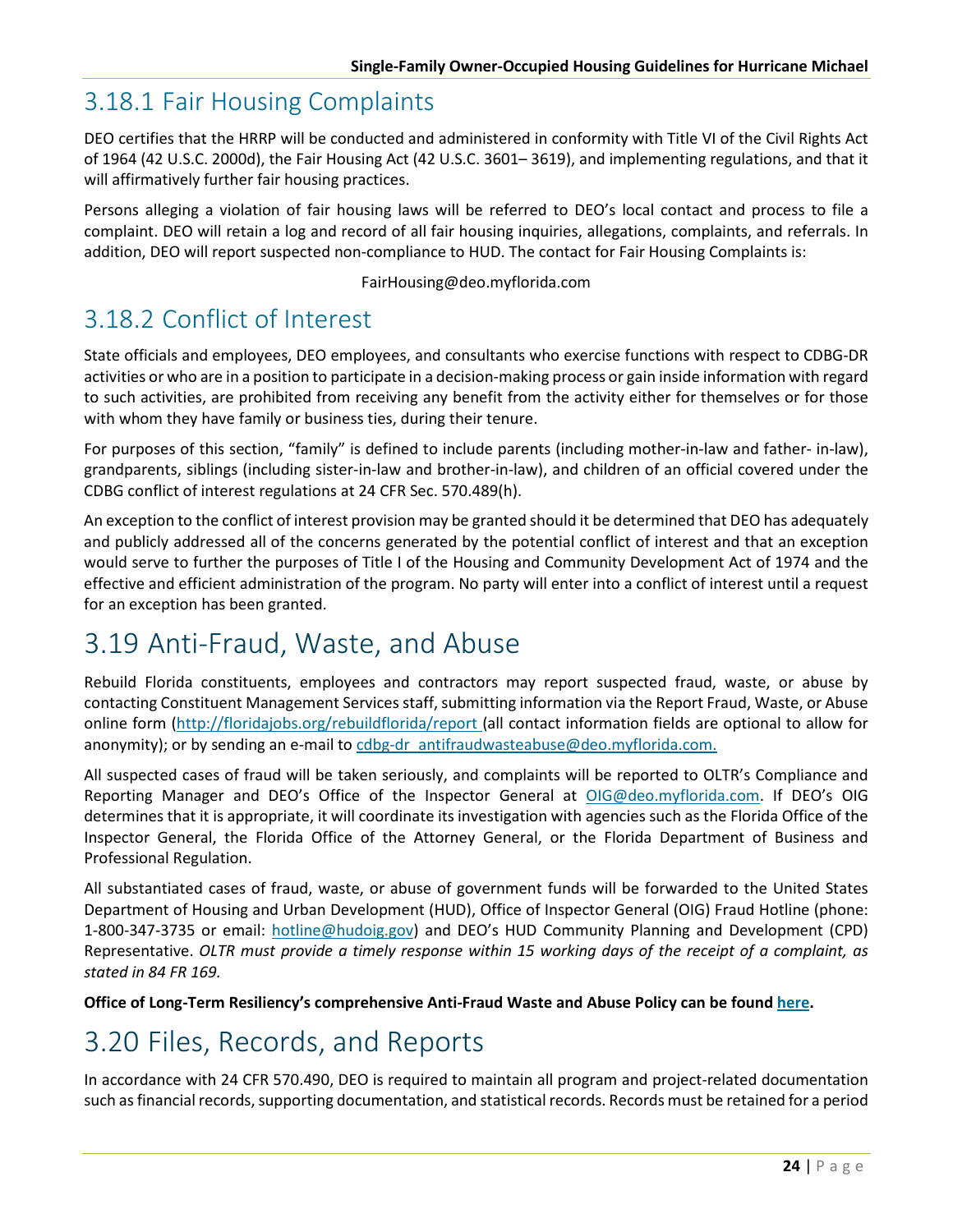of not less than five (5) years after the grant closeout or three (3) years after grant close-out with HUD, whichever is longer.

At a minimum, the following types of records are required to be maintained:

- Records providing full description of each activity;
- Records verifying that activity meets national objectives;
- Records related to demonstrating eligibility of activities;
- Records required to document activity related to real property;
- Records documenting compliance with the fair housing and equal opportunity requirements;
- Financial records and reports required by DEO;
- Performance reports required by DEO; and
- <span id="page-34-0"></span>• Records supporting any specific requirements of the grant.

# 3.21 State and Federal Audits

Audit activities are a routine component of CDBG-DR activities and can be conducted by state and/or federal agencies for financial, operational, or programmatic purposes.

The State of Florida has an Auditor General (AG) that acts as independent external auditor. The AG conducts audits of accounts and records of state agencies to determine whether financial resources are properly accounted for; public officials comply with applicable laws, rules, regulations, and other legal requirements; proper and effective internal controls are in place over entity operations; and assets are properly safeguarded. The state has the right to audit, and all aspects of the HRRP are subject to review and audit.

Additionally, DEO's Office of Inspector General (OIG) has two separate functional areas–one area that conducts audits to add value and to improve an agency's operations and the other area to investigate waste, fraud, and abuse claims and hotline complaints, which can also occur in CDBG- DR programs.

On the federal level, HUD's OIG conducts preliminary research (a survey) and/or audits of disaster recovery programs, which is typically done once programs are underway and funds have been expended by a grantee. Through HUD OIG's audits and evaluative and investigative efforts, the OIG works to ascertain that disaster assistance funds have been expended as Congress intended.

### <span id="page-34-1"></span>3.22 Procurement Requirement

DEO will abide by the Procurement process mandated by federal and state government codes as they are applicable to the program. The standards and guidelines for procurement of supplies, equipment, construction, engineering, architectural, consulting, and other professional services have been established in the DEO Purchasing and Contracting Guidelines that have been developed in compliance with federal and state requirements. The procurement process includes the decision to purchase as well as the process to complete the purchase. The federal government has established a set of procurement rules in 2 CFR Part 200.317-327 that apply to CDBG-funded projects. These rules are in place to ensure that federal dollars are spent fairly and encourage open competition for the best level of service and price. If a conflict between federal and local procurement regulations should occur, the more stringent regulation will be followed.

DEO has established compliant standards for construction. Construction contractors will be qualified through an invitation to bid process. To ensure full and open competition, through an invitation to bid process, DEO will follow 24 CFR 570.489(g) at a minimum and all state procurement laws. Contractors will comply with Section 3 of the Housing and Urban Development Act of 1968 (12. U.S.C. 1700lu) and implementing regulations at 24 CFR part 135. Contractors selected under DEO will ensure, to the greatest extent feasible, that employment and other economic opportunities are directed to low and very low-income persons, particularly local residents and businesses that meet the qualifications of the project. Contractors will make every effort to recruit, target, and direct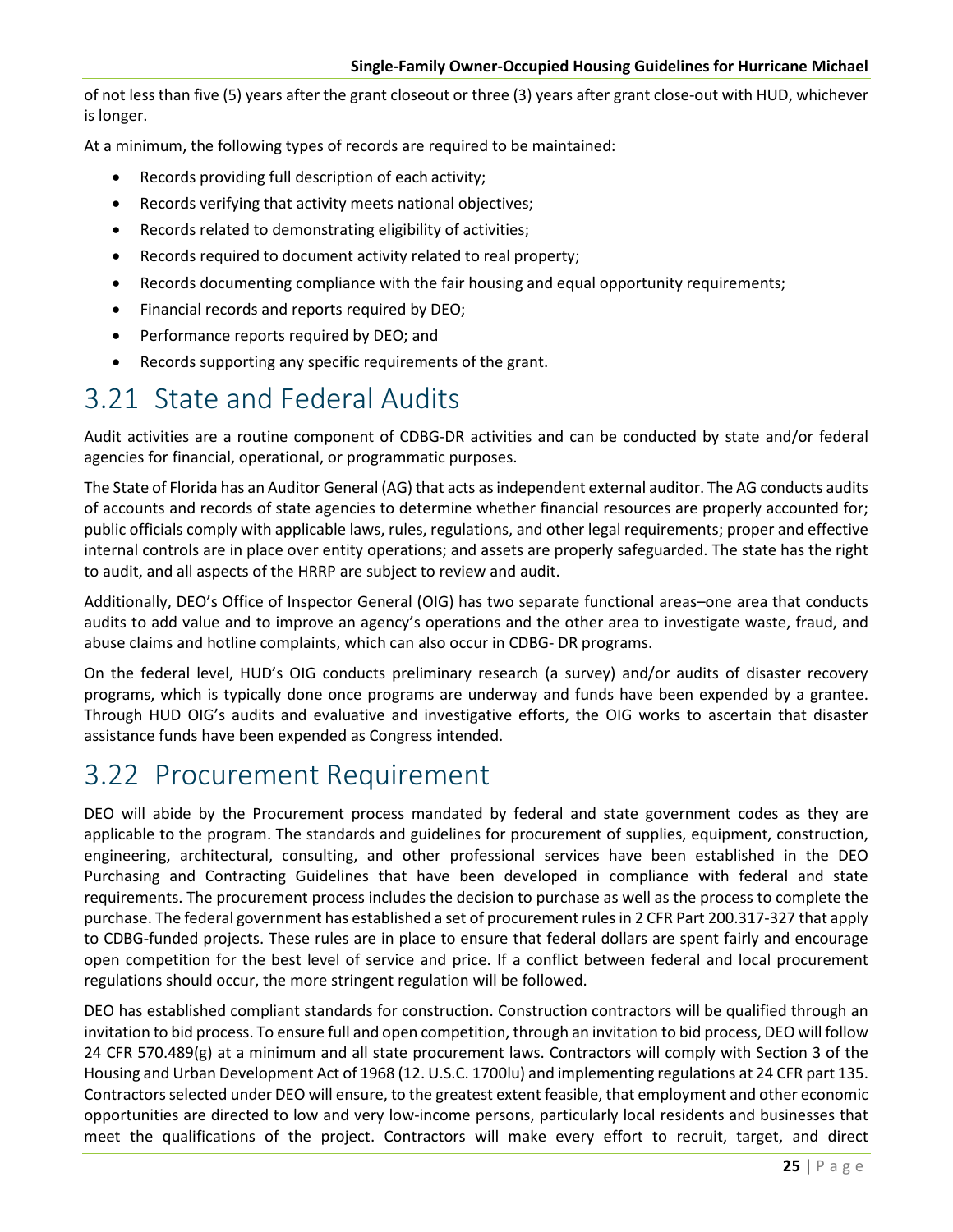opportunities to Section 3 residents and businesses as well as notifying Section 3 residents about training opportunities. DEO will provide Contractors with helpful resources to maximize these efforts including, but not limited to, a Section 3 Business Registry, and examples of training and employment opportunities. Contractor procurement procedures will be monitored by DEO.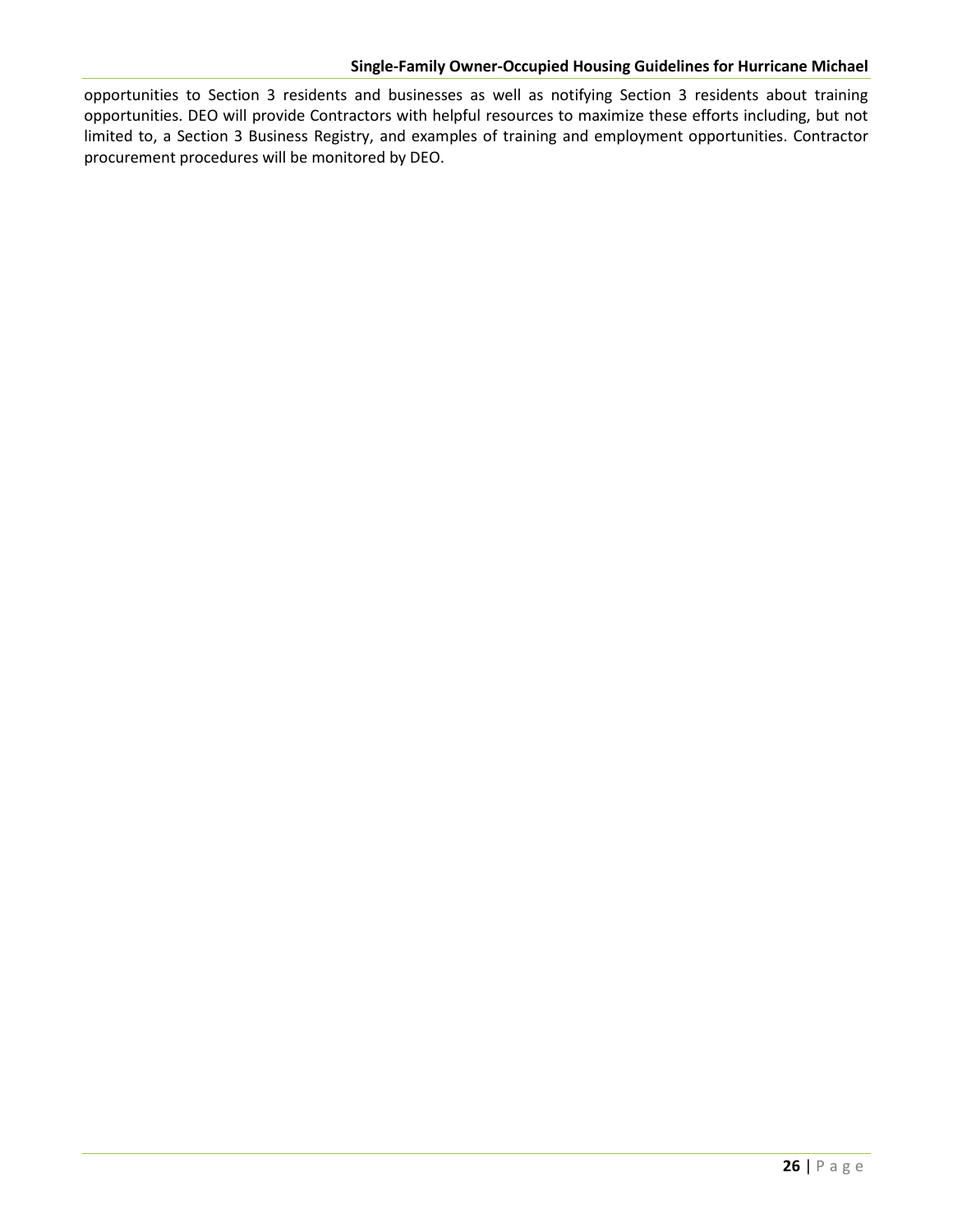# 4.0 Eligibility Requirements

The following are threshold requirements, which must be met for a homeowner to be eligible for assistance. Eligibility does not ensure assistance, since a prioritization strategy will be required (consistent with program requirements) and it is expected that there will be more eligible homeowners than can be served with available funds. Threshold requirements are those that will either allow a homeowner to continue to move forward in the program or result in disqualification. The threshold criteria for the Rebuild Florida HRRP are described in more detail here:

- 1. October 2018 storm damage from Hurricane Michael (DR-4339).
- 2. Location of damaged property within HUD- or state-identified Most Impacted and Distressed (MID) areas.
- 3. At least one person on the application with an ownership interest in-part or in-whole onthe property must be able to demonstrate U.S. Citizenship or Lawful Permanent Residency.
- 4. Proof of ownership at the time the disaster damage occurred and have maintainedownership.
- 5. Damaged structure is the principal place of residence.
- 6. Property has unrepaired Michael-related damage.
- 7. Property location is environmentally feasible for demolition and reconstruction.
- 8. Property taxes are current.
- 9. Property is a Single-Family owner-occupied structure or an owner-occupied MHU.
- 10. Property is not a second home or seasonal rental.
- 11. Household is income eligible.

#### 4.1 Hurricane Michael Damage

The home must have been damaged by or has damage as a result of Hurricane Michael in October 2018 and must have unrepaired damage as of the date of application. Homeowners need not to have registered for Federal Emergency Management Agency (FEMA) individual assistance to be eligible for the HRRP.

If a homeowner did not apply for FEMA assistance, HRRP will verify by inspection that the home was damaged using a damage verification process. Damage to the home not caused by Hurricane Michael may be addressed only as necessary to meet program construction standards.

Proof of Damage options:

- 1. FEMA, SBA, or Insurance award letters constitute proof that the home was damaged byMichael.
- 2. In the event that the above documentation is not available, an inspection report (complete with photos of the damage and a written assessment of the damage) from a damage assessment conducted by the HRRP that certifies that the damage occurred as a result of the hurricane will be acceptable.
- 3. In the event that FEMA, SBA, or Insurance award letters are not available, and an inspection report is inconclusive as to the cause of the damage, the applicant may provide alternative evidence, such as neighborhood-level media reports, inundation maps, or documentation of damage by disaster response/relief organizations which may be accepted on a case-by-case basis.
- 4. If a homeowner was denied assistance by FEMA, assistance through the CDBG-DR program may still be available as long as damage can be tied back to Hurricane Michael. Denial of assistance by FEMA may not be used as the sole basis for the denial of CDBG-DRassistance.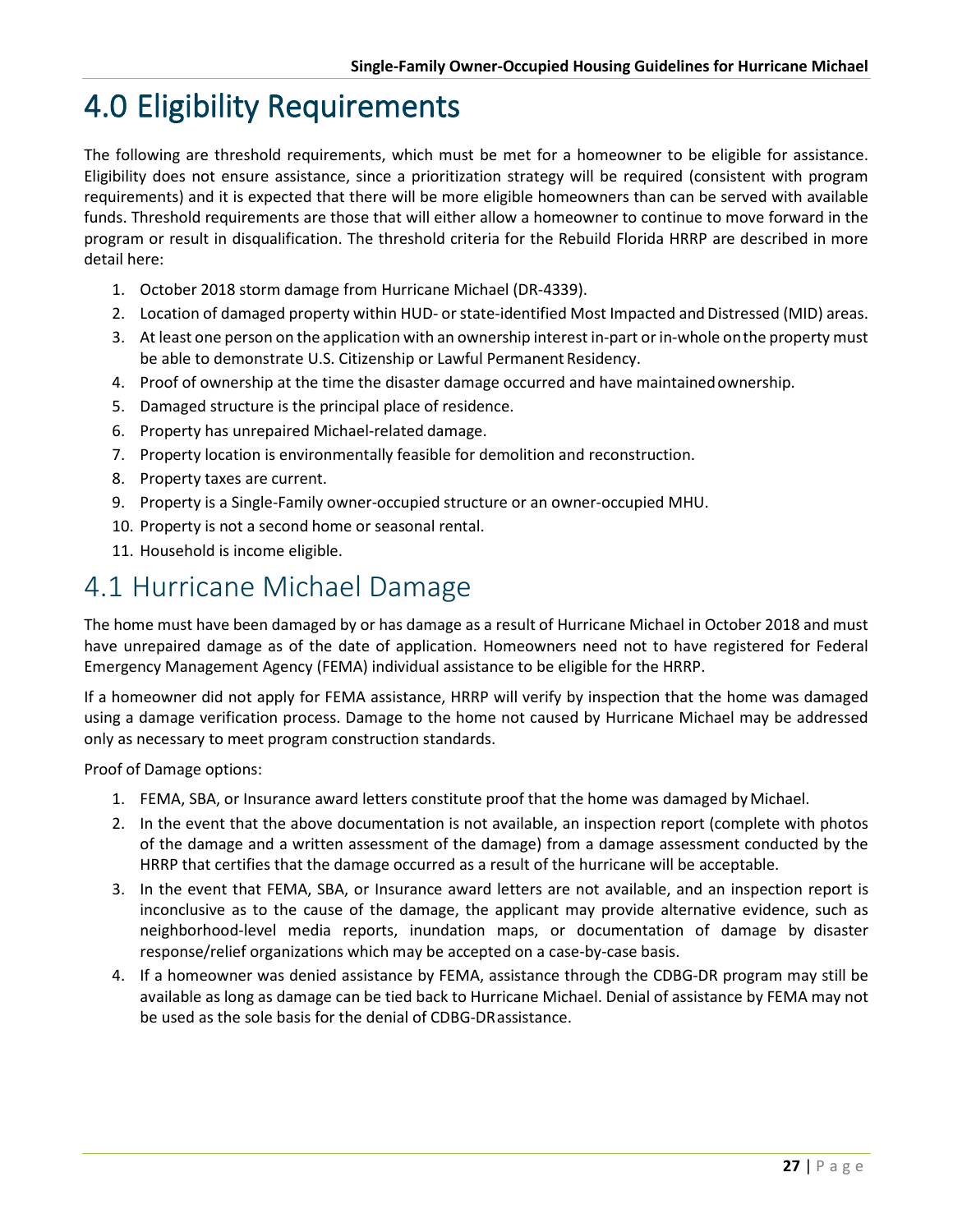#### 4.2 Location

According to the 85 FR 4681, January 27, 2020, Federal Register Notice (FRN) the damaged property must be located in one of the ten HUD-identified MID areas of:

- Bay County;
- Calhoun County;
- Gulf County;
- Jackson County;
- 32321 zip code in Liberty County;
- 32327 zip code in Wakulla County;
- 32328 zip code in Franklin County;
- 32346 zip code in Wakulla and Franklin Counties;
- 32351 zip code n Gadsden County; or
- 32428 zip code in Washington County.

DEO plans to spend 80% of the program allocation in these HUD MID areas. Per the FRN, where HUD identified specific zip codes as MID areas, DEO intends to expand program operations and eligibility to the whole county. The remaining 20% can be spent in state-identified MID communities, which include Holmes, Leon, and Taylor counties.

- HUD Designated MID Areas: Bay, Calhoun, Gulf, Jackson, Washington, Gadson, Liberty, Franklin, Wakulla
- State Designated MID Areas: Holmes, Leon, Taylor

For Mobile/Manufactured Housing Units (MHUs), the damaged MHU must have been located in one of these areas at the time of the storm.

## 4.3 Proof of U.S. Citizenship or Lawful Permanent Resident

The program will comply with the Personal Responsibility and Work Opportunity Reconciliation Act of 1996 ("PRWORA") in determining eligibility for assistance. U.S. Citizens or Lawful Permanent Residents are eligible to receive benefits under this program. At least one person on the application with an ownership interest in-part or in-whole on the property, must be able to demonstrate U.S. Citizenship or Lawful Permanent Resident to ensure program eligibility.

The documentation needed to verify U.S. Citizenship or Lawful Permanent Resident may include, but is not limited to, the following:

- If the applicant, who also appears on ownership documentation, has a valid REAL IDcompliant Driver's License or REAL ID compliant Identification Card, the program will consider this validation complete.
	- o Note that due to Florida Department of Highway Safety and Motor Vehicles title transfer requirements, this is the only form of identification allowable for the replacement of MHUs.
- In the event a REAL ID compliant Driver's License or Identification Card is not available, applicants that have confirmed assistance using FEMA IA or SBA data for property assistance will be considered verified using this method since both FEMA and SBA validate legal residency as part of their application process.
- Applicants without a REAL ID compliant Driver's License, REAL ID compliant Identification Card, FEMA IA, or SBA assistance, must submit one of the following:
	- o Resident Alien Card;
	- o U.S. Birth Certificate (verified against government-issued photo ID); or
	- o U.S. Passport or Certificate of Naturalization.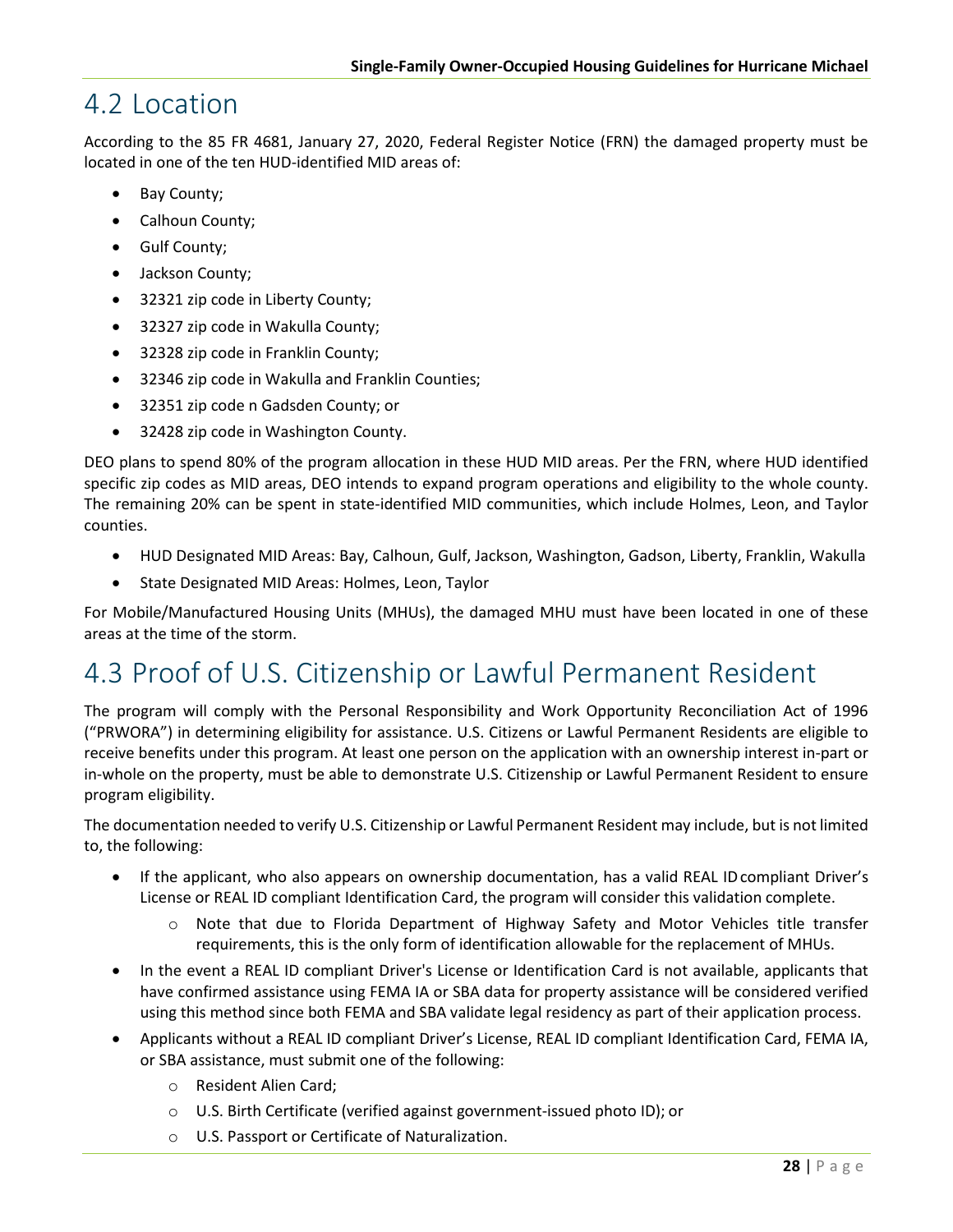## 4.4 Proof of Ownership, Occupancy, and Primary Residence

The homeowner(s) must have owned and occupied the property as their primary residence as of October 10, 2018, the beginning date of the storm funded by this CDBG-DR allocation, and must currently own the property. The program verifies primary residency and occupancy at the time of the storm by verifying the homeowner(s)' homestead exemption which is documented in the property tax records obtained from county property appraiser where the residence is located. Homeowner(s) in default or foreclosure on the property may not proceed.

In the absence of a homestead exemption, the following hierarchy will be used to establish occupancy (all occupancy documentation must be from the time of the storm, in the homeowner's name, and reference the damaged address). Homeowner(s) will provide an affidavit of principal residency plus one of the following:

- Copy of water, electric, gas, credit card, or cable bill. The bill must confirm that service was provided at the time of the storm, be in the homeowner's name, and indicate usage at the time of the event.
- Copy of FEMA letter showing payment received for home repairs or contents or insurance document showing content coverage in the homeowner's name.
- Letter from electric, gas, cable, or other utility service provider. The letter must confirm that service was provided at the time of the storm and be in the homeowner's name.

Other qualified documents may be presented to the HRRP for consideration of proof of occupancy or primary residency, but the acceptance of other documents is not guaranteed.

## 4.5 Special Circumstances Related to Occupancy

Any one of the following exceptions would apply as special circumstances related to occupancy:

- Active-duty military personnel, who own a storm-damaged home in an eligible county or ZIP code but are currently assigned to duty away from their home or they were assigned to duty away from their home at the time of the storm, are eligible to apply.
- Homeowner(s) incapacitated due to illness who own a storm-damaged home in an eligible county or ZIP code and are currently incapacitated or were incapacitated at the time of the storm are eligible to apply. If the homeowner is currently incapacitated, an authorized legal representative must apply for the benefit of the incapacitated homeowner.
- Homeowner(s) with Michael-damaged property in an eligible county or ZIP code who were incarcerated at the time of the storm but are no longer incarcerated are eligible to apply for the program. If the homeowner is incarcerated at the time of application, someone with a Power of Attorney may apply on his or her behalf.
- Homeowner(s) who were in a nursing home, assisted living facility (ALFs), adult family-care home, adult group home, or other long-term care facility (collectively, nursing home), at the time of the storm but are no longer in a nursing home are eligible to apply for the program. If the homeowner is in a nursing home at the time of application and unable to apply, the someone with a Power of Attorney may apply on his or her behalf.

## 4.6 Ownership

The homeowner(s) must have owned the property at the time the damage occurred on October 10, 2018, and must currently own the damaged property in order to be eligible for the program. Ownership will be verified through tax records, title searches, or homeowner provision of a warranty deed. The program may consider other proof documentation on a case-by-case basis.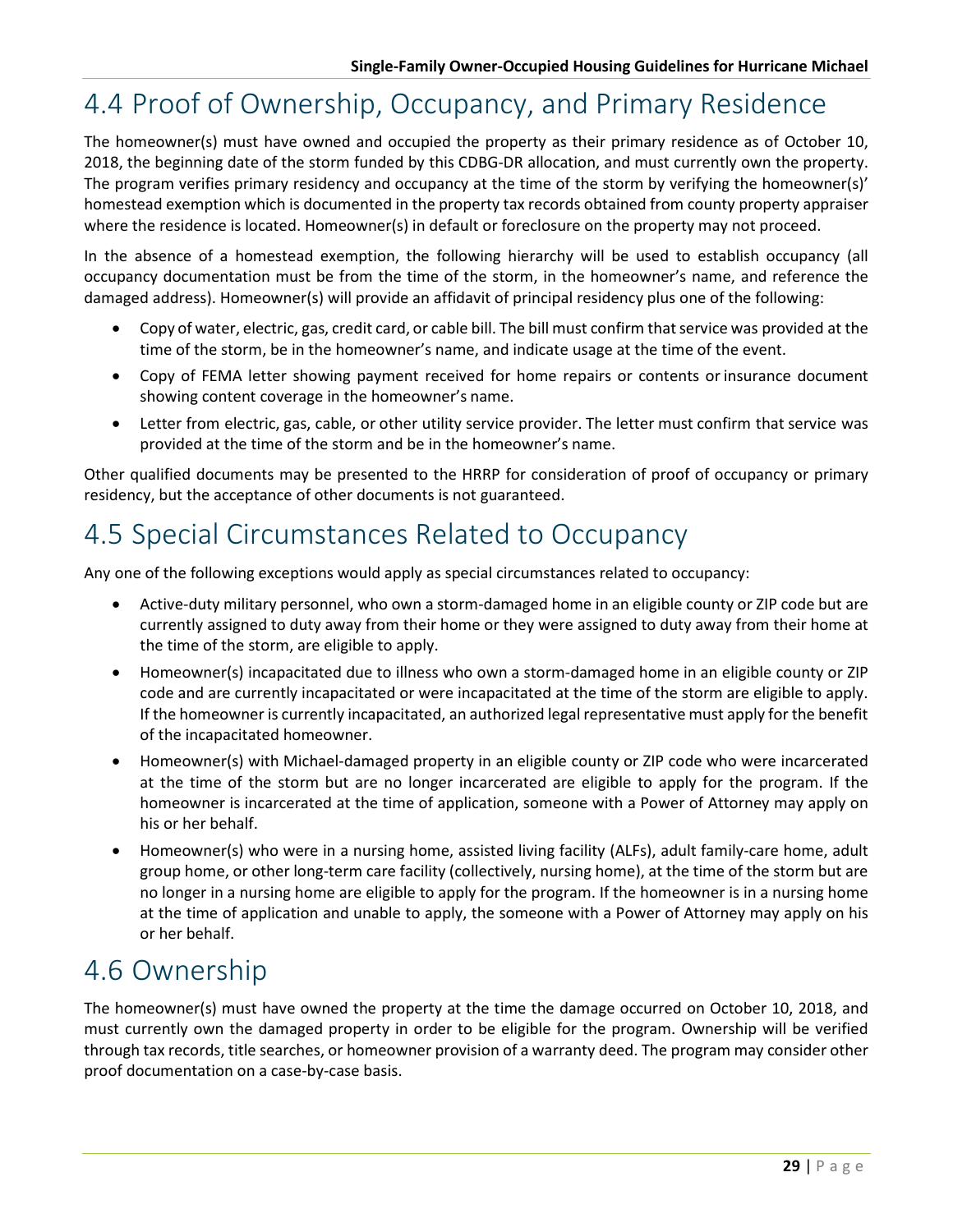## 4.7 Special Circumstances Related to Type of Ownership

The following exceptions may apply as special circumstances related to ownership of the damaged property.

#### 4.7.1 Reverse Mortgages

Homeowners with a reverse mortgage at the time of Hurricane Michael are eligible to apply.

#### 4.7.2 Purchase Contracts

Evidence of purchase contracts must prove that a homeowner was purchasing a home on a contract by:

- The homeowner presenting the notarized contract dated and executed prior to the storm for review by HRRP; and
- The homeowner presenting the notarized and executed contract that was filed prior to the storm in the conveyance records of the county.

Proof that a contract has been completed and title conveyed to the purchaser is provided by:

- Evidence of recordation of the title in the name of the homeowner in the conveyance records of the county; and
- Evidence that property was transferred by a warranty deed.

#### 4.7.3 Act of Donation

An Act of Donation is a form of property transfer without exchange or payment. An Act of Donation must have been made prior to the storm and be:

- In writing,
- Witnessed,
- Notarized, and
- Recorded in the public record.

#### 4.7.4 Trust

Property held in trust for the benefit of natural persons can be eligible for HRRP assistance as long as at least one of the occupants at the time of the storm was a current beneficiary of the Trust. The trustee's powers must include the ability to affect the damaged property. If the trustee's powers do not include the ability to affect the damaged property, the beneficiaries with an interest in the damaged property must sign the closing documents along with the Trustee.

The following is required to confirm eligibility:

- The homeowner must provide a copy of the trust document; and.
- The trust document or an abstract or extract of the trust must be recorded in the conveyance records of the county in which the damaged property is located. This recordation in the conveyance records of the county in which the damaged property is located may be recorded post-storm if necessary.

The applicable agreements must be executed by trustee(s) unless the trust distributes the property to a beneficiary, in which event the beneficiary receiving the property must execute the applicable agreement and occupy the residence after assistance. If the property was not serving as the primary residence for the current beneficiaries or trustee, the homeowner(s) is not eligible for assistance.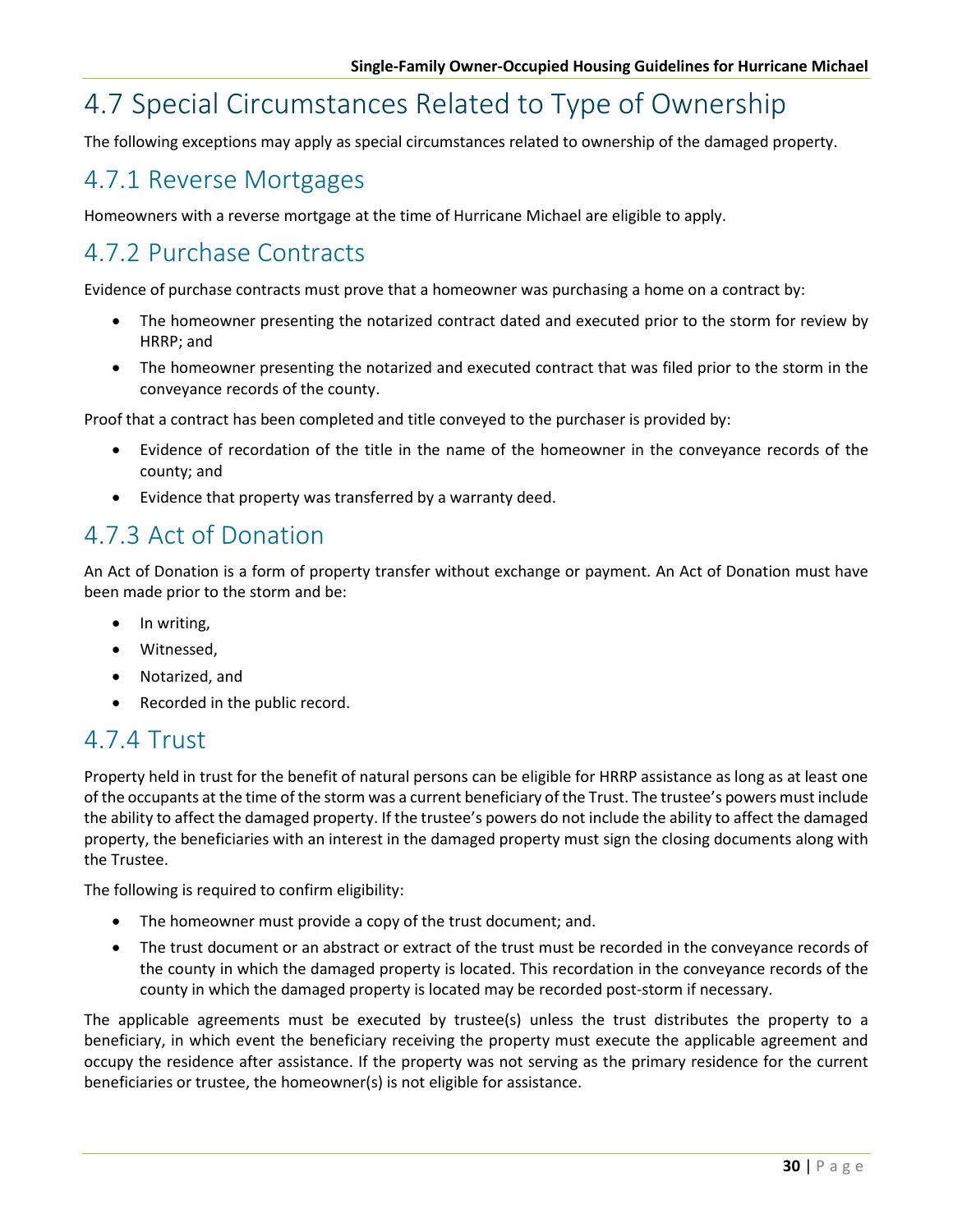#### 4.8 Title Assistance

The Title Assistance Benefit (TAB) is a housing assistance benefit not directly resulting in the rehabilitation, replacement, or reconstruction of a home. TAB can fund legal services to assist HRRP participants with resolving title issues related to Heirs Property. Reevaluation of assistance not to exceed the \$25,000.00 cap is available on a case-by-case basis for extenuating circumstances by the DEO Policy Exceptions Review Panel. This may be available for eligible HRRP homeowners who:

- Have household incomes at or below 120% AMI, and
- Would be eligible for HRRP services if not for the Heirs Property title issues.

#### 4.8.1 Title Assistance Benefit (TAB) Eligibility

The following are threshold requirements, which must be met for a homeowner to be eligible for assistance. Eligibility does not ensure assistance. In addition to the criteria listed above, the following eligibility criteria also apply:

- The homeowner must be an active applicant in the HRRP. "Active" participants are defined as HRRP homeowners who are post-application, meaning the homeowner has provided all the information requested by the application but has an unresolved title interest to the property due to the property being shared Heirs Property;
- The homeowner cannot receive concurrent legal assistance from other governmental or charitable organization that would cause a DOB;
- If the homeowner received any legal assistance from another source, such as a non-profit organization or legal aid, the funding must have been exhausted prior to provision of CDBG-DR TAB funds; and
- Funds must be used for title resolution services related to Heirs Property. The TAB is not a DOB to housing rehabilitation, repair, or reconstruction funds, as it constitutes a separate and distinct eligible activity.

## 4.9 Death of Eligible Owner Occupant

If the deceased owner of the damaged address passed away after October 10, 2018, the deceased owner must meet the eligibility requirements up to the time of their death (i.e., homeownership at time of storm, primary residence, taxes). All additional income requirements will be attributed to the heir who is currently occupying the home (the applicant). Income determination will be based on the heir at the time the program benefits are being conferred.

If the legal owner of the damaged address passed away before the storm, the heir occupying the property must meet all eligibility requirements except for ownership at the time of the storm and will be processed for assistance in the same manner as all other homeowners. However, the heir will have to demonstrate a legal claim to ownership of the property as an heir.

If the homeowner passes away during construction, the heir will be responsible for the program agreements.

## 4.10 Property Taxes

All homeowners must be current on their property taxes, or current on a locally approved payment plan through the local taxing authority, except for MHUs located on non-owned land (leased lots). HRRP will have the homeowner provide documentation from the local Property Appraiser's Office or may obtain such information electronically from a local tax collector's office.

Owners of MHUs on non-owned land will be required to provide a copy of a lease agreement or letter from mobile home park/landowner stating they lease the land in order to prove they have the right to place the MHU on the property.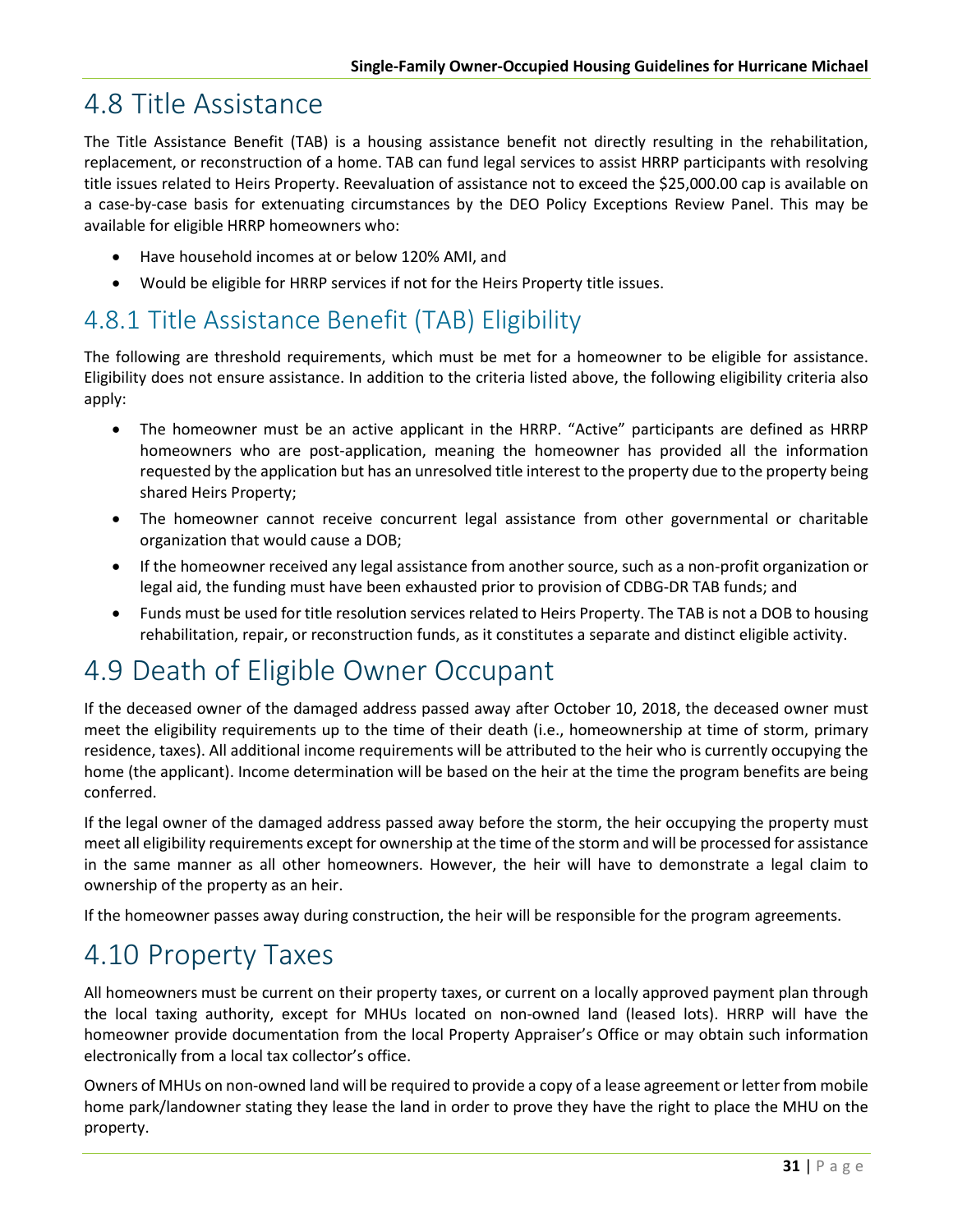## 4.11 Ineligible Applications

The following types of ownership are ineligible for assistance under this program:

- Homeowners who lost ownership of their homes due to foreclosure are ineligible for assistance.
- Persons found to be non-compliant with FEMA regulations or who failed to comply with the requirements of the National Flood Insurance Reform Act are not eligible for assistance. Noncompliance in this context means a person or persons who failed to obtain and maintain flood insurance after receiving federal funding for a previous disaster.
- Homeowners who do not meet any of the other eligibility criteria.

## 4.12 Certification Requirements to Receive Assistance

All homeowner(s) must agree to the following to receive assistance:

- 1. Allow program inspectors to access the interior and exterior of the home to evaluate damage. Failure to allow access to any portion of the home may result in the ineligibility of the property.
- 2. Sign a release so that information provided by the homeowner(s) can be shared with state and federal agencies and certain third parties in order to verify information given to the program. The applicant is required to sign the release (unless one of the eligible owner-occupants has provided Power of Attorney to represent them, then the eligible owner-occupant does not need to sign the release).
- 3. Agree to verification of their ownership status, the amount of disaster-related damage to the home, and types of assistance received as a result of Hurricane Michael.
- 4. Maintain flood insurance on the property in perpetuity if it is located in the 100-year floodplain.
- 5. Swear to the accuracy and completeness of all information provided to the program under penalty of law.
- 6. Agree to stop all on-going construction activities at the time of application.
- 7. Acknowledge that any DOB will be subject to recapture.
- 8. Maintain ownership of the property until construction is completed.
- 9. All homeowners must agree to sign required programmatic documents to receive assistance. These documents are fully explained in later sections and in the legal documents executed at closing. This includes revised documents necessary to acknowledge changes post-closing. Failure to comply with this requirement will result in disqualification from the program and closure of the homeowner file. Should disqualification occur, and program funds already be invested into the homeowner's property, the homeowner will be responsible for the repayment of all program funds through a recapture process.

## 4.13 Income Eligibility Requirement

All homeowners must meet income eligibility criteria in order to be eligible for assistance. In order to meet this eligibility requirement, homeowners must be LMI with a total household annual gross income that does not exceed the 80% AMI, adjusted for family size, as published annually by HUD.

Homeowners whose household income is between 80.01% and 120% of AMI may be served when the program has projected that it will be able to sufficiently meet or exceed HUD's requirement to expend at least 70% of the disaster recovery funds on LMI populations. The program will not assist anyone whose household income exceeds 120% AMI.

The Rebuild Florida HRRP income calculation includes the annual adjusted gross income (AGI) of all adult household members, including earnings and in-kind sources like Social Security and pensions. The program will use HUD's published income limits for each county or metropolitan statistical area to determine eligibility. Household income will be based on the household's annual income data per the most recent IRS 1040 adjusted gross income definition, as verified by receiving a copy of the household members' most recent tax form(s).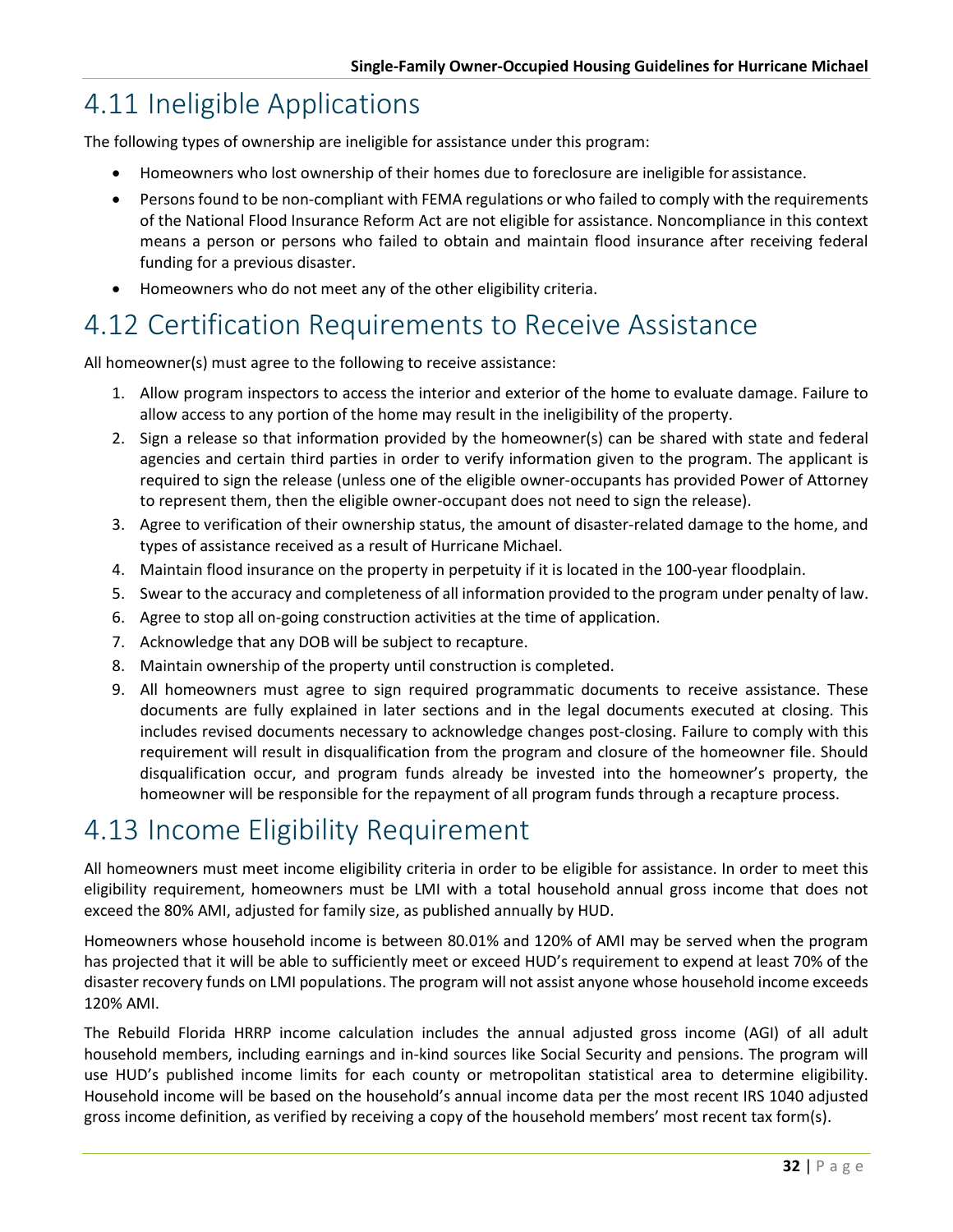#### **Single-Family Owner-Occupied Housing Guidelines for Hurricane Michael**

The program will use the processes for calculating income as defined by HUD, and as described in the following paragraphs. The program certifies income at the point at which sufficient documentation is provided and remains valid for one year.

Recertification of income will not be required when a homeowner has executed his/her grant agreement within one year of the income certification date. Income must be recalculated by the program and recertified if the grant agreement has not been executed within one year of the date of the original income certification.

The program may collect and analyze appropriate income documentation for household members through thirdparty verification or source documentation when necessary. This process may include obtaining copies of the most recent tax form(s).

Homeowners will need to certify whether or not their income has changed since their most recent tax return information. If there has been a change in the homeowner's household income, the program may allow or require the homeowner to provide additional information such as pay stubs or other proof of income to verify the change. Documentation sufficient in this circumstance includes the last three months of paycheck stubs or signed statement from the employer stating the wage and frequency of payment, most recent Social Security and pension income statements, and any other income source documentation.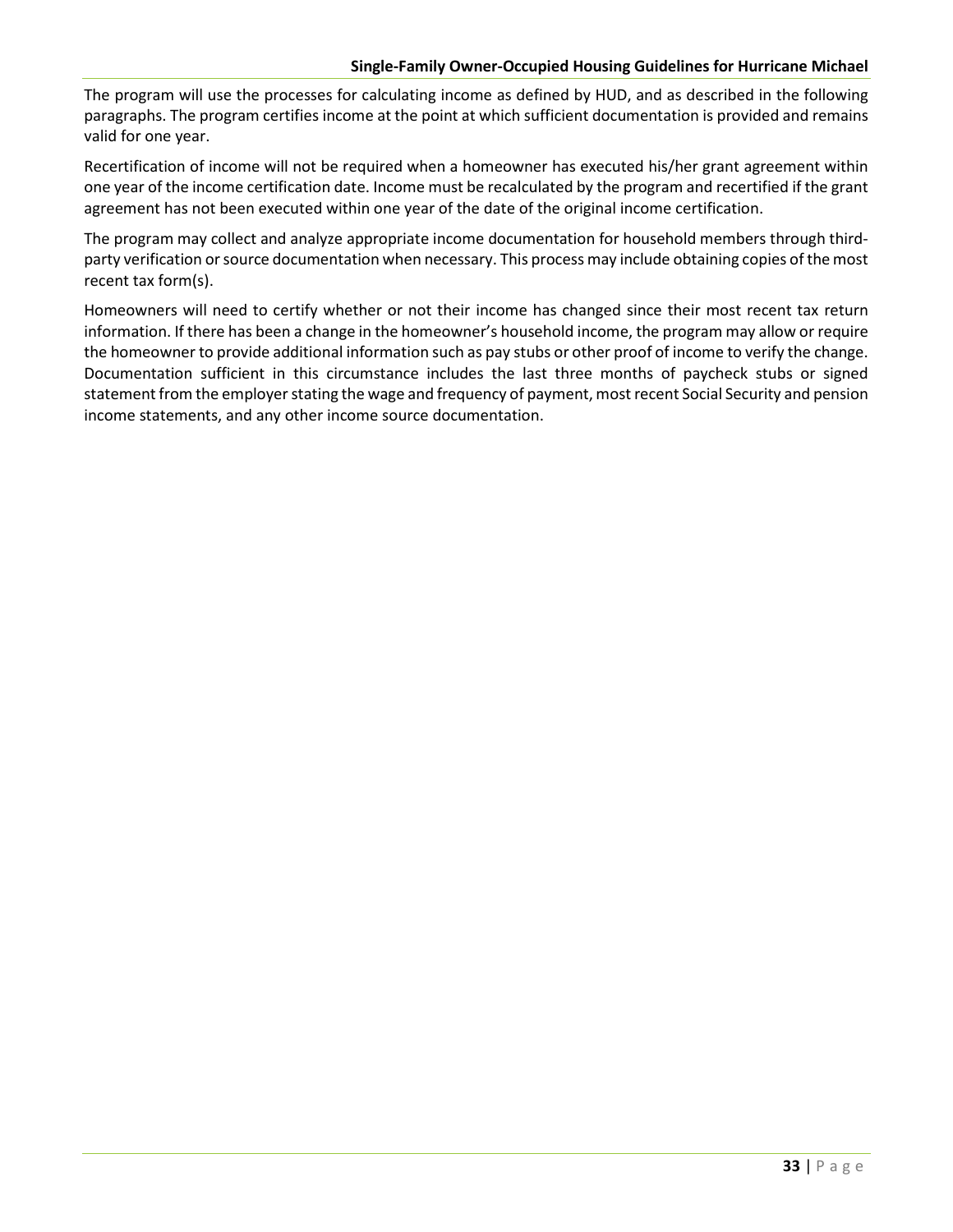# 5.0 Duplication of Benefits (DOB)

#### 5.1 Overview

Eligible homeowners may have previously received assistance from other sources for the repair of their stormdamaged property. The Robert T. Stafford Disaster Relief and Emergency Assistance Act (Stafford Act), as amended, 42 U.S.C. §5121 et seq., prohibits any person, business concern, or other entity from receiving federal funds for any part of such loss as to which he/she has received financial assistance under any other program, from private insurance, charitable assistance, or any other source. When possible, HRRP will electronically verify disaster recovery assistance received through federally and locally maintained datasets, such as FEMA IA and SBA disaster home loan datasets.

The following are sources of funding assistance provided for structural damage and loss that are considered DOB and under federal law must be deducted from the assistance provided by Rebuild Florida HRRP:

- 1. FEMA Individual Assistance for Structure (IA),
- 2. FEMA National Flood Insurance Program (NFIP),
- 3. Private Insurance,
- 4. Increased Cost of Compliance (ICC),
- 5. Small Business Administration (SBA)
- 6. Any other funding source available to the homeowner for the same purpose as a CDBG-DR grant that may duplicate assistance.

Funds received from any source including flood insurance, FEMA and hazard insurance that were used to cover repair to the homeowner's home will reduce the amount of disaster assistance if the evidence of expenditures at least equals the amount of assistance provided from the source. Documentation must be provided demonstrating the cost and type of repair conducted.

Any additional funds paid to homeowner awardees for the same purpose as the HRRP housing assistance award after the state has completed the repair, rehabilitation, or replacement of the homeowner's housing units must be returned to DEO.

**Warning: Any person who knowingly makes a false claim or statement to HUD may be subject to civil or criminal penalties under 18 U.S.C 287, 1001 and 31 U.S.C. 3729.**

## 5.2 FEMA Individual Assistance (IA)

FEMA IA assistance may have been provided to applicants for home repairs. In the cases where applicants have received assistance for home repairs, such amount will be considered a DOB by the program. FEMA IA will be determined and verified by the program though FEMA provided datasets or through applicant provided information originating at FEMA such as a FEMA Award letter. If evidence is provided that the FEMA award included assistance for items not related to structure repair, then the amounts not related to structural repair will not be counted as a DOB.

FEMA IA will be determined and verified by HRRP through the FEMA database. If HRRP is unable to verify the FEMA IA amount through the FEMA database, HRRP will use the payment amount provided by the homeowner at the time of application.

If a homeowner is able to provide documentation demonstrating that the FEMA IA amount provided by the FEMA database includes non-structural related amounts, HRRP will use the documentation provided by the homeowner to adjust the FEMA IA payout amount. The documentation provided by the homeowner will be included in the homeowner file.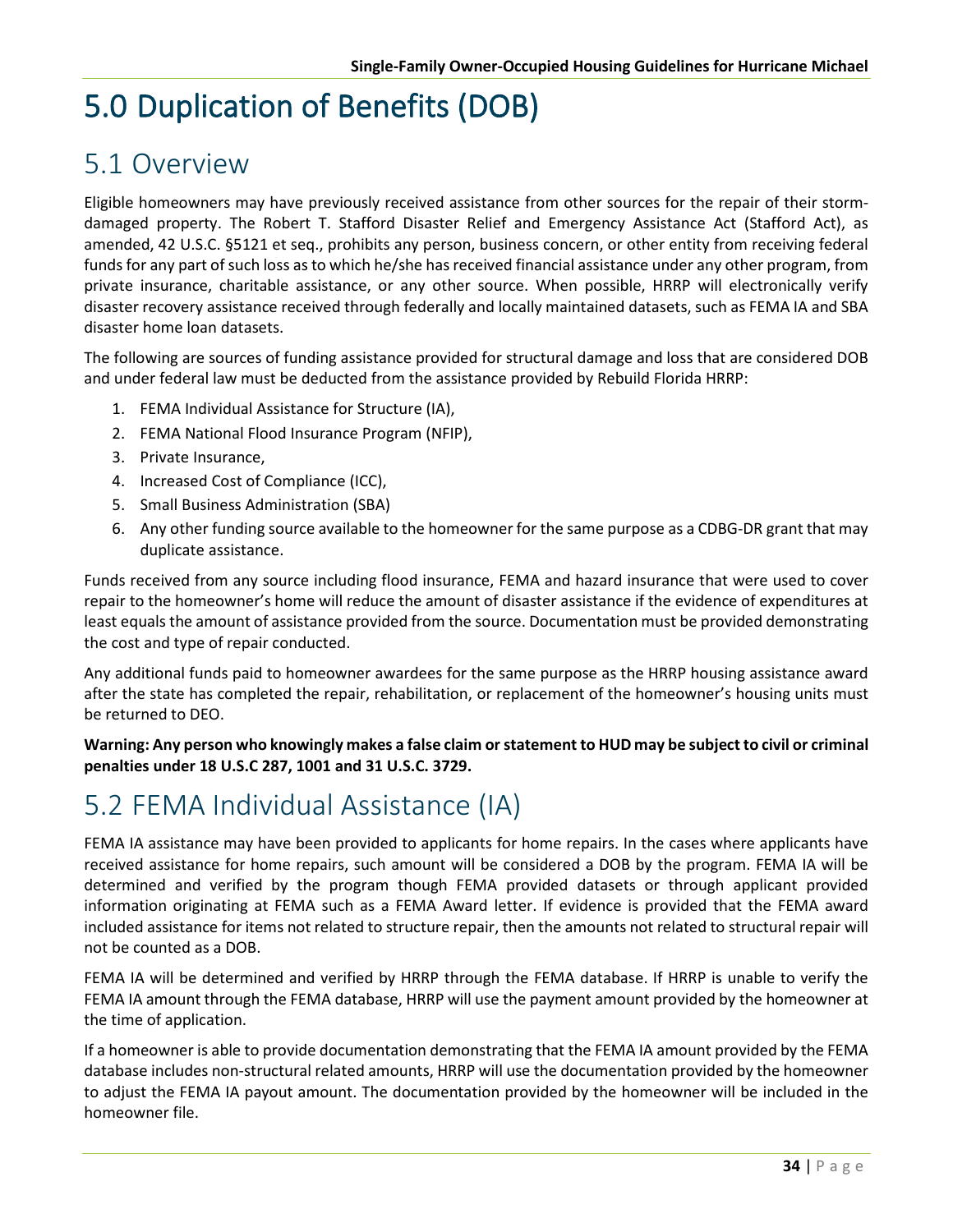## 5.3 FEMA National Flood Insurance Program (NFIP) Insurance

Any payments for loss to the dwellings during Hurricane Michael under NFIP insurance policies may be deducted from the amount the homeowner is eligible to receive. Payments for contents or other expenses are not deducted from the homeowner's award, as these are not duplicative of payments for structural loss. HRRP will verify payments by reviewing FEMA claim information or by providing a request for verification to FEMA. If a homeowner is able to provide documentation demonstrating that the insurance proceeds amount provided by the FEMA database includes items not related to the structural loss, HRRP will use the documentation provided by the homeowner to adjust the insurance payout within the DOB calculation. The documentation provided by the homeowner must come from the insurance company which issued the payments, and it will be included in the homeowner file.

## 5.4 Increased Cost of Compliance (ICC)

Structures damaged by a flood may be required to meet certain building requirements to reduce the risk of future flood damage before the structure can be repaired or rebuilt. To help cover these costs, the [NFIP i](https://www.fema.gov/national-flood-insurance-program)ncludes Increased Cost of Compliance (ICC) coverage for all new and renewed Standard Flood Insurance Policies. ICC is a DOB if a structure owner requests reimbursement or additional assistance for elevation, demolition, floodproofing, or relocation— one of the four options available under ICC—and has already received an ICC benefit under the NFIP. The program will determine DOB regarding ICC funds for elevation and/or demolition activities. If HRRP is unable to determine the amount/or purpose of the ICC proceeds using documentation provided by the homeowner, the Program will seek additional information from other reliable sources including other government programs, including direct information from NFIP.

#### 5.5 Private Insurance

All property, flood, or casualty insurance settlement amounts for loss to dwellings are deducted from the applicant's funding assistance award. Private insurance payments for contents or other expenses are not deducted from the applicant's funding assistance award. All private insurance settlement amounts for loss to dwellings are considered a DOB and may reduce the amount of disaster assistance. Insurance proceeds are often broken into different categories that may cover the contents or the structure of the home. Only those proceeds for repair, replacement, or mitigation of the structure will be included in the DOB calculation. Insurance proceeds paid for contents will be excluded from the DOB calculation.

Insurance proceeds are determined and verified by HRRP by contacting the insurance company and verifying proceeds. If HRRP is unable to verify the private insurance proceeds through the insurance company, HRRP will use the claims payout provided by the homeowner. If a homeowner is able to provide documentation demonstrating that the insurance proceeds amount provided by the insurance company includes items not covered in the home evaluation or not paid to cover structural loss, HRRP will use the documentation provided by the homeowner to adjust the private insurance payout in the DOB calculation. In addition, if an applicant claims no insurance on their application, but has a current mortgage the HRRP will request private insurance documentation from the applicant.

Mold remediation is not included in the home evaluation for structural loss during insurance claims adjusting procedures. Therefore, insurance payments to cover mold remediation are not deducted from a homeowner's funding assistance award. The documentation provided by the homeowner must come from the insurance company that issued the payments or an order from an administrative proceeding or court of competent jurisdiction.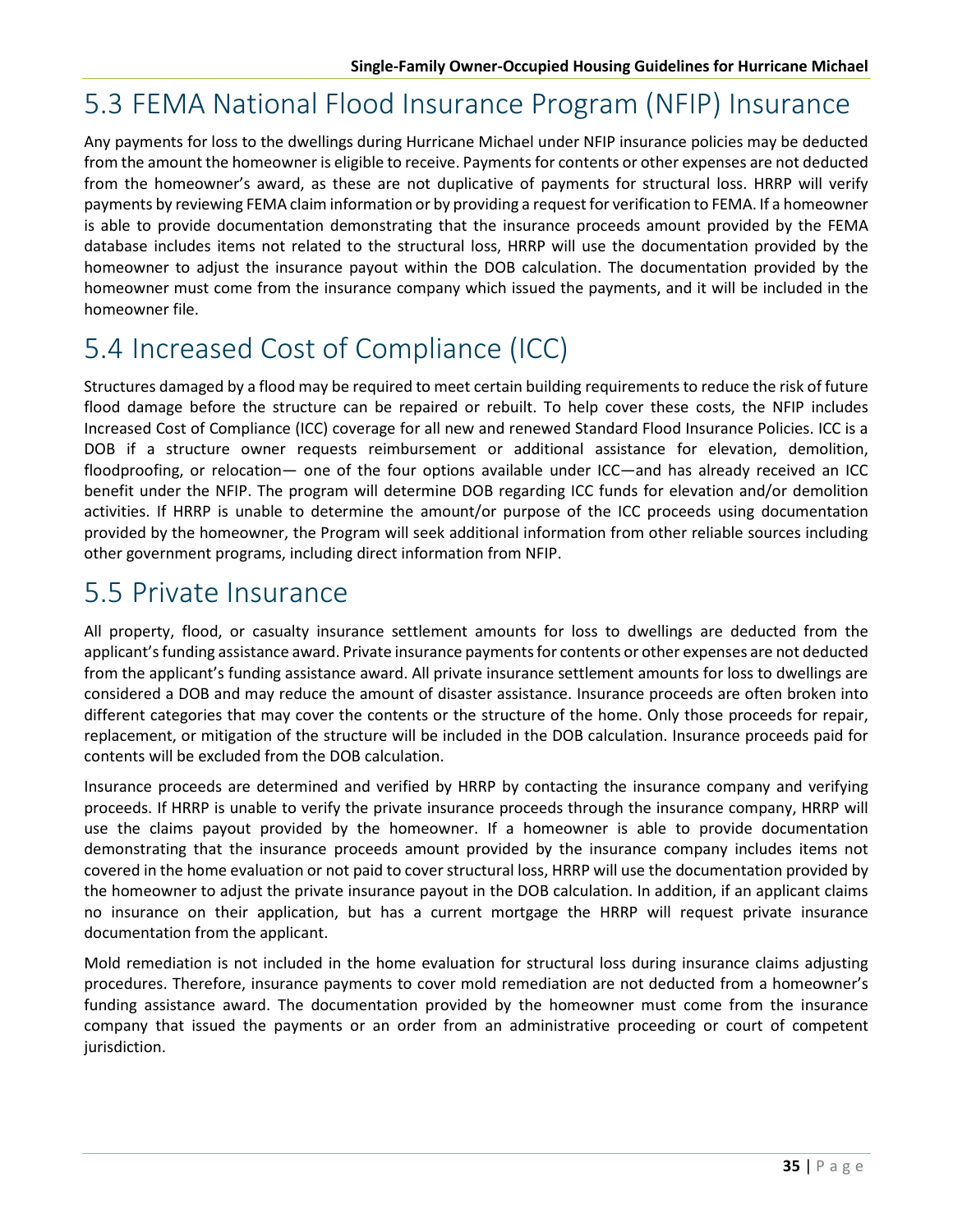## 5.6 The Small Business Administration (SBA)

Federal regulations deem approved SBA loans for repair and reconstruction to be a DOB for federally funded repair programs. If an applicant has executed a loan with SBA to cover the cost of repairs or reconstruction, the total amount of the approved loan is considered a DOB unless the applicant has declined the loan or requested a reduction after SBA initial approval of the loan. As described in 84 FR 28836, "The amount of a subsidized loan that is declined or canceled is not a DOB." Therefore, the HRRP is adopting the following policies with respect to declined and canceled SBA loans:

#### 5.6.1 Declined SBA Loans

Declined loans are loan amounts offered by a lender but turned down by the applicant, meaning the applicant never signed loan documents to receive loan disbursements. The HRRP will attempt to verify declined loan amounts using third-party data from SBA. Declined loaned must be documented through the SBA data feed in conjunction with written communication from the lender (SBA).

#### 5.6.2 Canceled SBA Loans

The applicant (borrower) has entered a loan agreement, but for a variety of reasons, all or a portion of the loan amount was not disbursed and is no longer available to the applicant. The loan cancellation may be due to the default of the borrower, agreement by both parties to cancel the undisbursed portion of the loan, or expiration of the term for which the loan was available for disbursement. The canceled loan amount is the amount that is no longer available to the applicant. If an applicant cancels all or a portion of an SBA loan related to the repair of the dwelling, only the accepted loan amount will be considered a DOB. Canceled subsidized loan amounts are not considered a DOB but are subject to further requirements below. Applicants may not take actions to reinstate the canceled loan or draw any additional undisbursed loan amounts.

- Canceled loans that were never drawn must be documented through the SBA data feed demonstrating the \$0 draw in conjunction with written communication from the lender (SBA).
- Canceled loans that had a portion of the loan drawn, but the remainder canceled must be verified in the SBA data feed in conjunction with written communication from the lender (SBA). The accepted current loan amount will be considered a DOB.

#### 5.6.3 Accepted but Undisbursed SBA Loan Amounts

This situation is similar to canceled loans, but no formal action was taken by the applicant (borrower) or lending agency (SBA) to formally cancel the loan. Accepted but undisbursed subsidized loan amounts are not considered a DOB but are subject to further requirements. The undisbursed loan amount will not be considered a DOB; however, applicants may not request subsequent draws from the undisbursed portion of the loan.

- Accepted but undisbursed loans that were never drawn must be documented through the SBA data feed demonstrating the \$0 draw in conjunction with written communication from the lender (SBA).
- Accepted but undisbursed loans that had a portion of the loan drawn, but the remainder never disbursed must be verified in the SBA data feed in conjunction with written communication from the lender (SBA). The disbursed loan amount will be considered a DOB.

A written agreement will be required between the applicant and the HRRP for canceled and accepted but undisbursed SBA loans. An applicant must agree, in writing, that he or she will not take any actions to reinstate a canceled SBA loan or pursue future draws from any undisbursed funds from an SBA loan.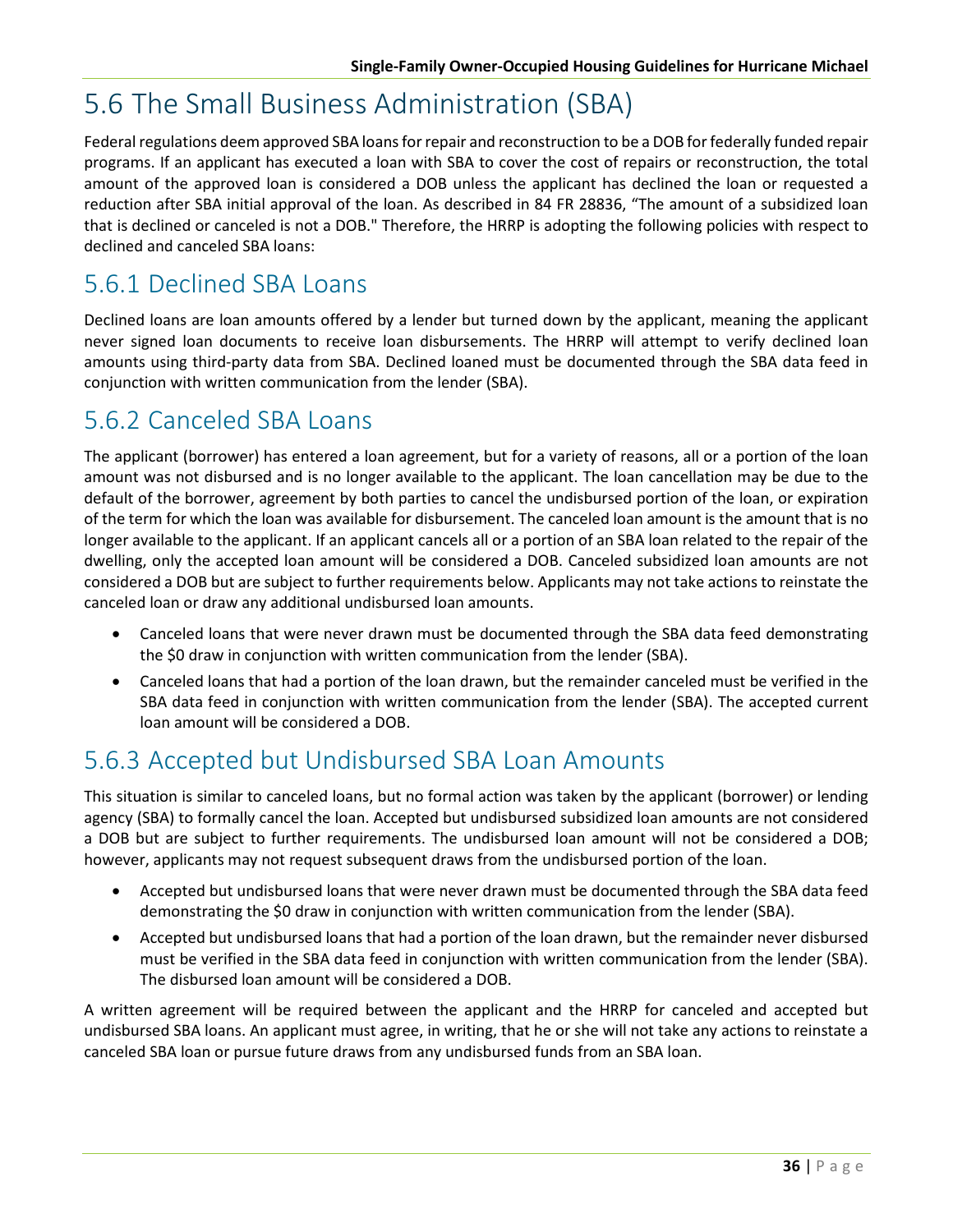## 5.7 Exceptions to Duplication of Benefits

Not all assistance received by an applicant is considered a DOB for housing rehabilitation or reconstruction. Therefore, there are types of assistance received by an applicant that will not constitute a DOB for housing repair or reconstruction. The program will allow for reductions of DOB totals if the applicant can prove that the use or control of the funds meet certain criteria. In accordance with 84 FR 28836, HRRP "must exclude amounts that are: one (1) Provided for a different purpose; or two (2) provided for the same purpose (eligible activity), but for a different, allowable use (cost)."<sup>[6](#page-46-0)</sup> Further, section IV.B of 84 FR 28836 describes other instances where funds are not be included in the DOB not available to the appliance.

### 5.7.1 Allowable Cost of Repairs

Homeowners who used benefits received from insurance, SBA, and FEMA or other sources to make repairs to their Hurricane Michael-damaged property and can document these expenditures may be able to deduct verifiable amounts of these expenditures from the DOB assessment. This means that the original DOB amount assessed by HRRP can be reduced by the amount the homeowner spent on verifiable eligible repairs.

The homeowner will be required to document repairs made to the home within a Self-Certification of Repairs.

For self-certification, the following requirements apply:

- The homeowner must provide a signed self-certification statement that documents, in detail, all labor and/or repairs made to the damaged property following the hurricane. (Self-performed labor or labor provided by friends, family, etc. on an informal (non-contractual or undocumented) basis cannot be valued monetarily and deducted from DOB); and
- A program inspector must determine with reasonable assurance that the repairs were made after the date of the hurricane by conducting a DRV, which will be used to inform the DOB and evaluation process. Xactimate will be utilized to determine the value of the repairs.

#### 5.7.2 Contractor Fraud

If a homeowner was a victim of contractor fraud, the amount paid to the contractor is not to be counted as a DOB provided the homeowner filed a police report and made every effort to recover the funds prior to the date of the application.

#### 5.7.3 Forced Mortgage Payoff

If a homeowner's mortgage company placed a force payment on insurance proceeds, the insurance amount may not count as a DOB. In such cases, the amount verified by HRRP that was used for this purpose can be excluded from the DOB calculation if it is supported by appropriate supporting documentation. Such documentation should be in the form of a letter that is on mortgage company letterhead and signed by an authorized mortgage company representative stating the homeowner was required to use disaster assistance funds for mortgage pay down. HRRP will attempt to verify this information with the homeowner's mortgage company. Voluntary mortgage payoff, using insurance proceeds, is a DOB that will be counted in a homeowner's award calculation.

#### 5.7.4 Legal Fees

Legal fees that were paid in successfully obtaining insurance proceeds will be credited to the homeowner and will be excluded as part of their DOB. Homeowners will need to provide evidence of payment and a judgment or

<span id="page-46-0"></span><sup>6</sup> <https://www.govinfo.gov/content/pkg/FR-2019-06-20/pdf/2019-13147.pdf>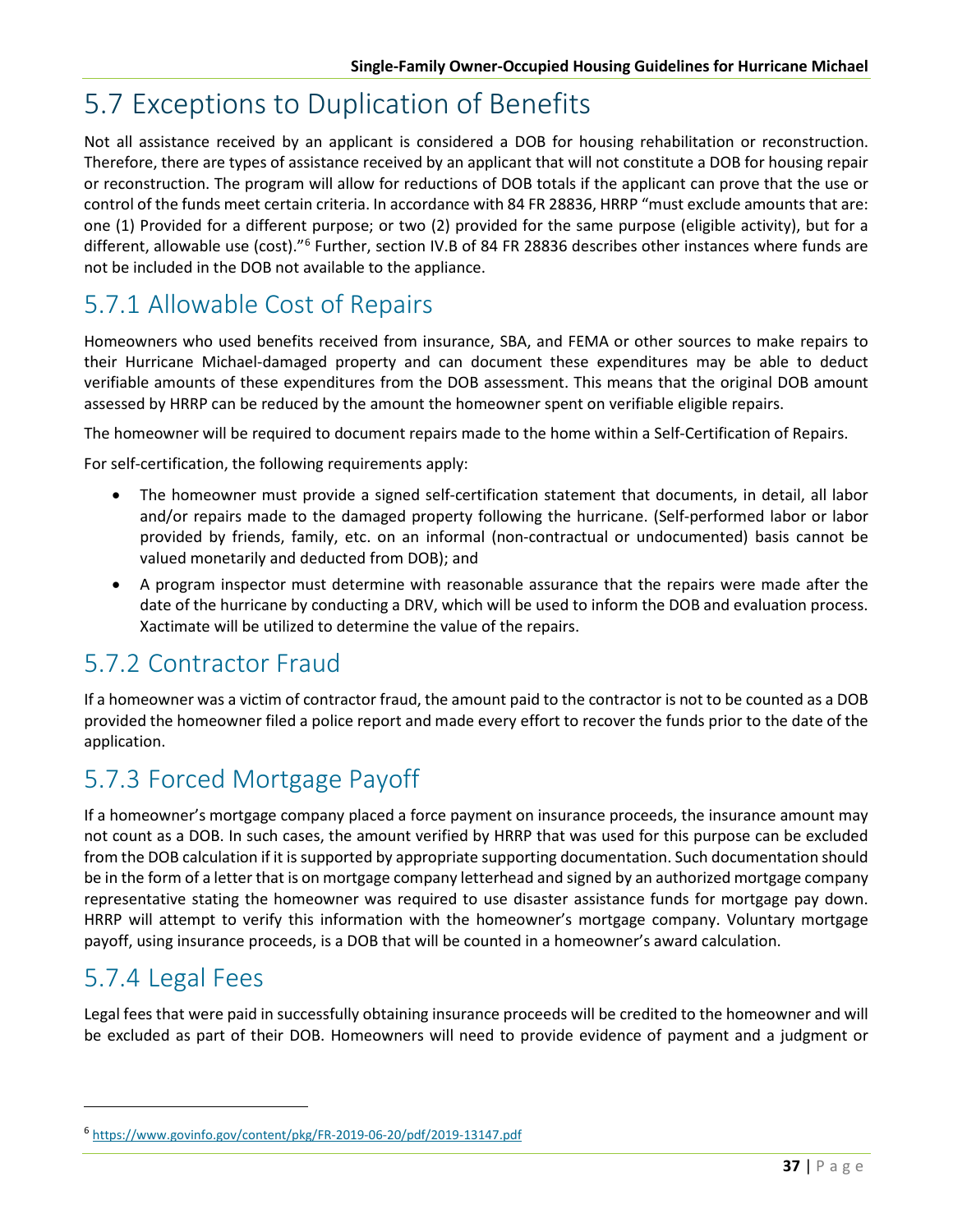settlement document demonstrating the homeowner's success in the legal action. All other legal fees that a homeowner may have paid out of any disaster assistance proceeds will be included as part of their DOB.

#### 5.7.5 Tax Filings

Personal income tax filings related to losses to the home do not affect funding assistance awards and are not considered DOB. Homeowners should consult their personal tax consultant to seek guidance regarding any taxrelated matters.

## 5.8 Calculating the Amount of DOB Offset

Documentation provided and reported by the applicant for eligible home repair related to Hurricane Michael will be totaled and considered for credit to the homeowner. In accordance with Federal Register Vol. 84, No. 119 (June 20, 2019), 84 FR 28836, the HRRP may exclude for duplication of benefits purposes "assistance that was: (1) provided for a different purpose; (2) provided for the same purpose (eligible activity), but for a different, allowable use (cost); (3) not available to the applicant; (4) a private loan not guaranteed by SBA; or (5) any other asset or line of credit available to the applicant. Applicants must provide documentation to support an eligible offset to DOB. Acceptable documentation to support a DOB offset may include, but are not limited to:

- 1. Self-certification statement that details home repair expenses and labor.
- 2. Police reports and all other documentation of attempts to recover funds, filed prior toapplication, that verifies contractor fraud.
- 3. Invoices confirming legal fees associated with successful insurance proceed collection.
- 4. Letter from the homeowner's mortgage company or bank confirming a forced mortgage payoff or pay down.
- 5. Receipts for home repair, if applicable

The HRRP will evaluate the repairs documented in the Self-Certification of Repairs and determine the value of the storm-related repairs performed by conducting a Damage Repair Valuation (DRV). Self-certified statements of homeowners must be reviewed in detail by HRRP to determine:

- 1. Whether the repairs could be reasonably determined as occurring after the hurricane.
- 2. A reasonable value of the cost of repairs to the home (including possible labor, not including selfperformed labor as elaborated previously).

The value of eligible repairs, as determined by HRRP, will be compared to the total amount of benefits received.

## 5.9 DOB Gap Funding

During the HRRP program, DOB will be analyzed to determine if any DOB Gaps exists. A DOB analysis will be conducted during the eligibility review of a homeowner's file; prior to the execution of the Grant Agreement. HRRP will conduct a DOB analysis to determine if a DOB Gap exists. A DOB Gap is the total amount of excludable and non-excludable benefits received less the dollar amount of excluded benefits (excludable benefits). If the amount of non-excludable benefits is greater than \$0.00, that creates a DOB Gap.

The DOB Gap amount along with all future non-excludable benefits received by applicant(s) shall be provided to DEO and deposited in a DOB Gap Funding Account prior to the execution of the Homeowner Grant Agreement. Alternatively, if the applicant qualifies for a reconstruction or replacement award, the DOB Gap may be satisfied through a scope reduction which reduces the dollar value of the benefit provided to the applicant through HRRP, as described in section 5.9.2 below.

Applicants will be notified in writing if a DOB Gap is discovered. Applicants will have thirty (30) days from the date of notification of DOB Gap to satisfy the DOB gap by providing funds in the amount of the DOB gap, accepting a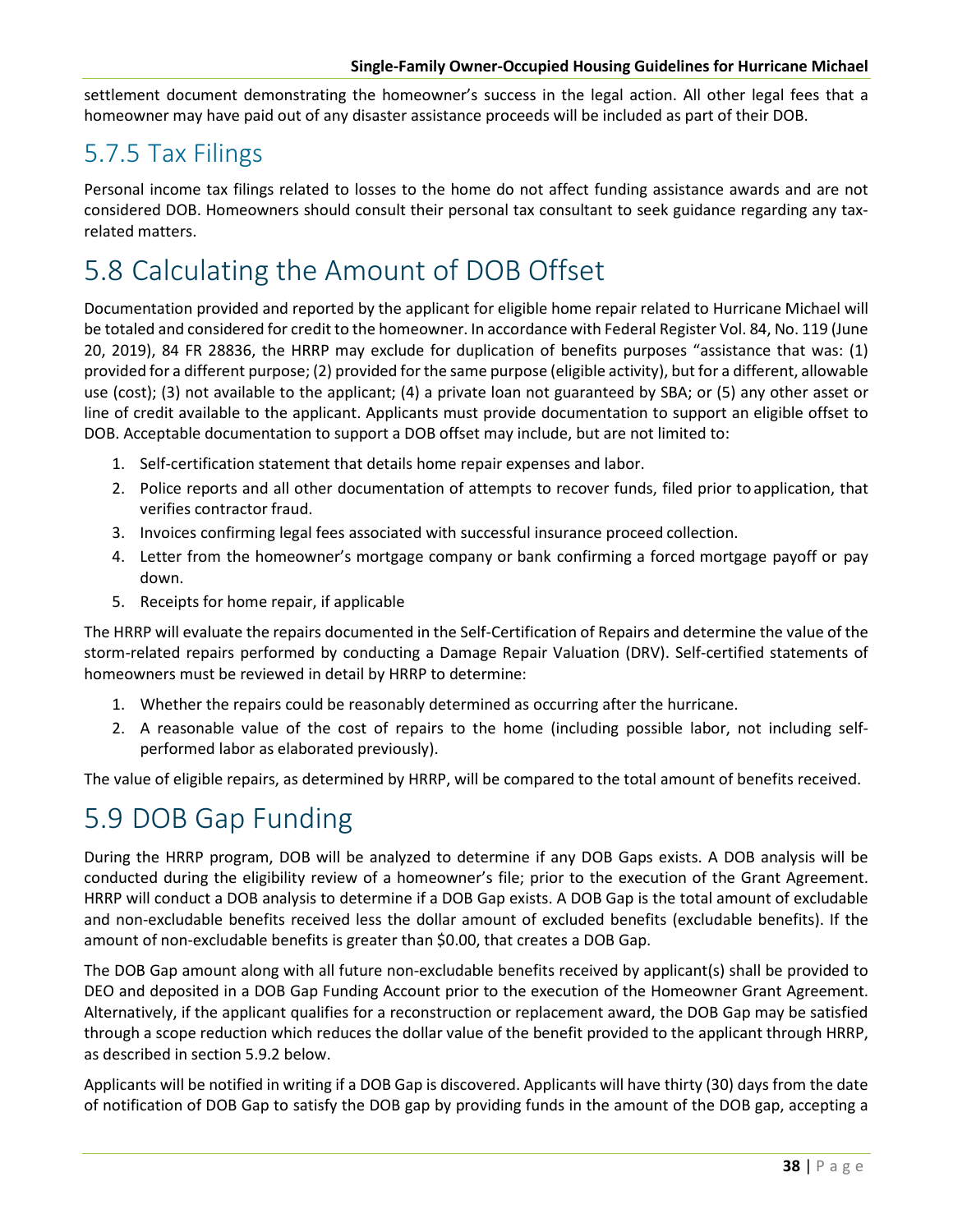scope reduction as described in section 5.9.2, or both. If an applicant fails to satisfy the DOB gap within the thirty (30) day timeframe allotted, the applicant's case will be closed.

#### 5.9.1 Rehabilitation with DOB Gap

If the program is rehabilitating the damaged property and the DOB Gap is discovered, the applicant *must* provide funds in the amount of the DOB Gap to be deposited into a DOB Gap Funding Account prior to executing a program grant agreement. If the applicant does not deposit additional funds, then rehabilitation will not start on the damage property until the DOB Gap is resolved. Given that rehabilitation will only bring the home back up to current code or program standards, the scope reduction option to cover DOB Gaps cannot be offered on rehabilitation projects.

#### 5.9.2 Reconstruction or Replacement

If the program is reconstructing or replacing the damaged property and the DOB Gap is discovered, the applicant shall either (1) provide funds in the amount of the DOB gap to be deposited into a DOB Gap Funding Account prior to the start of replacement and/or (2) take a scope reduction to select a smaller, lower-priced home than what the homeowner qualifies to receive from the program. The cost differential between the home for which they qualify and the lower priced home they select will be used to offset any DOB Gap.

Homeowners may not utilize DOB Gap Funding for construction activities such as upgrades, additions, or other unnecessary activities.

Homeowner-provided funds that are deposited into the DOB Gap Funding Account for DOB Gaps will count toward the CDBG-DR cap limits listed in Part 1 of Section 1.13 of this document. All DOB Gap Funding will be drawn down first, prior to the use of program funds.

Homeowners eligible for reconstruction or replacement may elect to take a scope reduction and/or provide funding to close the DOB Gap. If the homeowner elects to take a scope reduction, the HRRP program will assist the applicant with choosing a smaller house plan.

Scope reduction may be used to satisfy a DOB gap up to \$20,000. If the DOB gap remains greater than zero upon scope reduction, the applicant is required to provide the DOB gap funds with a cashier's check or money order. If the homeowner is unable or unwilling to provide funding for the DOB Gap, the applicant may be deemed ineligible.

#### 5.10 Subrogation

Subrogation is a legal doctrine that allows one person to take on the rights of another. In the context of disaster recovery grants, a homeowner must enter into a subrogation agreement where the funding agency (DEO) obtains the right to collect any additional benefits, including but not limited to, disaster recovery or insurance payouts, the homeowner receives for Michael damage after the homeowner has entered into a grant agreement for HRRP benefits.

All duplicative benefits or funding received must be remitted to or accounted for by the program, regardless of when it is received by the homeowner. If homeowners receive additional benefits or funding for the same purpose as the HRRP award (permanent repair to storm-damaged home) even after the HRRP award is executed or construction is completed, the homeowner is required to report the additional funding to the program.

By accepting the award, homeowners agree that they will report any duplicative benefits or funds to the program whenever received. Upon receipt of a report that additional benefits or funds have been received, the program will recalculate the homeowner's award and provide instructions on whether the homeowner's award will be reduced by such amount, or whether the homeowner must remit such amounts to the program as reimbursement (when additional assistance (benefits or funds) received after program disbursements). Each homeowner will execute and be bound by a subrogation agreement.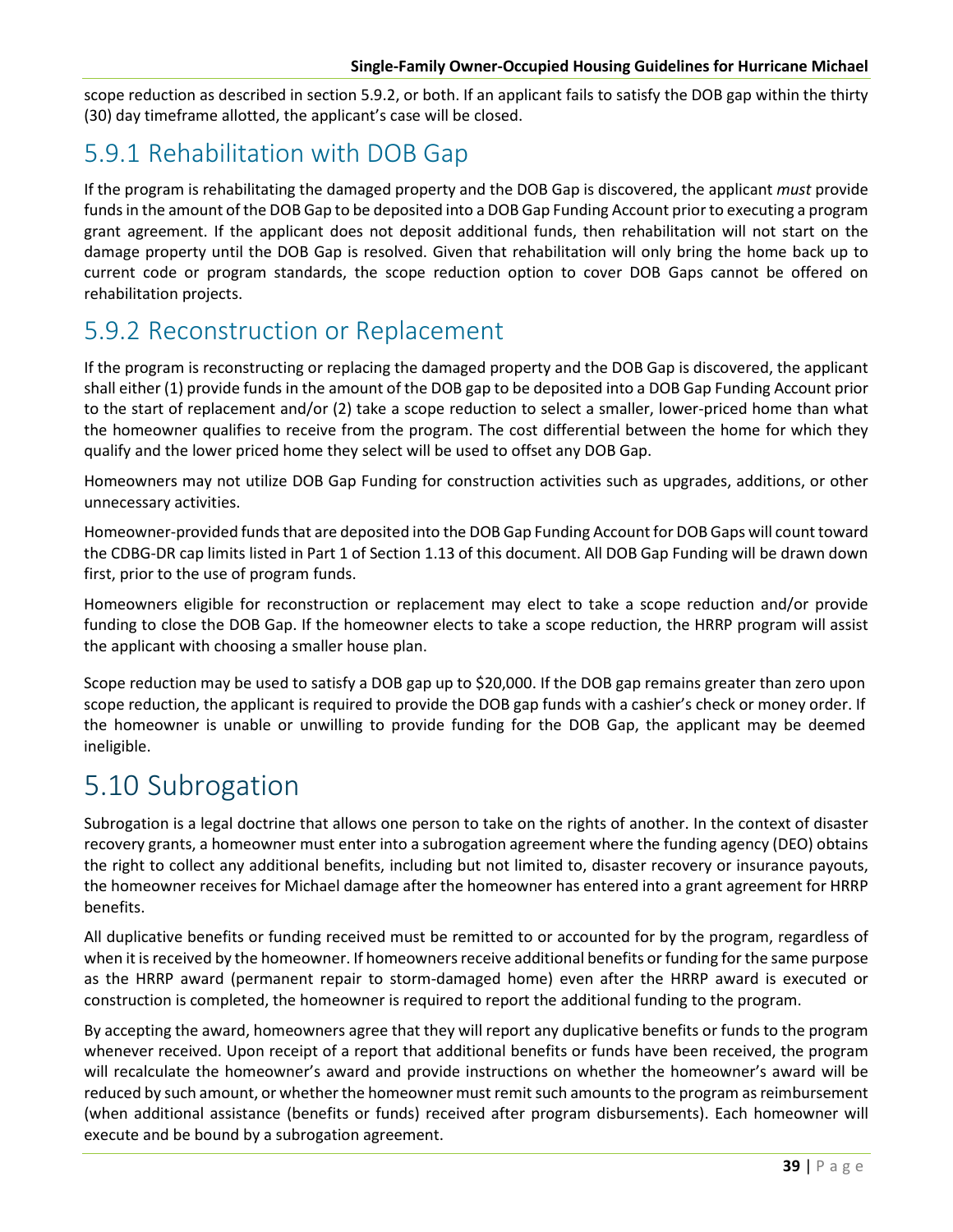# 6.0 Inspections and Environmental Reviews

#### 6.1 Overview

All federal regulations regarding procurement, labor standards, environmental reviews including lead paint requirements apply to this program. Application may require additional review as issues are resolved which may extend the review process timeframe.

The program performs an on-site inspection of damage upon completion of all third-party verification required by HRRP as well as an environmental review. Environmental reviews are required to be performed on each homeowner's property to be eligible for the program. Homeowners are notified in writing at the application submission stage to cease any work in progress on a damaged residence until the environmental review is complete. This notice is provided in the acknowledgment section of the online application. Homeowners who do not cease work may be ineligible for the program. The program inspector must have full access to the property to note any work that has been started and/or completed.

## 6.2 Initial Inspection and Damage Verification

As stated in Federal Register 85 FR 4681, January 27, 2020, all CDBG-DR funded property improvements must be for unmet housing needs resulting from Hurricane Michael, a qualifying disaster. Non-hurricane damage may only be addressed on structures that also have hurricane-related damage. Structures built before 1978 must be inspected for lead-based paint (LBP) hazards. Where such hazards are detected, the homeowner(s) will be notified, and appropriate steps will be taken to mitigate dangers from LBP.

Program staff will conduct site visits to observe and record the presence of unrepaired storm damage resulting from Hurricane Michael, determine the extent of the damage, and determine the estimated cost of rehabilitation. The homeowner will need to be present for these site visits. The inspector will be required to inspect the interior of the home to observe and record damage. The inspector will note any environmental concerns on the site or nearby that could affect the evaluation.

ECR provides a documented line item by line-item estimate of the damage observed during an onsite visit to a homeowner's property that quantifies the materials and labor necessary to repair observed damage. The ECR is calculated using the classifications defined in the 2018 National Reconstruction Cost Book and incorporates costs necessary to ensure that the property meets the Construction Code, the International Residential Building Code (IRC), as well as meeting HUD HQS. The ECR does not provide an evaluation that takes into account an exact replacement of the homeowner's original home. In contrast to insurance estimates that may be based on replacement costs, the ECR evaluation is based on standards for basic livability developed for the program and on costs developed by the construction industry for those items. The methodology used to prepare the ECR is to account for those scope items that can be counted, measured, or observed. No destructive testing is performed during the estimation process. This means that hidden damage is not accounted for during this process. For example, termite damage behind a wall would not be discoverable during the estimation process if the wall covering is intact.

## 6.3 Eligible and Ineligible Items

Items damaged by Hurricane Michael, such as air conditioners, heating systems, and water heaters are eligible to be replaced under the HRRP. Appliances and housing components that are not integral to the structure of the home and are not essential to basic health and safety, such as washers, dryers, and detached garages and carports are not eligible to be replaced under the HRRP. In some cases where zoning or Homeowner's Association (HOA) guidelines may require carports and/or garages, detached garages and carports may be considered in those instances. Luxury items and items with a quality grade above basic standards, such as granite countertops, are not eligible to be replaced in a like-for-like manner.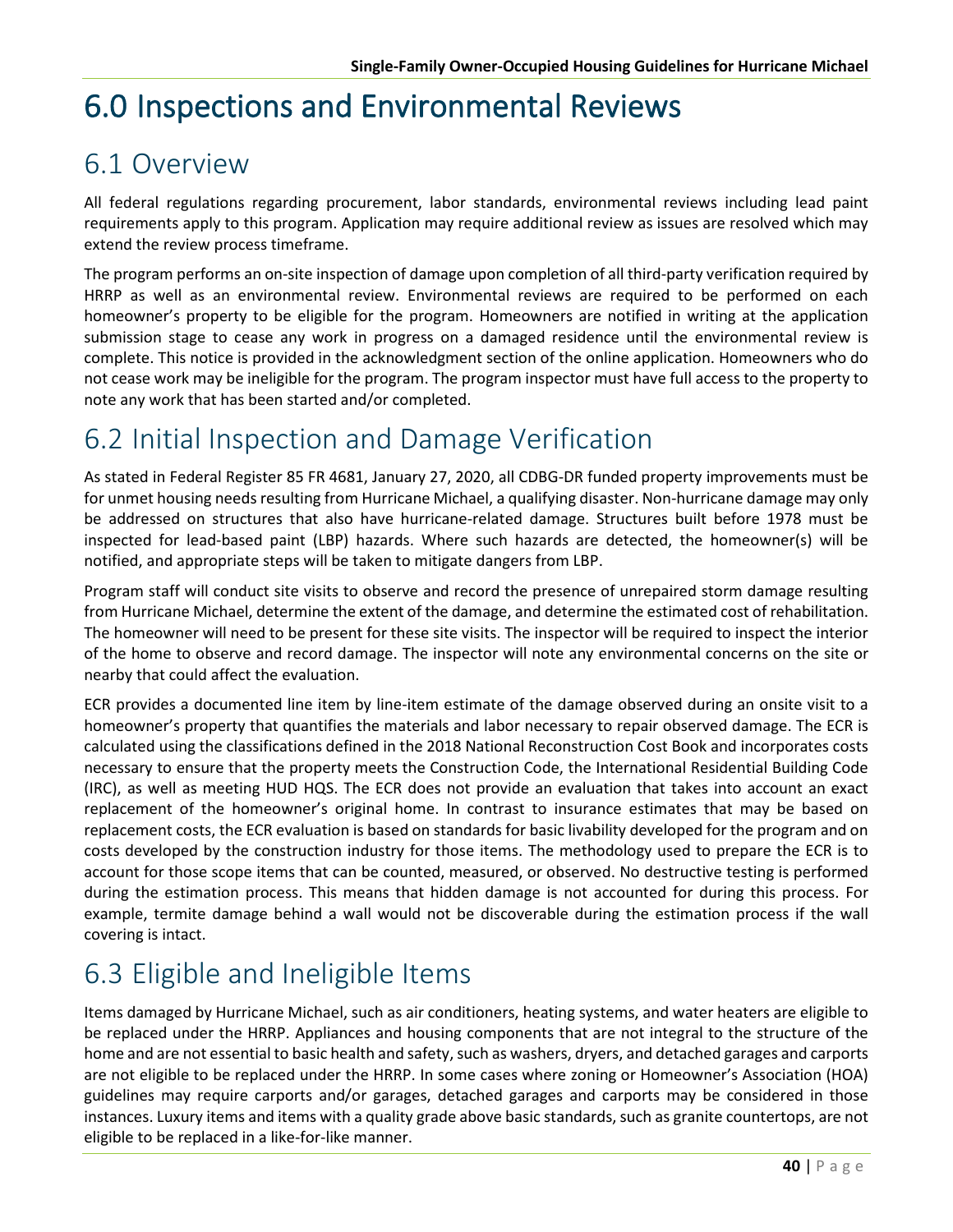## 6.4 Environmental Review

The program will conduct a broad Environmental Review at the programmatic level Tier I. This will include coordination with federal, state, and local agencies where applicable. Additionally, all applications must pass a federally required site-specific Tier II environmental review which contains a statutory checklist of 15 required review items; some of which may be deemed to be categorically excluded because of not being applicable to the project such as Sole Source Aquifers. The categories addressed in Tier I/Tier II include: (1) Historic Preservation, including State Historic Preservation Office and Tribal Reviews and National Historic Landmark; (2) Floodplain Management and Flood Insurance; (3) Wetlands; (4) Coastal Zone Management Act; (5) Sole Source Aquifers; (6) Endangered Species Act; (7) Wild & Scenic Rivers Act; (8) Air Quality; (9) Farmland Protection Policy Act; (10) Environmental Justice; (11) Noise Abatement and Control; (12) Siting of HUD-Assisted Projects Near Hazardous Operations; (13) Toxic Chemicals and Gases, Hazardous Materials, Contamination, and Radioactive Substances; (14) Airport Clear Zones and Accident Potential Zones; (15) Coastal Barrier Resources Act/Coastal Barrier Improvement Act. This environmental review will be performed at the program's expense. A site-specific review includes a review of HUD-defined environmental review topics.

Issues identified through the environmental review process will be addressed and in some cases mitigation measures implemented either before or during the construction process. The program may pay for mitigation of issues identified during the environmental review such as identification of LBP, if it is deemed an eligible activity. Homeowners will receive all federally required notifications.

The environmental review is a separate and distinct review from any other review. Other previously performed (or homeowner-provided) environmental reviews will not satisfy the program's requirements but can be taken into consideration in the review process. If an environmental condition identified on a homeowner's property cannot be cleared, the property may be ineligible for assistance.

During the environmental review, the program may determine that due to extraordinary environmental conditions, the site is not feasible for rehabilitation, demolition, or reconstruction. In these cases, the property may be determined ineligible for assistance.

#### 6.5 Elevation Requirements

Homeowner files are evaluated in detail to determine elevation requirements. The factors that go into a determination of whether elevation will be required or not include the location of the structure inside a floodplain, local jurisdiction determination of substantial damage/substantial improvement (if available), and the benefit for which the applicant will qualify based on his or her structure type. The program will not engage in elevation activities as a standalone measure that is not connected to the repair of Hurricane Michael damage.

Substantially damaged homes, as determined by the local jurisdiction, will require elevation to the program's two feet above the Base Flood Elevation (BFE) requirement or the local requirement, whichever is higher. Homes that will be substantially improved by the program, as determined by the local jurisdiction's evaluation of program scope during the permitting process, will require elevation to the program's two feet above the BFE requirement or local requirement, whichever is higher.

Any slab on grade construction requiring elevation as a result of the local jurisdiction's substantial damage/improvement determination will be reconstructed at the two feet above the BFE elevation height or local jurisdiction height requirement, whichever is higher as the program will not attempt to elevate a slab-on-grade structure.

Homes with pier and beam construction requiring elevation as a result of the local jurisdiction's substantial damage/improvement determination will be elevated at the two feet above the BFE elevation height or local jurisdiction height requirement, whichever is higher.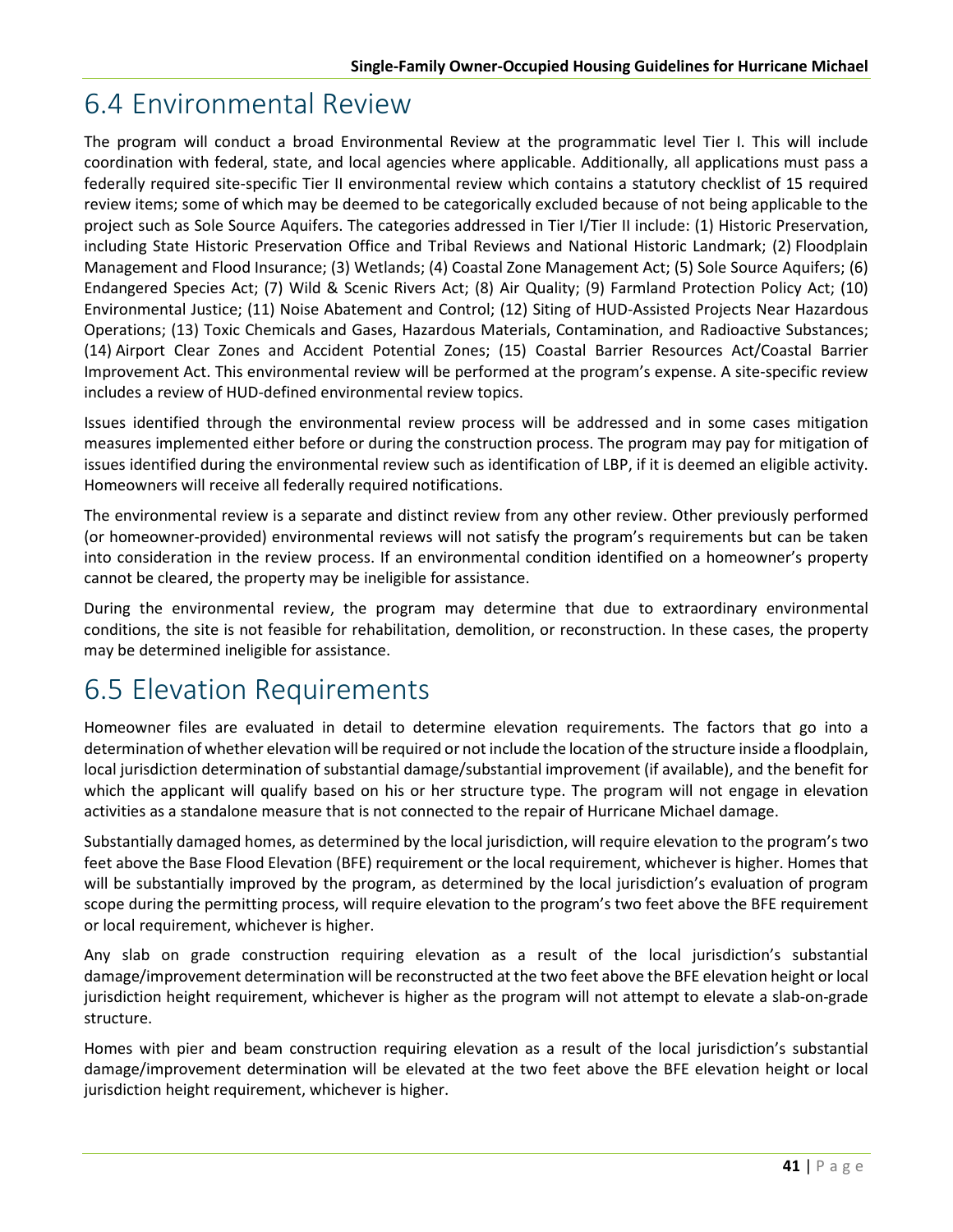#### **Single-Family Owner-Occupied Housing Guidelines for Hurricane Michael**

Replacement Mobile/Manufactured Housing Units (MHU) requiring elevation above the standard installation height of three feet will be reconstructed with a site built SFH unit elevated at the two feet above the BFE elevation height or local jurisdiction height requirement, whichever is higher, unless the MHU is on leased land, in which case relocation of the MHU outside of the floodplain will be required.

## 6.6 Elevation Certificates

The program will follow HUD guidance to ensure all structures, as defined in 44 CFR 59.1, designed principally for residential use, and located in the 1% annual (or 100-year) floodplain, that receive assistance for new construction, repair of substantial damage, or substantial improvement, as defined at 24 CFR 55.2(b) (10), will be elevated with the lowest floor, including the basement, at least two (2) feet above the BFE. The program will order elevation certificates for construction projects where necessary to comply with HUD's guidance.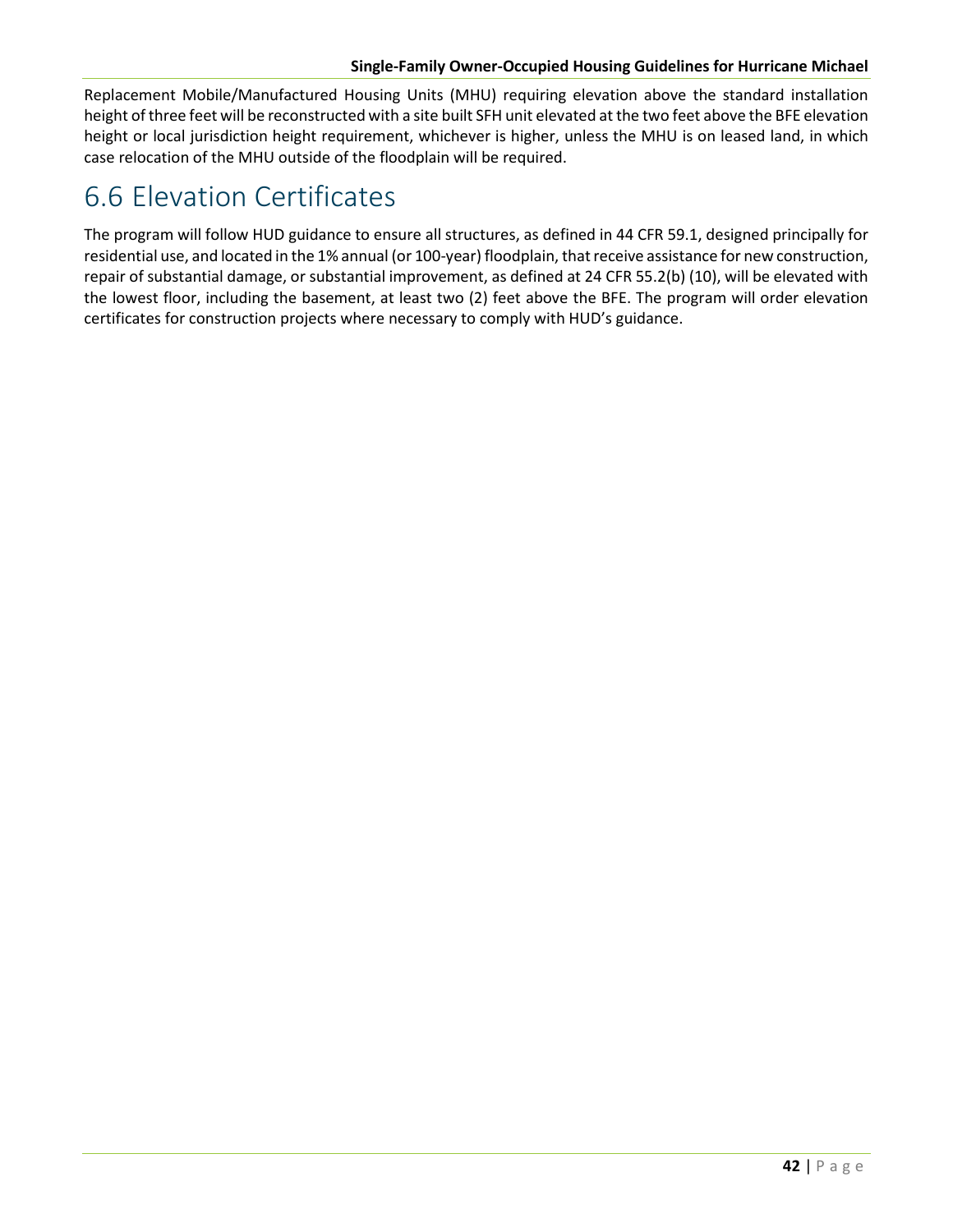# 7.0 Award Determination

In addition to costs associated with the repair of the structure, awards may include expenses for additional related costs such as green building and mitigation requirements, elevation, insurance, accessibility modifications for the disabled, repair or replacement of water, sewer, and utility connection needs. Cost-effective energy measures and improvements that meet local zoning and code, required Housing Quality Standards (HQS), especially those improvements which add enhanced resilience, such as elevation of major electrical components, roof strapping, and other items, are also eligible. Environmental review and determined required remediation for items such as lead-based paint abatement, asbestos abatement, or other remediation components will also be eligible.

Elevations will be included for homeowners who meet requirements determined by the program, including substantially damaged properties as per locally approved floodplain requirements. Elevation will be required for properties that are substantially damaged in the floodplain and may be evaluated on case-by-case basis when required by local ordinance. The program will follow HUD guidance to ensure all structures, as defined in 44 CFR 59.1, designed principally for residential use, and located in the 1% annual (or 100-year) floodplain, that receive assistance for new construction, repair of substantial damage, or substantial improvement, as defined at 24 CFR 55.2(b) (10), will be elevated with the lowest floor at least two feet above the 1% annual floodplain elevation.

The formula below is how the program will calculate a homeowner's award:

- 1. Identify Eligible Repair Costs (ERC).
- 2. Identify all Potentially Duplicative Assistance (DOB).
- 3. Deduct Assistance Determined to be Duplicative (DOB).
- 4. Apply Award Cap of \$350,000.
- 5. Identify pre-storm market value from the applicant's County records or other applicable source
- 6. Compare Determined Award Value to pre-storm market value to determine if the benefit will be reconstruction, replacement, or rehabilitation.

**Eligible Repair Costs/Need:** The program will determine an eligible repair estimate using information from the inspection. The repair estimate will be valued based on economy/standard grade materials and industry-standard labor costs.

**Calculating Potential DOB:** The full DOB will be accounted for at the time of the repair award calculation. The DOB analysis will be completed during the eligibility review of a homeowner's file, and prior to the execution of the Grant Agreement.

All DOB funding must be accounted for prior to the homeowner receiving an award. Homeowners with a duplication must place all DOB funding in the program's DOB Gap Funding Account, an account controlled by DEO. Further information on DOB Gap Funding Accounts will be provided by the program.

| <b>Program Information</b> |  |
|----------------------------|--|
| Household Income           |  |
| <b>Household Members</b>   |  |
| <b>AMI Percentage</b>      |  |
|                            |  |
| Damaged Structure Type     |  |

#### **SAMPLE AWARD TABLE**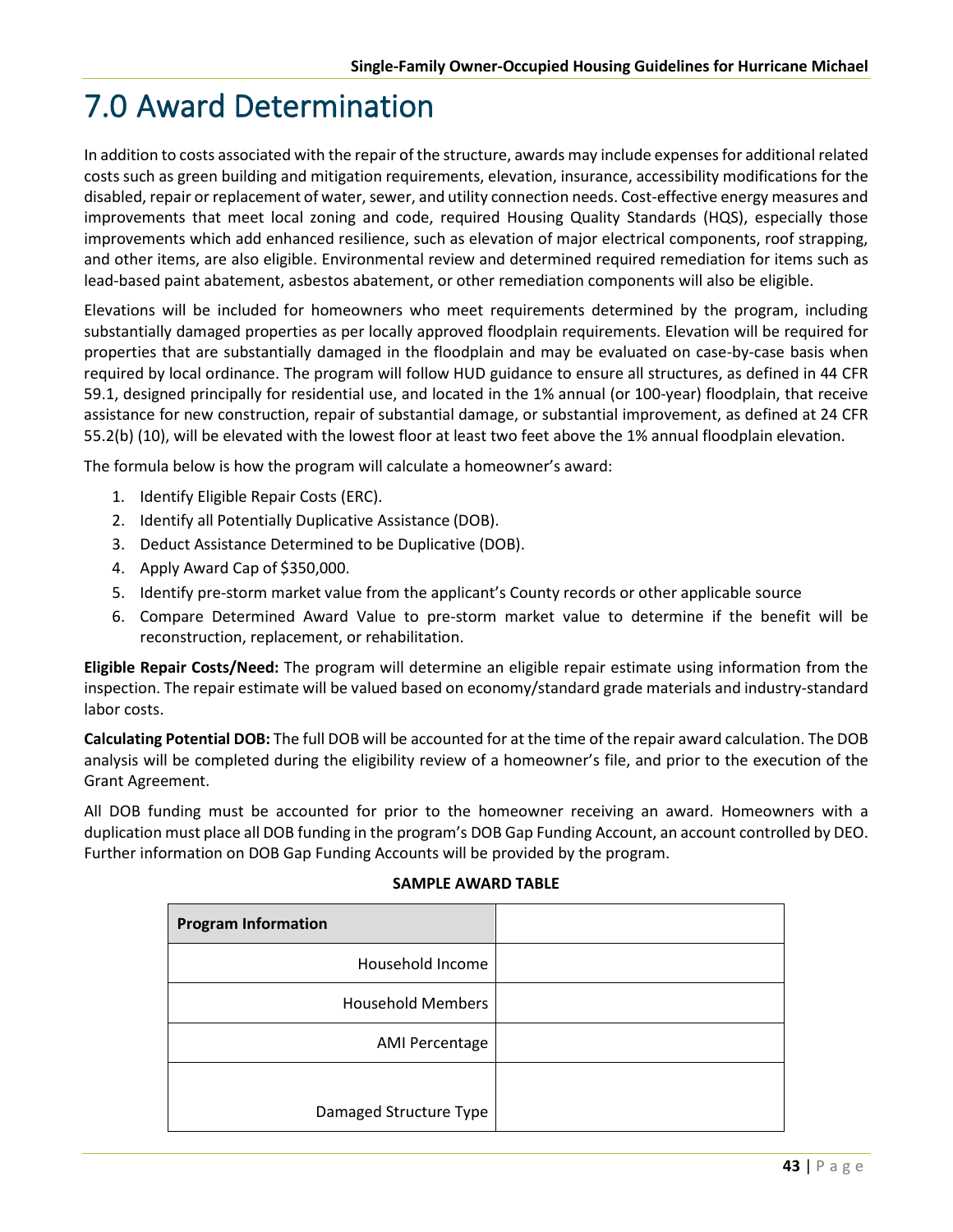| % Damage                                             |  |
|------------------------------------------------------|--|
| Benefit                                              |  |
| <b>Other Assistance Received</b>                     |  |
| <b>FEMAIA</b>                                        |  |
| <b>SBA</b>                                           |  |
| Homeowners Insurance                                 |  |
| Flood Insurance                                      |  |
| ICC                                                  |  |
| Non-profit/Other                                     |  |
| <b>Total Disaster Assistance</b>                     |  |
| <b>Allowable Eligible Activities</b>                 |  |
| <b>DOB Gap Funding Required at</b><br><b>Closing</b> |  |

## 7.1 Zero Award

An applicant can meet the requirements for program eligibility, but not qualify for an award. This is known as a zero award. A zero-award file is identified as a file where an applicant's total DOB exceed the total eligible award amount (remaining Hurricane Michael damage) for a repair, reconstruction, or replacement benefit.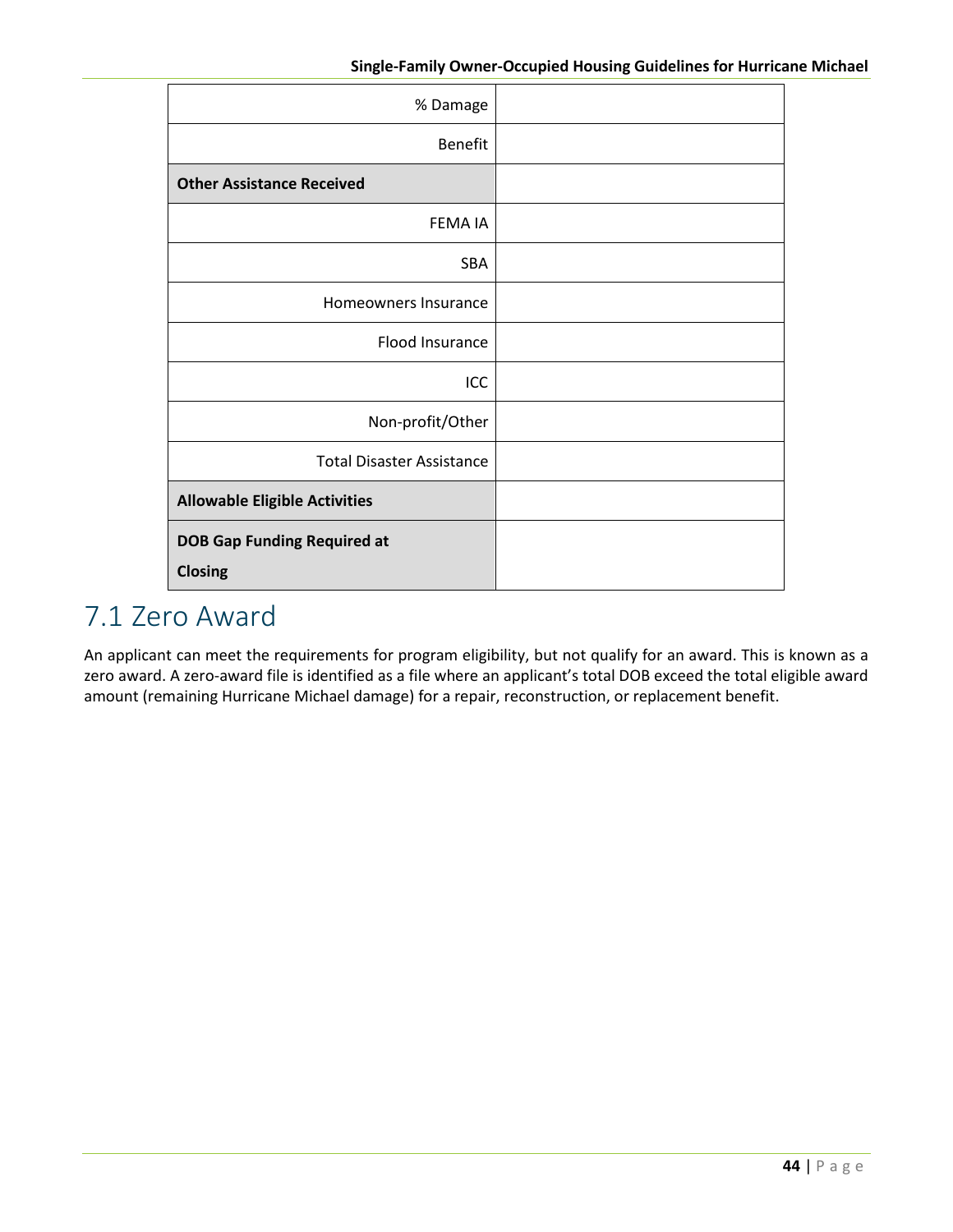# 8.0 Preconstruction

## 8.1 Lead-based Paint (LBP) and Asbestos Hazard Identification

Lead-based paint (LBP) inspection provides two benefits: (1) the costs of mitigation measures are considered and must be factored into the cost estimates for repair/feasibility analysis and (2) the health risks to residents, particularly children and the elderly, may be severe. If the unit to be assisted was built prior to 1978, and will be rehabilitated, the assisted unit will be tested for the presence of lead- dust hazards. If present, the stabilization, encapsulation, or removal of lead-based paint will be considered in the costs of rehabilitation and included in the feasibility analysis for repair versus reconstruction. Projects that will be reconstructed will result in the demolition and removal of the structure, and therefore any potential lead hazards associated with the structure. As such, no lead-based paint testing will be conducted on reconstruction projects determined to be such at the time of the initial site inspection.

Federal asbestos regulations for testing and identification of asbestos apply to "facilities" as defined by those regulations. Single-Family housing does not meet this definition and is therefore exempt from the testing and identification requirements. Additionally, the State of Florida does not have any state-level requirements for asbestos testing in housing projects. However, federal health and safety standards and materials handling and disposal requirements for asbestos-containing materials (ACM) still apply at the construction phase.

During the environmental review process, DEO has created a special condition for any home that was constructed prior to 1989 that indicates that testing may be required. As this is a very expensive process to undertake as a general condition of housing rehabilitation, the program has determined that asbestos testing, mitigation, and air monitoring activities will be undertaken when suspect ACM will be impacted by the rehabilitation or reconstruction activities only

For rehabilitation projects, contractors will identify any suspect ACM during construction. If suspect ACM is identified, the contractor will be required to stop work and request a change order for asbestos testing. If asbestos testing results confirm the presence of ACM that will be impacted by the rehabilitation process, the contractor will provide a containment or mitigation plan to encapsulate or remove the ACM in accordance with proper health and safety standards. DEO will approve a change order for the increase in project scope and construction duration to cover the containment or mitigation work, along with costs for air monitoring/clearance.

For reconstruction projects where the home to be reconstructed was originally built prior to 1989, the demolition of the home and removal of the building materials will result in the removal of any potential ACM. Contractors are to follow all federal requirements for worker and occupant safety, as well as materials handling and disposal.

## 8.2 Development of Costs for Repair Projects

For projects that qualify for rehabilitation, the HRRP will develop site-specific scopes of work, sets of plans and specifications if required to facilitate the permitting process. Items that do not require permitting will be described in detail in the Estimated Cost for Repair (ECR) that will be reviewed with the homeowner and included in the executed constructed contracts. The ECR will included quantities of materials to be removed/replaced along with line-item descriptions of those materials.

## 8.3 Replacement Mobile/Manufactured Housing Units (MHUs)

Mobile/Manufactured Housing Units (MHUs) greater than 5 years old or \$15,000 or more worth of eligible repairs (including hard and soft construction costs) will be replaced and not repaired. Replacement is the demolition, removal, and replacement of a damaged MHU with a new MHU in substantially the same footprint or at a new location if the original damaged unit was on leased land and the MHU owner must relocate to a new property. Exceptions include if the MHU is located within a floodplain and requires to be elevated more than three (3) feet,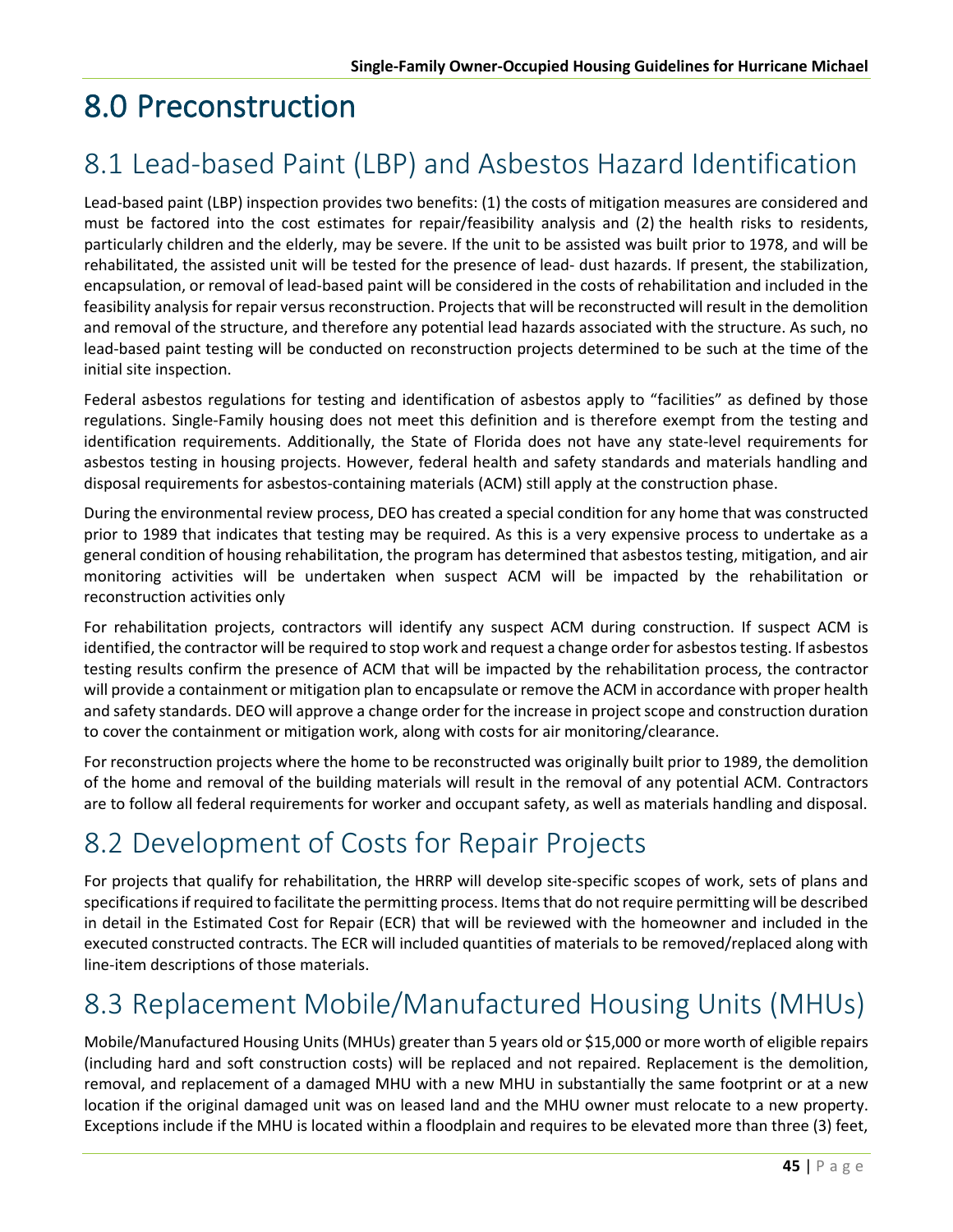#### **Single-Family Owner-Occupied Housing Guidelines for Hurricane Michael**

then the applicant may be eligible for a reconstructed stick-built home if the applicant is the owner of the property where the MHU is located, and the reconstructed home is allowable by local code and zoning. If the damaged MHU is located within an area whereby local laws/codes/zoning requirements will not allow a replacement MHU to be installed, the application may be eligible for a stick-built reconstructed home.

For both new MHU replacements and stick-built home replacements, standard floor plans that meet program standards will be available. Size and configuration of bedrooms will be determined based on the size of the damaged structure. The new unit bedroom/bathroom configuration will be determined by the program's standardized mobile home replacement configuration.

## 8.4 Replacement MHU Relocations

Replacement MHU relocations are limited to applicants who's damaged MHU is located on leased property and whose (1) landlord/property owner will not allow for a replacement MHU to be placed on that property or (2) leased property is in a floodplain with an elevation requiring a modular home instead of a mobile home. Relocation of a replacement MHU is restricted to the installation of a replacement unit to a location outside of the 100-year floodplain, a floodway, or Special Flood Hazard Area (SFHA, or "floodplain") which is at an established mobile home park or other land with an existing pad and utility infrastructure within a HUD or state identified Most Impacted and Distressed areas.

The program will require documentation that the established mobile home park or land has the requisite existing pad and utility requirements. An applicant provided letter from the landlord/property owner notating existing pad and utilities, occupational license, copies of sewage and utility bills, or other permitting issued by the local jurisdiction may serve as verification documentation in conjunction with photographs of the existing pad and utility hookups.

If the new site is located within an established mobile home park, the applicant must provide the program with copies of the park's covenants and restrictions in addition to the above-mentioned documentation.

## 8.5 Environmental Review Record

An Environmental Review Record (ERR) must be completed on the original damaged site and the new site on which the replacement unit will be installed for applicants of an MHU relocation. In order for the program to assess the new location, the applicant must have one of the following: (1) a lease agreement for leased land; (2) an agreement to hold the leased lot; or (3) a purchase agreement or deed for owned land in place at the new location. Copies of the lease, agreement to purchase or ownership documentation must be submitted to the program prior to the program scheduling an ERR at the new site.

#### 8.5.1 New Site Requirements

The site for the replacement MHU must be either an existing mobile home park with an existing pad and utility infrastructure for the MHU installation or land with an existing pad and utility infrastructure for the MHU installation. The program will not fund new site development. For the purposes of this policy, new site development includes, but is not limited to:

- Site clearing
- Site leveling
- Pad preparation
- Concrete or other substrate installation
- Utility and sewerage infrastructure installation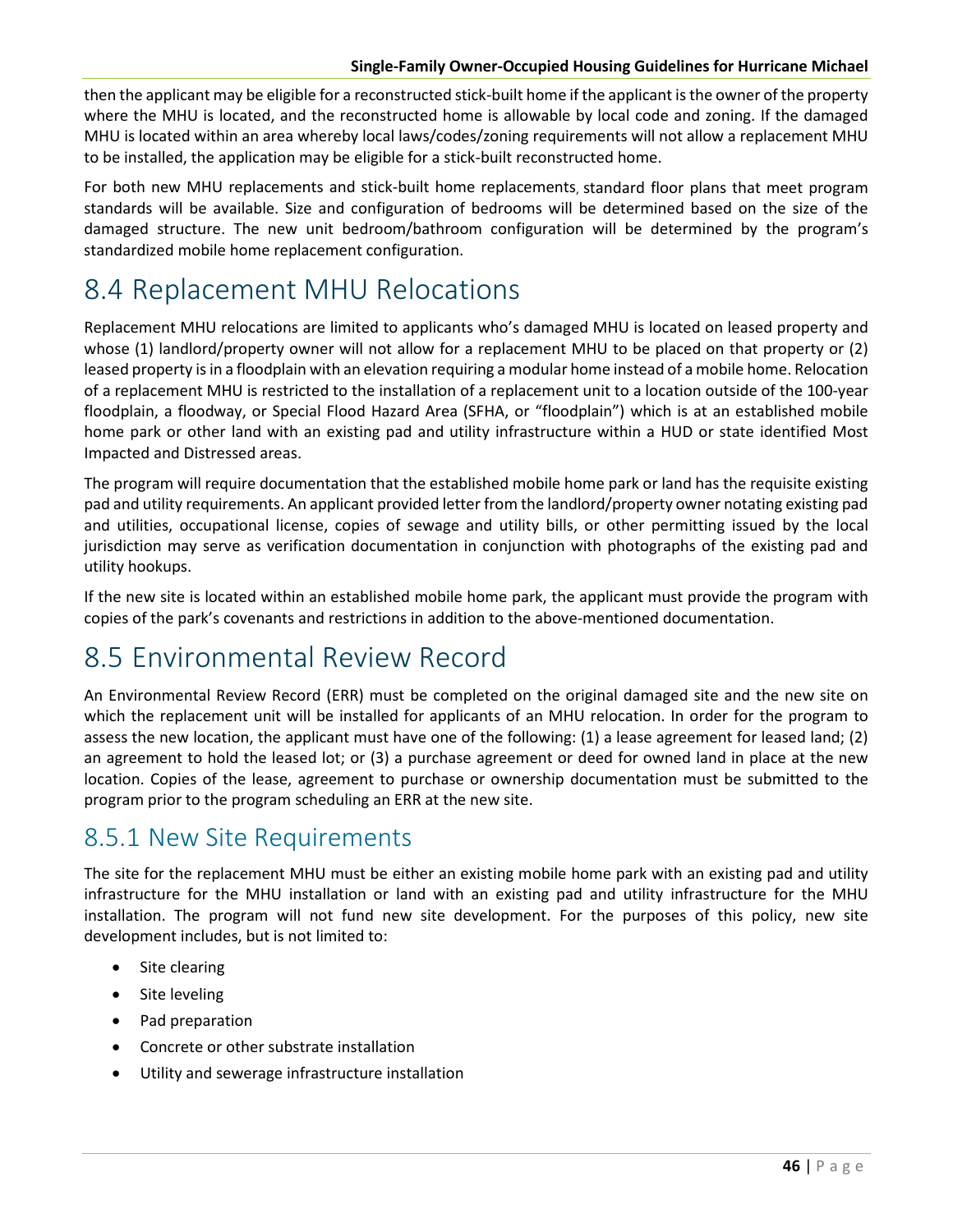#### 8.5.2 Elevation and Flood Insurance

Since the leased or owned property must be located outside of the floodplain for the replacement MHU, no elevation or additional flood insurance considerations are necessary to comply with the program requirements.

## 8.6 Reconstruction Determinations and Plan Selection

During the feasibility analysis following the completion of the ECR, the determination will be made as to whether the home will proceed as a rehabilitation or a reconstruction. If the home is determined to be a reconstruction project, the home will be replaced with a standardized program offered floor plan of the same bedroom/bathroom composition.

In the event the current occupancy of the home results in an overcrowding instance, the program will reconstruct a home consistent with established HUD best practices.

#### 8.6.1 Reconstruction Plans

The program will develop a group of standardized reconstruction plans and specifications to accommodate the most common lot dimensions to be encountered and incorporate the bedroom/bathroom configurations identified above.

Following determination of the reconstruction project, the program will obtain a site-specific survey and elevation certificate (if necessary) of the property to be reconstructed to determine the home(s) that fit on the lot without any zoning exceptions/variances. The applicant will be presented with a standard design floor plan that fits on their lot and is consistent with pre-storm bedroom/bathroom configuration.

As single-story homes are more cost-effective than multi-story configurations, the program will default to singlestory homes where they fit lot constraints. The homeowner can select a smaller home if they choose. The homeowner will also be permitted to select a smaller square footage home to offset any DOBs Gap that may be required to be resolved prior to initiation of construction.

The standardized plans and specifications developed by the program will incorporate program minimum standards, local code, and zoning requirements, and will include builder-grade materials. These standardized plans are not being developed to create a like-for-like replacement for reconstruction efforts. Reconstruction plans and specifications will include any environmental considerations identified through the ERR process.

The program will offer standardized new house designs for reconstruction projects. HRRP will not provide customized home designs. The program will determine which floor plan size each homeowner requiring reconstruction is eligible based on the information above. The program will build the home to the Energy Star Certified Home standard applicable to Florida. More information is available at: [https://www.energystar.gov/newhomes/homes\\_prog\\_reqs/florida](https://www.energystar.gov/newhomes/homes_prog_reqs/florida)

**Unsafe Conditions:** Unsafe conditions include but are not limited to structures whose load bearing walls, columns, or other support components have been compromised, structures that have strong industrial or chemical odors or vapors emanating from the home, or structures that have been marked by the local authority as being unsafe to enter. If any of these conditions or similar conditions exist, the Assessor can, upon consultation with a supervisor and documentation in photos and a written description, limit the assessment to a reconstruction estimate.

**Demolished structures:** If a structure has been demolished or partially demolished, the Assessor shall take photos to document the condition and complete the Initial Inspection Short Form.

#### 8.6.1.1 Contractor Assignments and Construction Agreement

The overall goal of the construction program is to construct high-quality homes or complete high-quality repairs to damaged homes in a timely manner to expedite homeowner recovery from Hurricane Michael. The program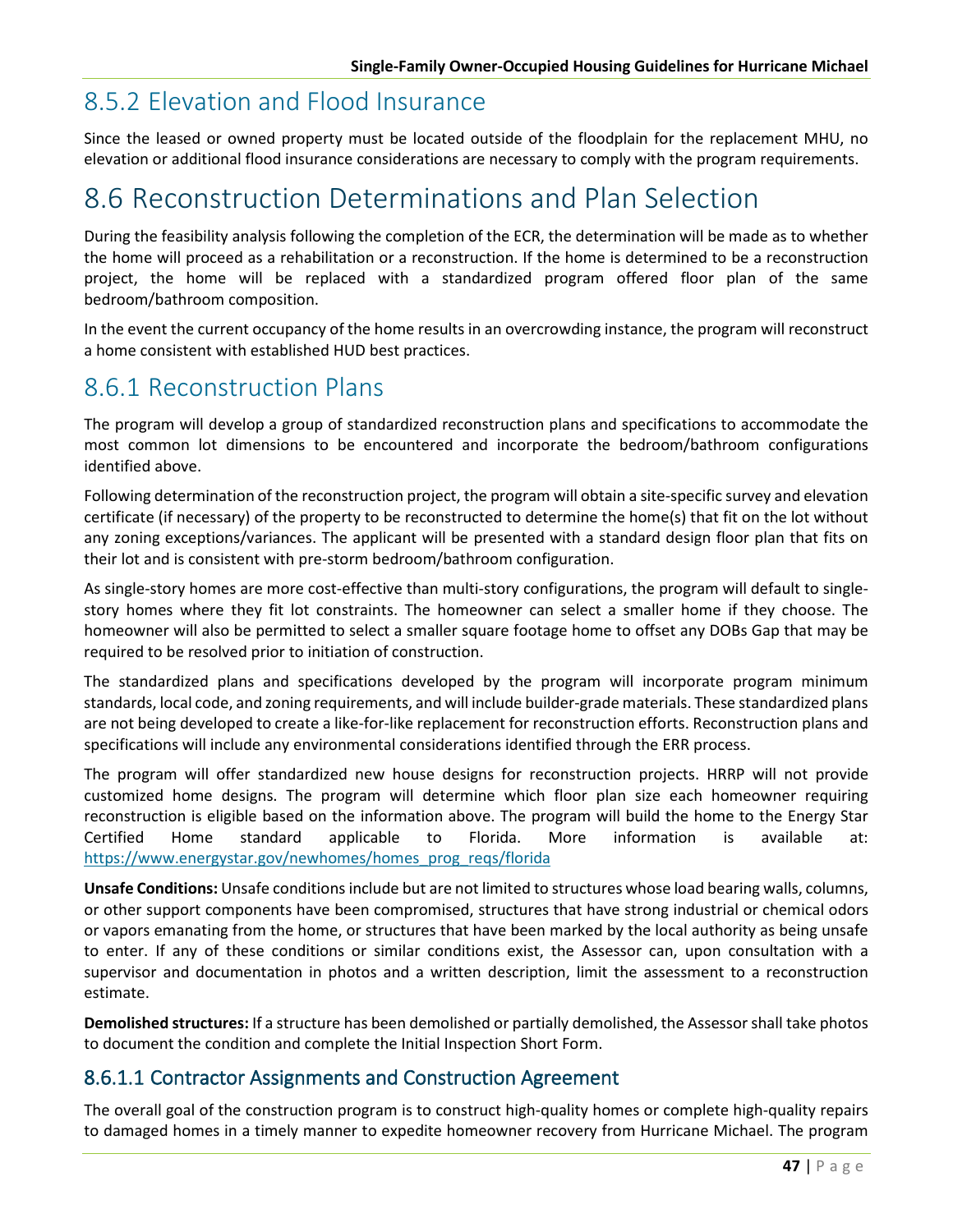#### **Single-Family Owner-Occupied Housing Guidelines for Hurricane Michael**

will utilize the existing Florida DEO construction contractor pool to achieve this goal. Within this contractor pool, the Florida DEO holds the construction contract with the general contractors (GCs), but the day-to-day management of the GCs will be performed by the contracted Program Manager.

In order to expedite the quality construction contemplated by the program, the Program Manager will make assignment recommendations to the Florida DEO based on GC performance within the Hurricane Michael recovery efforts. Additionally, consideration will also be given to GC construction capacity in making these recommendations.

Each home assigned to and completed by a GC will be graded on a score of 0 to 100 based on speed of preconstruction/construction activities, quality of construction, and customer service. Average scores will then be calculated for each GC based on the final scores from completed homes. The GCs will then be ranked based on total score. GCs with higher scores may receive more assignments as they are operating at a higher level than GCs with lower scores.

Factors taken into consideration for scoring are below:

MHU Replacements:

- 1. Project Management / Timeliness
	- A. Preconstruction worth a maximum of 15 points. Contractors receive the maximum 15 points if the preconstruction phase is completed within the approved number of preconstruction days. Contractors will have 1 point deducted for each day that exceeds the approved number of days. "Approved days "is equal to the contractual 45-day preconstruction duration plus any additional days approved by the DEO through the Change Order or Delay Reconciliation Request process.
	- B. Actual MHU Offline Duration worth a maximum of 20 points based on the total number of days elapsed between the issuance of the NTP and the offline date of the MHU. The intent of this schedule is to incentivize acquisition of program compliant MHUs in the least amount of time to serve homeowner needs in a more expeditious manner.

| <b>Duration</b>   | <b>Points Awarded</b> |
|-------------------|-----------------------|
| Less than 30 days | 20                    |
| 31-60 days        | 12                    |
| 61-90 days        |                       |
| 91-120 days       |                       |
| 121-180 days      |                       |
| $181 + days$      |                       |

- C. Construction Duration Work a maximum of 15 points. 1 point will be deducted for each day that exceeds the approved construction timeframe for the project.
- 2. Quality of Construction
	- A. Progress Inspection worth a total of 17 points. If a GC fails a progress inspection, they will lose all 17 points. If the progress inspection is passed on the first inspection attempt, the GC will receive all 17 points.
	- B. Final Inspection worth a total of 18 points. If the GC fails the final inspection on the first attempt, they will lose all 18 points. If the final inspection is passed on the first attempt, the GC will receive all 18 points.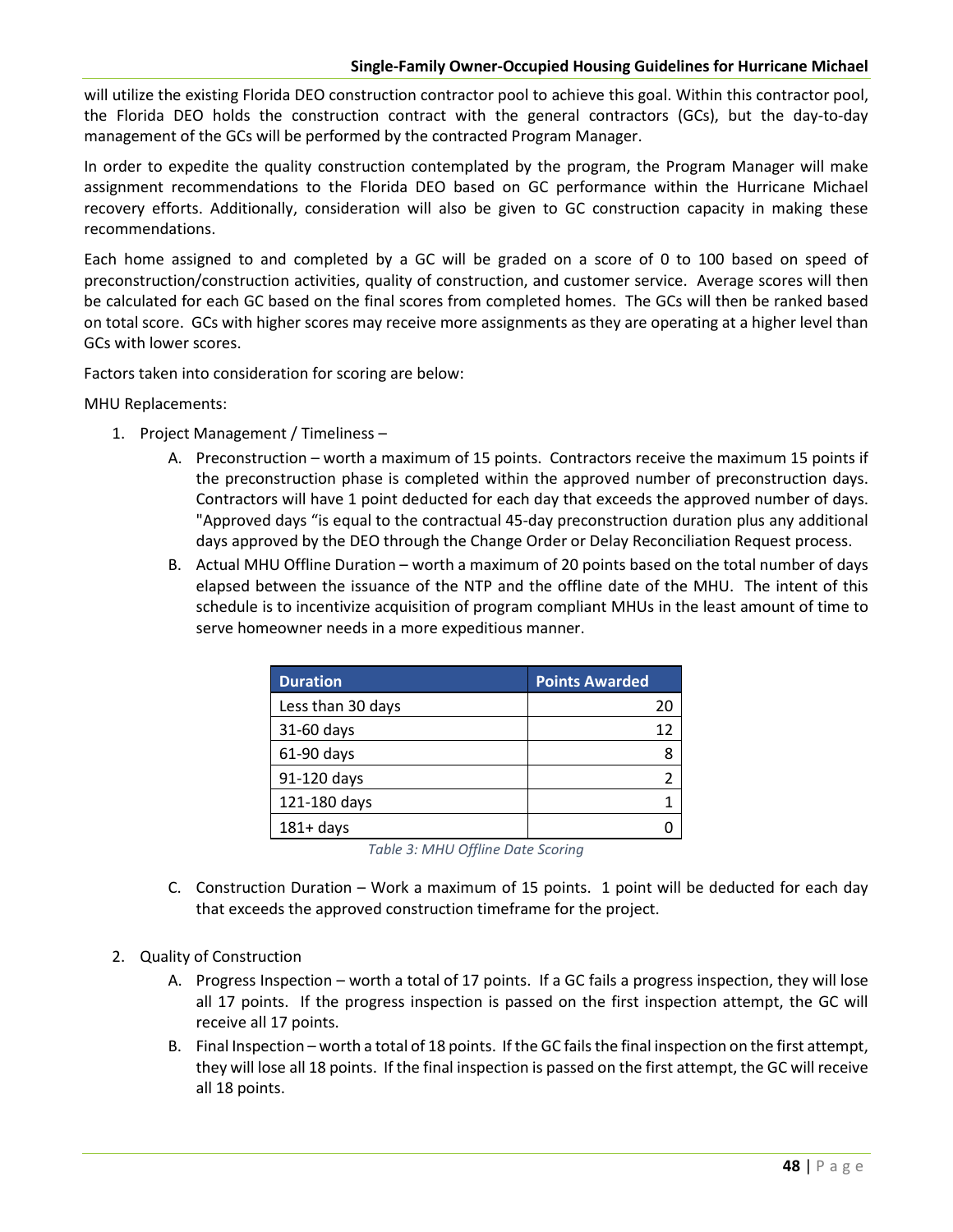3. Customer Service - Worth a total of 15 points, based on survey responses sent to applicants for construction contractor customer service.

Rehabilitation or Reconstruction Projects:

- 1. Project Management / Timeliness
	- A. Preconstruction worth a maximum of 20 points. Contractors receive the maximum 20 points if the preconstruction phase is completed within the approved number of preconstruction days. Contractors will have 1 point deducted for each day that exceeds the approved number of days. "Approved days" is equal to the contractual 45-day preconstruction duration plus any additional days approved by the DEO through the Change Order or Delay Reconciliation Request process.
	- B. Construction Duration Worth a maximum of 30 points. 1 point will be deducted for each day that exceeds the approved construction timeframe for the project.
- 2. Quality of Construction
	- A. Progress Inspection worth a total of 17 points. If a GC fails a progress inspection, they will lose all 17 points. If the progress inspection is passed on the first inspection attempt, the GC will receive all 17 points.
	- B. Final Inspection worth a total of 18 points. If the GC fails the final inspection on the first attempt, they will lose all 18 points. If the final inspection is passed on the first attempt, the GC will receive all 18 points.
- 3. Customer Service Worth a total of 15 points, based on survey responses sent to applicants for construction contractor customer service.

Once assignment recommendations are developed by the program, the program will make the assignment to the GC. Upon assignment to the GC, the GC will be required to accept or decline the assignment within five (5) business days of receipt from DEO. Upon assignment acceptance, the GC will conduct a site visit, incorporate any additional site-specific costs/additional scope of work required to complete the home and submit their cost estimates for review directly in Canopy. The Program's Construction Management team will review the change order and submit for DEO approval. Following DEO cost estimate approval, the Construction Management Team will prepare the Site-Specific Task Assignment Notification Form (SS TANF) which will serve as the DEO's contract with the General Contractor for an individual application. The SS TANF will be approved by both the GC and the DEO prior to issuance of the Notice to Proceed (NTP). The NTP will serve as the GCs authorization to proceed with pre-construction activities.

#### 8.7 Required Program Documents

The following documents will be signed by the homeowner at the time of closing and execution of the Homeowner Grant Agreement:

- Homeowner Grant Agreement;
- Agreement to maintain flood insurance and notify future owners (if in 100-yearfloodplain);
- Conflict of Interest Disclosure;
- Subrogation Agreement; and
- Any other documents required by HRRP.

#### 8.8 Notice to Proceed

Notice to Proceed (NTP) is given after HRRP approves the Homeowner Grant Agreement and performs all administrative assignment procedures inclusive of the site-specific TANF as described in Section 8.6 above. This is the point at which the homeowner is notified to vacate and remove belongings from the home (if necessary), the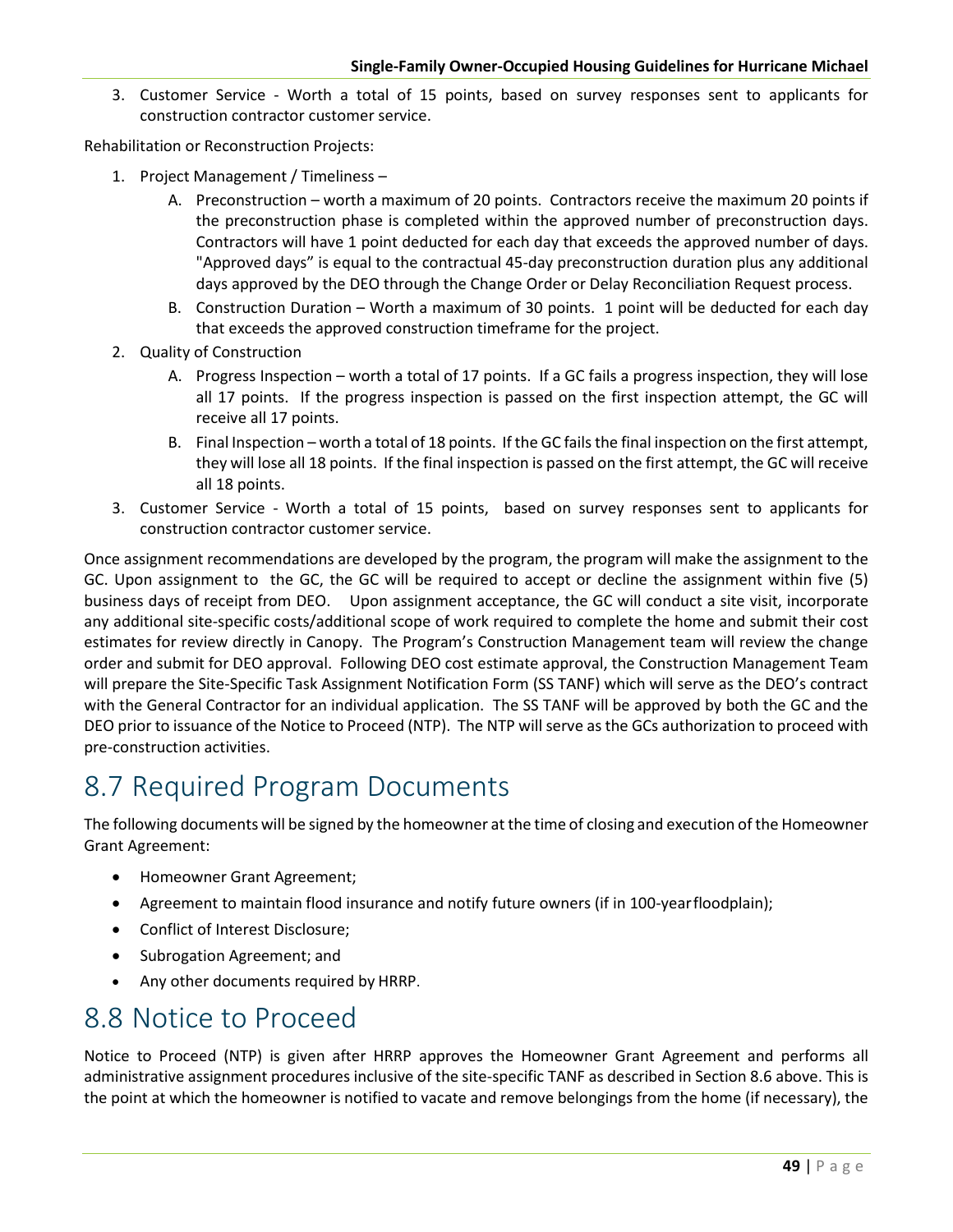contractor obtains necessary permits, the contractor provides performance and payment bonds (if applicable), and utilities are terminated (if applicable).

## 8.9 Notice to Begin Construction

Notice to Start Construction (NTC) will be issued to the contractor upon proof that bonds have been provided, permits have been obtained, MHUs have been taken off the line (if applicable), homeowner has moved out of the damaged property (if applicable), and any other site preparatory conditions have been met. This will constitute the start of the contractual performance period for construction.

## 8.10 Contractor Requirements

- 1. All contractors will carry and provide proof of a current general liability policy in at least the aggregate amount of all contracts awarded in this program within 10 business days of award. Failure to do so may result in termination of award.
- 2. All contractors must secure and provide proof of performance and payment bonds, when required, within ten10 business days of award. Failure to do so may result in termination of award.
- 3. Contractors will be responsible for documenting (with photographs and written reports) any preexisting and pre-storm damage to the property that has not been included in the scope ofwork. Any work performed on items not contained in the scope of work prior to a program approved change order will be done so at the general contractor's risk.
- 4. Contractors are responsible to comply with [HUD's Lead Safe Housing Rule \(LSHR\),](https://www.ecfr.gov/cgi-bin/text-idx?c=ecfr&SID=e1741143a75841f15fcfd930d325ac2b&rgn=div5&view=text&node=24%3A1.1.1.1.24&idno=24) found in 24 CFR Part 35, Subparts B through M, and the, EPA Renovation, Repair and Painting Rule (RRP), in 40 CFR Part 745 and all other applicable rules and regulations. Project sites are required to be in full compliance at all times.
- 5. All firms performing, offering, or claiming to perform renovations for compensation in target housing must comply with EPA's RRP Rule and EPA's Lead-Pre-Renovation Education (Lead- Pre) Rule. Regulatory requirements can be found in  $40$  CFR Part 745 Subpart E - Residential Property Renovation. This means that all general contractors participating in this disaster recovery program must be EPA certified. In addition, all individuals performing renovation workon behalf of the firm must be certified renovators.
- 6. The contractor will be responsible for determining utility needs, providing sanitary facilities, safely operating equipment on-site, and obtaining any required permits.
- 7. Contractors should not disturb the site prior to receiving a Notice to Start Construction. Failure to comply could result in termination of Contractor's award to work on the property.
- 8. Upon completion, the property must meet applicable program building standards.
- 9. All work performed by the contractor will be guaranteed for the followingperiods. The start date for these warranty coverages will begin from the date of the key turnover to the applicant. Key turnover is the date that the contractor provides the keys to the applicant once the project is completed and a Certificate of Occupancy is provided.
	- A. One (1) Year general warranty for repairs to the home;
	- B. Two (2) Years electrical, plumbing, and mechanical warranty (if such work is performed);and
	- C. Ten (10) Years structural warranty (if structural work isperformed).

For the specified period in the warranty, from the time of the key turnover to the applicant, the assisted applicant may require the contractor to correct defects or problems arising from their work under the contract. Applicants will be provided with a program-managed phone number to call in all warranty needs associated with their application.

Upon receipt of applicant warranty request, the program will review the applicant's scope of work to determine if their claim is a valid warranty request. The call and subsequent disposition will be logged into the warranty module within the system of record and if required, the contractor will be notified of the claim. The contractor will then be required to address the warranty claim and report back to the program when complete. The program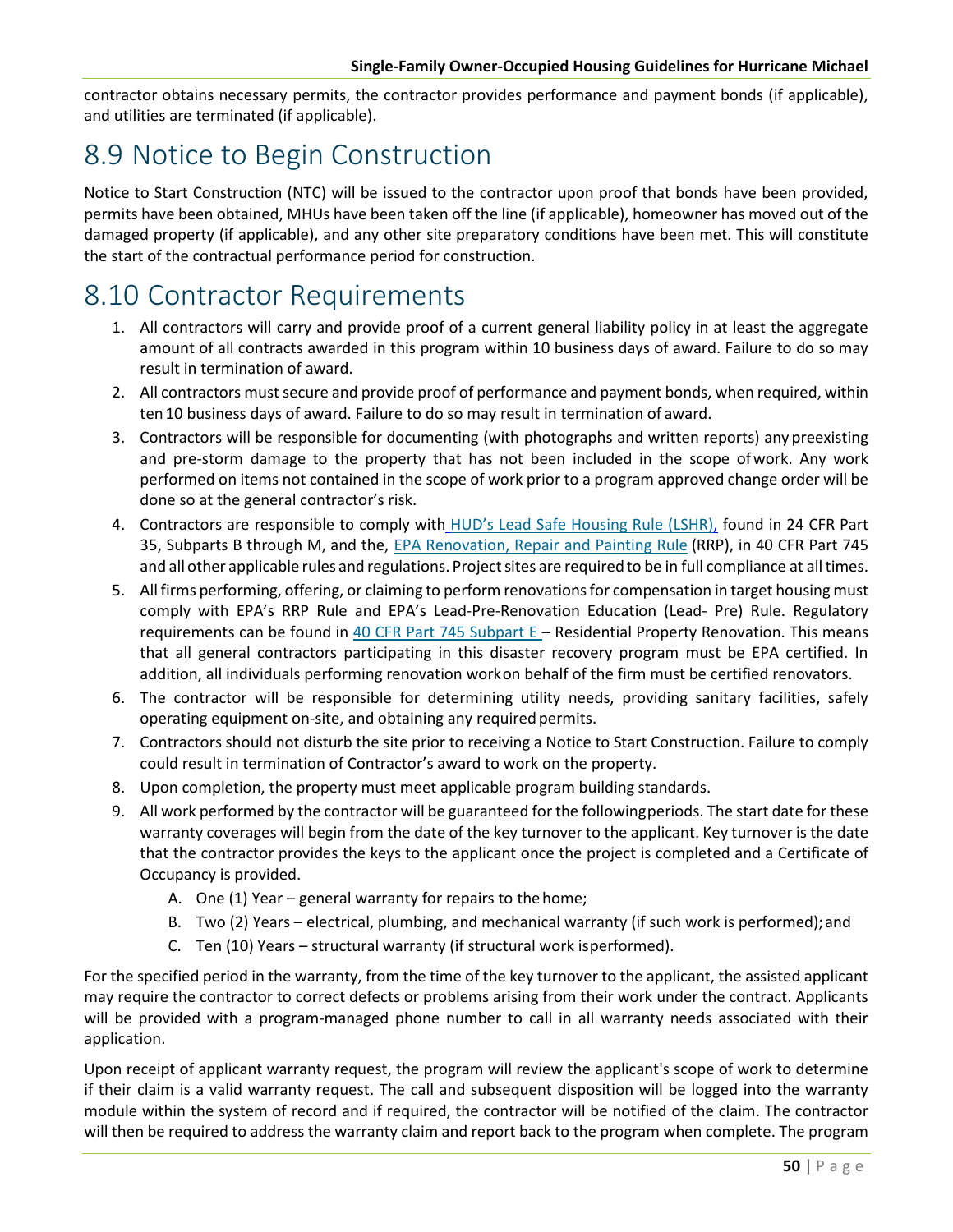will ensure that the work is complete to the reasonable satisfaction of the program applicant and will close the warranty ticket within database of record.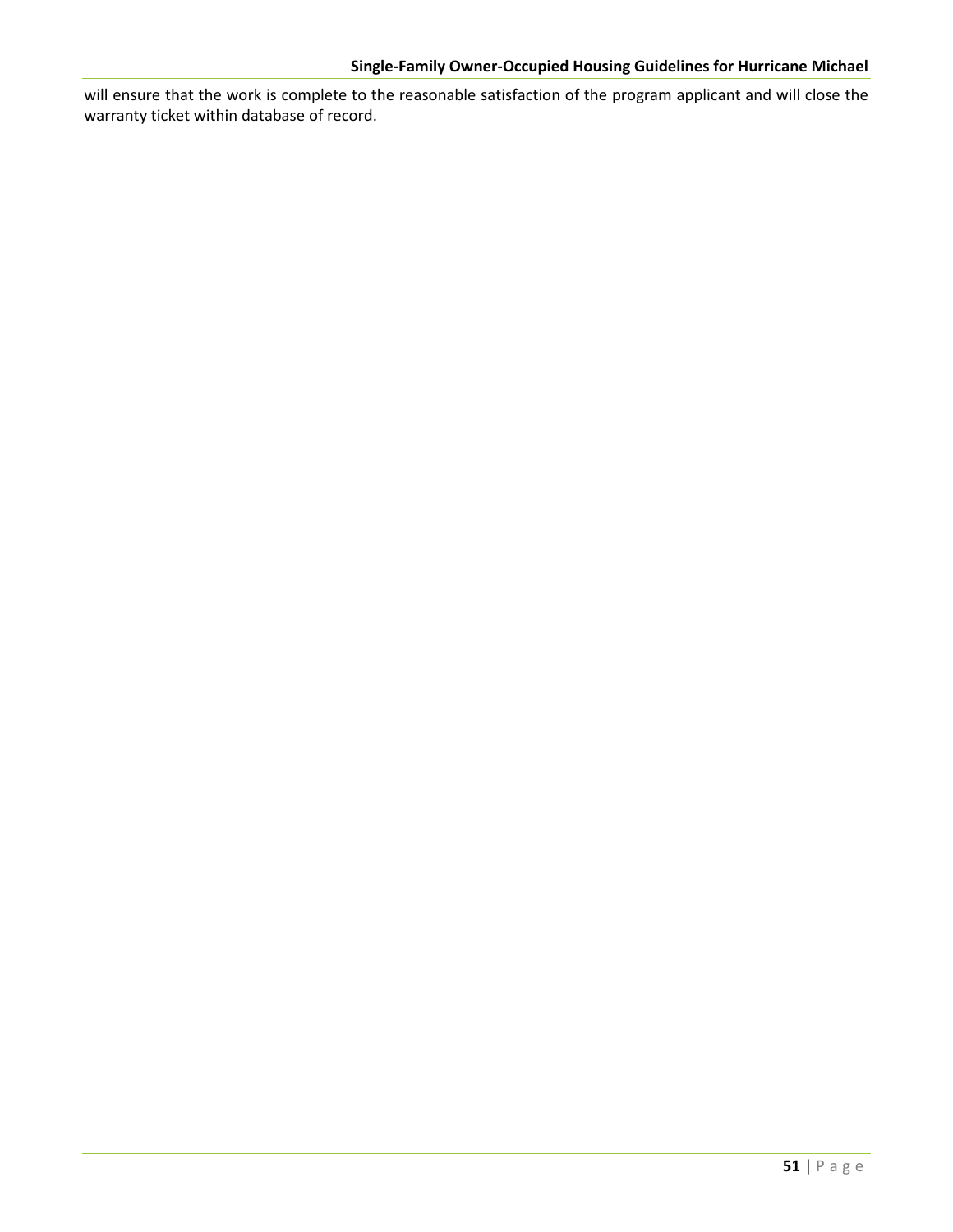# 9.0 Construction

#### 9.1 Overview

**Repair** is defined as non-emergency repair or renovation of a limited specified area or portion of a housing structure. Repair will also be defined as bringing rehabilitated portions of properties into compliance with local building codes, and the entire structure into compliance with HUD Minimum Property Standards (MPS) (or applicable Building Code being enforced), and Housing Quality Standards including compliance with Section 31 of the Federal Fire Prevention Control Act of 1974 and local building codes and standards.

The entire structure must also be in compliance with minimum property standards established by the program, which are based on HUD's Housing Quality Standards, Florida Green Building Code (where applicable), HUD Green Building Retrofit Checklist (where applicable), and all state and local code requirements.

Repair will be limited to stick-built and modular structures that have been deemed feasible for repair or MHUs that have been deemed feasible for repair as outlined in section 1.13 Feasibility Analysis.

**Reconstruction** will be defined as the demolition, removal, and disposal of an existing housing unit and the replacement of that unit on the same lot, and in substantially the same footprint, with a new unit that complies with the International Residential Codes (IRC) as required by Florida Building Code.

**Replacement** is the demolition, removal, and replacement of a damaged MHU with a new MHU in substantially the same footprint, or at a new location if the original damaged unit was on leased land and the MHU owner must relocate to a new property. Relocation of a new MHU will require additional environmental review.

**Elevation** will be conducted by means of pier and beam construction. Fill to achieve proper elevation height up to 3 feet above grade, if permissible within zoning regulations, will be eligible if determined by the architect/engineer of record.

## 9.2 Lead-based Paint Disturbance and Mitigation

Contractors must ensure the following minimum requirements are met at all times:

- 1. All sites are clean and protective covering is placed where required by applicableregulations during the renovation, especially when paint-disturbing activities are taking place.
- 2. All workers on-site are to have proper certifications with them while on site.
- 3. The Lead Renovator's certificateis required on-site at all times from the start of the renovation until the final lead clearance has been achieved.
- 4. Ensure proper techniques are being used when performing paint disturbing activities.
- 5. At a minimum, the following two items are required to be posted at all times to be seen clearlyby anyone approaching the site and all workers until final lead clearance is achieved:
	- A. Environmental Protection Agency (EPA) RRP required warning signage in English and Spanish: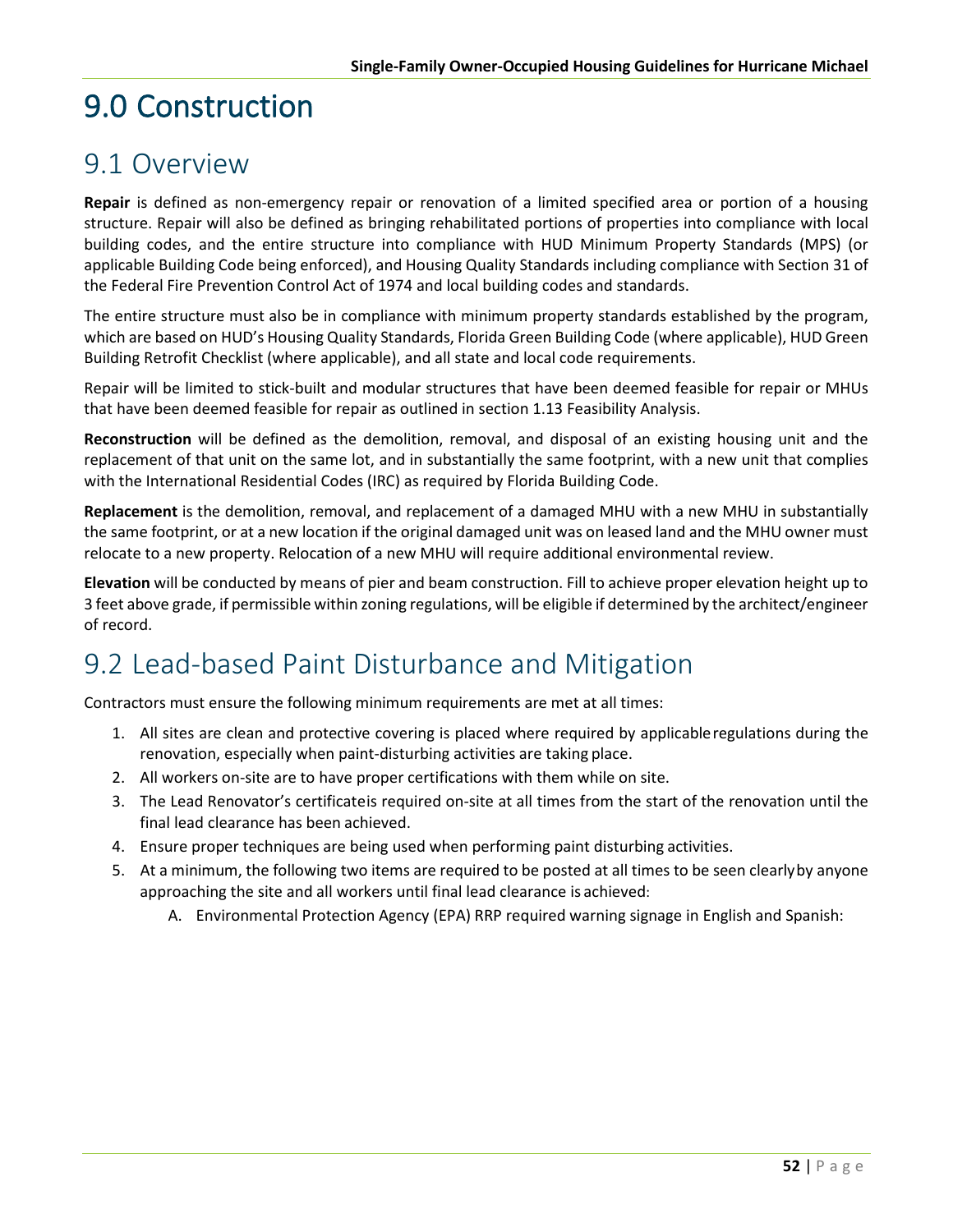

*Example Signage*

B. Occupational Safety and Health Administration (OSHA) required lead warning signage in English and Spanish



*Example Signage*

If site conditions are noncompliant, a stop work order will be issued until all problems are resolved and verified by program staff. The time the project is on hold will be included when calculating construction duration and is considered fault of the contractor and subject to performance penalties. Any issuance of a stop work order will also be taken into consideration when determining future assignments and participation in future projects.

## 9.3 Repair and Reconstruction Progress Inspections

The number of program inspections and the items being inspected in each program inspection will vary depending upon whether the construction effort is a reconstruction, a rehabilitation, or an MHU replacement. The goal of the program inspections is to ensure that the homes being constructed are done so according to the plans/specifications or scope of work provided, are achieving the required municipal/code inspections, and that the construction work is completed in a manner that achieves the program's quality expectations. The program inspection process does not supersede or circumvent the municipal or code inspection requirements.

For MHU replacements, the GC may request a 50% inspection once demolition of the damaged MHU has been completed and the new MHU has been delivered to the site.

Upon 50% completion of the Estimated Cost of Repair (ECR) on a rehabilitation project, the contractor will notify the HRRP and request a 50% inspection of the construction activities completed. The program's Project Manager will conduct the 50% inspection to evaluate the contractor's progress, confirm that local building codes or standards have been met, and verify that the construction activities have been completed in accordance with the Estimated Cost of Repair (ECR).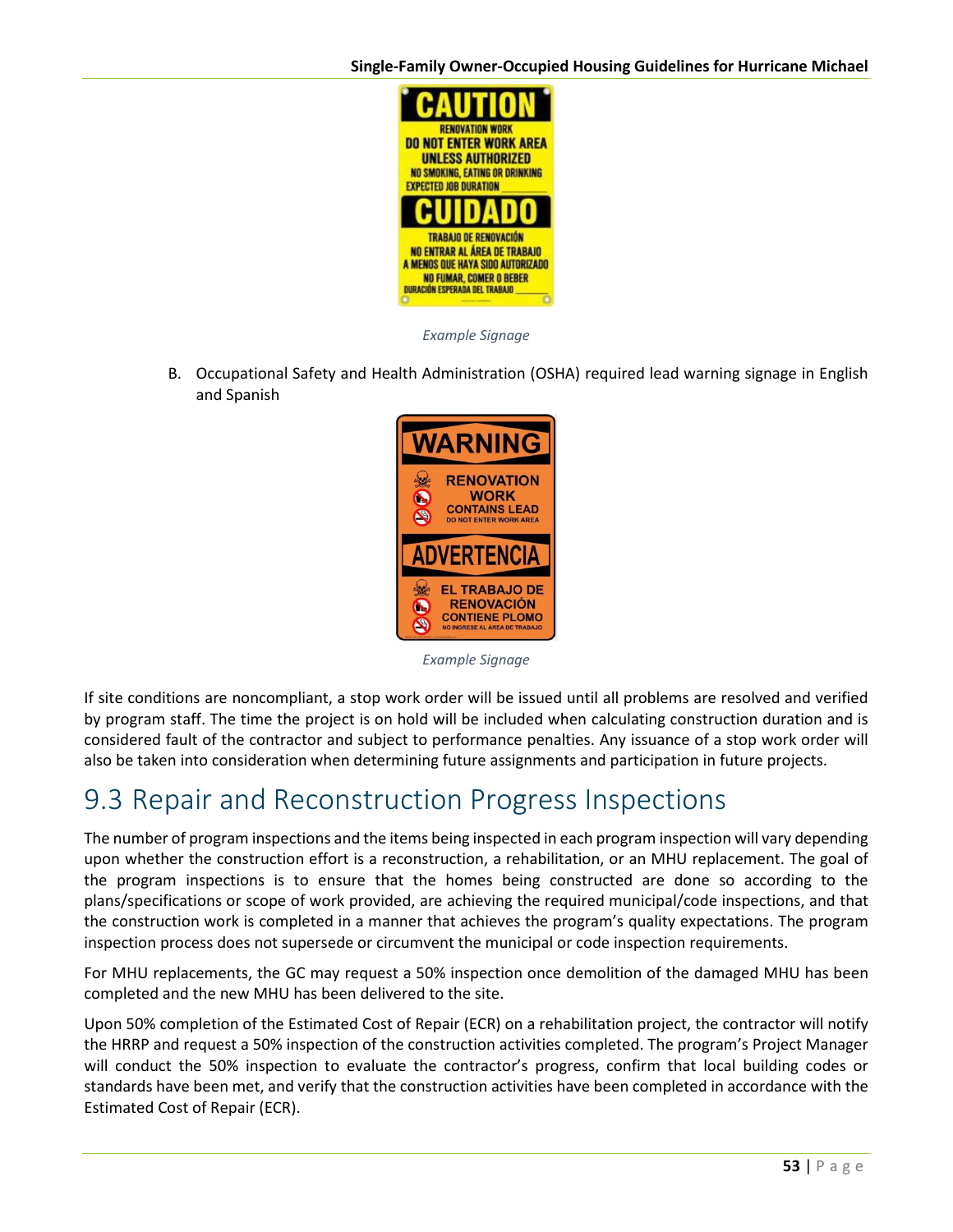In order for the contractor to request a 50% inspection on a reconstruction project, the following conditions must be met:

- The building shall be in a "dried in" state, meaning windows, doors, roof, and siding shall be in place, thus preventing water intrusion into the interior of the house.
- The rough-in plumbing shall be complete.
- The electrical rough-in shall be completed, including, but not limited to, the placement of receptacle boxes, switch boxes and the placement of the circuit breaker box.
- The mechanical rough-in shall be complete.

Upon passing the inspection, including any additional clearances required, the contractor may submit a 50% invoice package for the items completed with all required documentation. Upon successful completion of the 50% invoice package review, payment will be issued to the contractor less a retainage of 10%. The 50% inspection must be completed for each project. However, if the GC chooses, they can forego a 50% payment and only submit a final payment request to the program.

## 9.4 Final Inspection and Warranty Information

Once the contractor has completed all construction activities outlined in the Estimated Cost of Repair (ECR), program documents, and/or plans and specifications, the contractor will request a Final inspection to confirm that all work has been satisfactorily completed according to the appropriate state and local codes and standards and accepted by all appropriate building code enforcement and third-party inspectors, and that the home meets HUD Housing Quality Standards (HQS) as defined in the Definitions section of this document.

#### 9.5 Re-Inspections

Should the HRRP observe any fault(s) during the progress and/or Final Inspections, the construction contractor will be informed of the fault(s) and be provided a written report of the findings. When the construction contractor has remedied the fault(s), the construction contractor may request a re-inspection to be performed at a time no earlier than 48 hours from the request. For each re-inspection required after the Final Inspection, a re-inspection fee, in an amount not to exceed \$225 per re-inspection, will be assessed and will be the responsibility of the construction contractor. The re-inspection fee must be deducted from the contractor's final invoice.

## 9.6 Change Orders

Where additional work is necessary to make repairs or to correct unforeseen or dangerous conditions, the contractor will submit a Change Order consisting of a detailed description of the work needed, including quantities and location, the cost of such work, and the time necessary for such work to be completed to HRRP. Unless it is determined there exists an immediate health and safety danger, no work shall be authorized until agreed upon in writing by HRRP. All Change Orders will be reviewed for eligibility and cost reasonableness as defined i[n 2 CFR 200](https://www.ecfr.gov/cgi-bin/text-idx?node=2%3A1.1.2.2.1.5&rgn=div6)  [Subpart E.](https://www.ecfr.gov/cgi-bin/text-idx?node=2%3A1.1.2.2.1.5&rgn=div6)

Change orders must be submitted within 7 days of discovery of out of scope or unforeseen item discovery. Upon request of the final construction inspection, contractor acknowledges that no outstanding or unapproved change order work exists, and the final payment satisfies all claims for the entire application.

## 9.7 Method of Payment/Invoice

Upon passing the 50% and Final Inspections, including any additional clearance required, the contractor may submit the appropriate invoice and all required documentation to the HRRP. If the contractor has questions or concerns regarding the invoice, the contractor may contact the Project Manager/Construction Lead with questions.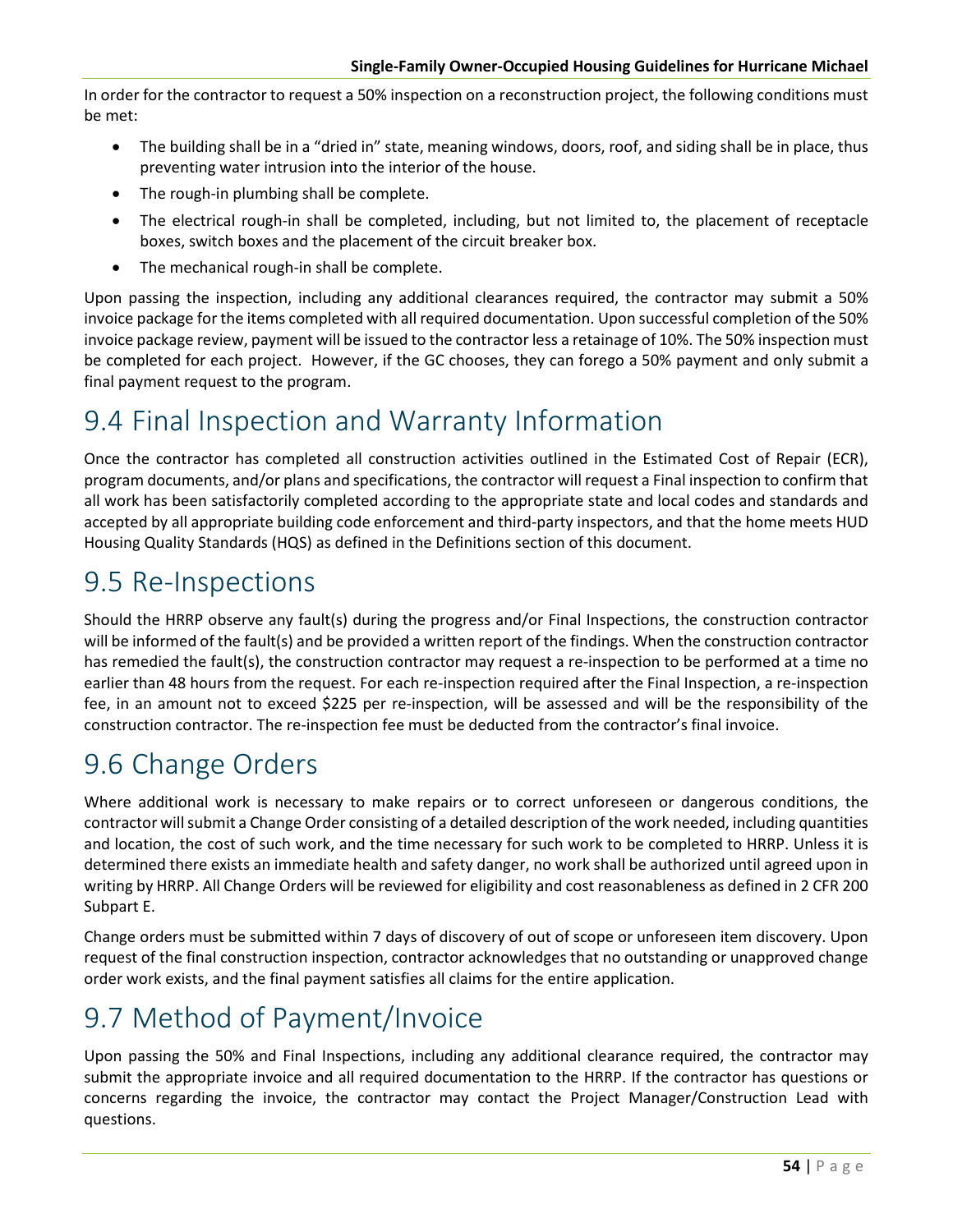Invoices must contain the contract number, purchase order number, and the appropriate Federal Identification Number (FEID). The HRRP may require any other information from the contractor that the HRRP deems necessary to verify that the goods and or services have been rendered under the contract. The contractor shall provide complete pricing information for all items. All requests for compensation for services or expenses must be submitted in detail sufficient for a pre-audit and post-audit in accordance with subsection 287.058(1)(a), Florida Statutes.

## 9.8 Homeowner Responsibilities During Construction

The HRRP will not be responsible for lost or damaged belongings of the homeowner that may have occurred during construction. The homeowner must secure or relocate his/her belongings until construction is complete.

- 1. Upon issuance of the Notice to Proceed (NTP) by the program to the General Contractor, the homeowner will have 30 calendar days to move out of theproperty and store any valuable personal property that might be damaged during the course of construction.
- 2. The homeowner must arrange access to the property for building contractors providing construction services. If reasonable and timely access is denied to a building contractor who is attempting to make a good-faith effort to perform required repairs, the homeowner will be removed from theprogram.
- 3. The homeowner is responsible for the security of his/her property and personalbelongings. Movement, storage, and security of personal property are the homeowner's responsibility. Replacement or reconstruction benefit applicants will be provided with up to two (2) temporary on-site storage units for homeowner's use. Items placed in program-provided temporary storage containers shall be the responsibility of the applicant. HRRP will not assume responsibility for the condition of items placed in program-provided temporary storage containers.
- 4. If provided with an on-site storage unit, the homeowner will be required to remove all belongings from the onsite storage unit within 14 days of completion of key turnover. The unit will be removed by the contractor within the following 14 days. Any items remaining in the unit after 14 days will be removed from the unit and placed on the homeowner's property so the unit can be removed.
- 5. During construction the homeowner must not interfere in repair areas and must make a reasonable effort to stay away from the construction zone. Homeowners are required to schedule site visits with the construction superintendent if site visits are needed/wanted.
- 6. All debris, abandoned vehicles, and buildings that pose a safety and/or health threat as determined by the local jurisdiction or person qualified to make such a determination, must be removed from the property prior to the start of construction. Homeowners must remove dilapidated personal property.
- 7. The homeowner must provide all existing utilities as needed for use by the building contractor during construction. These utilities will be provided at the homeowner's cost. Neither the program nor the contractor will be liable for any utility payments on the property during the construction phase of the project. Homeowners are responsible for ensuring that past due utility bills are satisfied prior to initiation of construction activities so as not to delay utility reconnection efforts upon completion of construction activities.
- 8. In accordance with the requirements in the Grant Agreement, the homeowner will agree not to transfer ownership of the property or any interest in the property except as permitted in the Homeowners Grant Agreement.

#### 9.9 Contractor Performance Evaluation

DEO has established a scoring methodology to be used for the performance evaluation of General Contractors (GC) contracted to Repair or Replace Mobile Housing Units (MHU) or stick built homes through DEO's Hurricane Michael Housing Repair and Replacement Program.

This scoring methodology includes reviewing GC on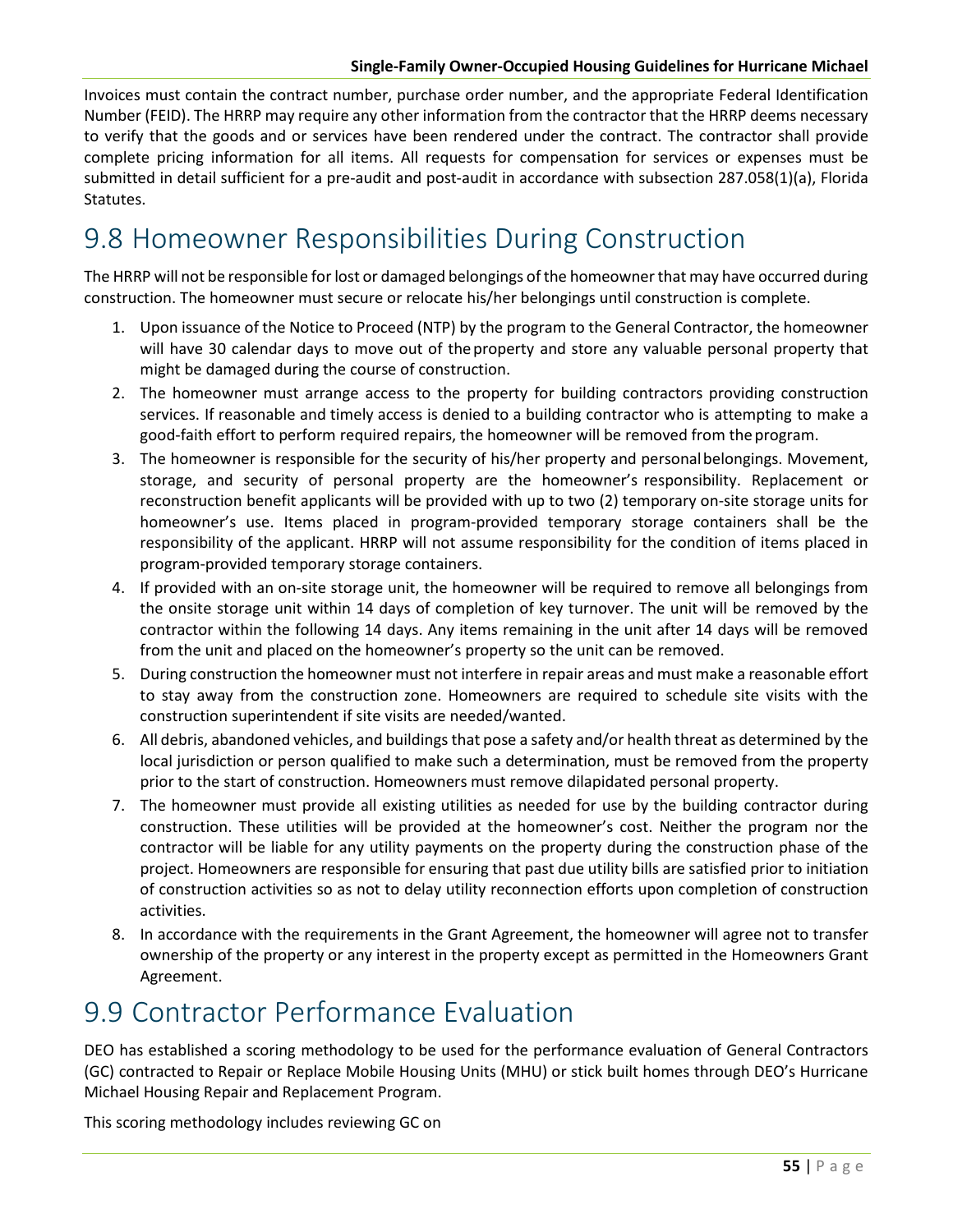- Construction Timeliness,
- Construction Quality,
- and Customer Service.

**Construction Timeliness** – Construction timeliness will be broken down into two parts to measure the expediency of both preconstruction and construction. This timeline will start upon issuance of the Notice to Commence Construction (NTC) and will end with the successful final inspection. For MHUs, DEO will use an additional scoring metric to measure the time it takes the GC to get the unit offline. All components of the program final inspection must be met to secure a passing final inspection.

**Construction Quality** – Construction quality will be evaluated by the number of pass / fail results on program inspections, including Progress Inspections and Final Inspections. All projects will be inspected at two points in time. A progress inspection will occur when at least 50% of the project scope of work has been completed and a final inspection will be conducted after the project is complete.

**Customer Service** – Customer service will be measured by utilizing the Construction Customer Satisfaction Survey. GC are expected to keep homeowners and rental property owners apprised of construction efforts on their properties. The Construction Customer Satisfaction Survey provides applicants a means by which to communicate their level of satisfaction with their assigned contractor. This survey will be utilized to assess contractor performance within the point system distribution that DEO has drafted.

A point system will be put in place to track multiple attributes related to a contractor's capacity to carry out the agreements of their contracts as it pertains to:

- Timeliness of project completion,
- Quality of work (Customer Satisfaction survey),
- Ability to build and rehabilitate to the satisfaction of both municipal and state code, as well as DEO standard.

A total score of 100 points would indicate that the general contractor met the deliverables outlined in their contract with the state, did so in a timely manner, and met the applicant/homeowner's standard of satisfaction. Contractors with higher point totals may receive larger project bundles, as their scores indicated they had the capacity to handle a large scope of construction projects.

Failure to meet the Pre-Construction and Construction timelines outlined within their contract with DEO (45 days for Pre-Construction, 30/50/80 days for Construction, depending on benefit type) will result in financial consequences that are tallied for any days in excess of the applicable timelines. If a written agreement is made between DEO and the contractor to extend the established Construction timeline (by change order) any financial consequences will be waived.

If a contractor is consistently tallying financial consequences and scoring low on the point sheet, DEO will reevaluate whether that contractor has the capacity and ability to carry out the agreements established within their contract with DEO. Additionally, DEO may re-assign projects to other contractors that have shown, by way of the point system and completed construction project totals, that they are better fit to be assigned that project.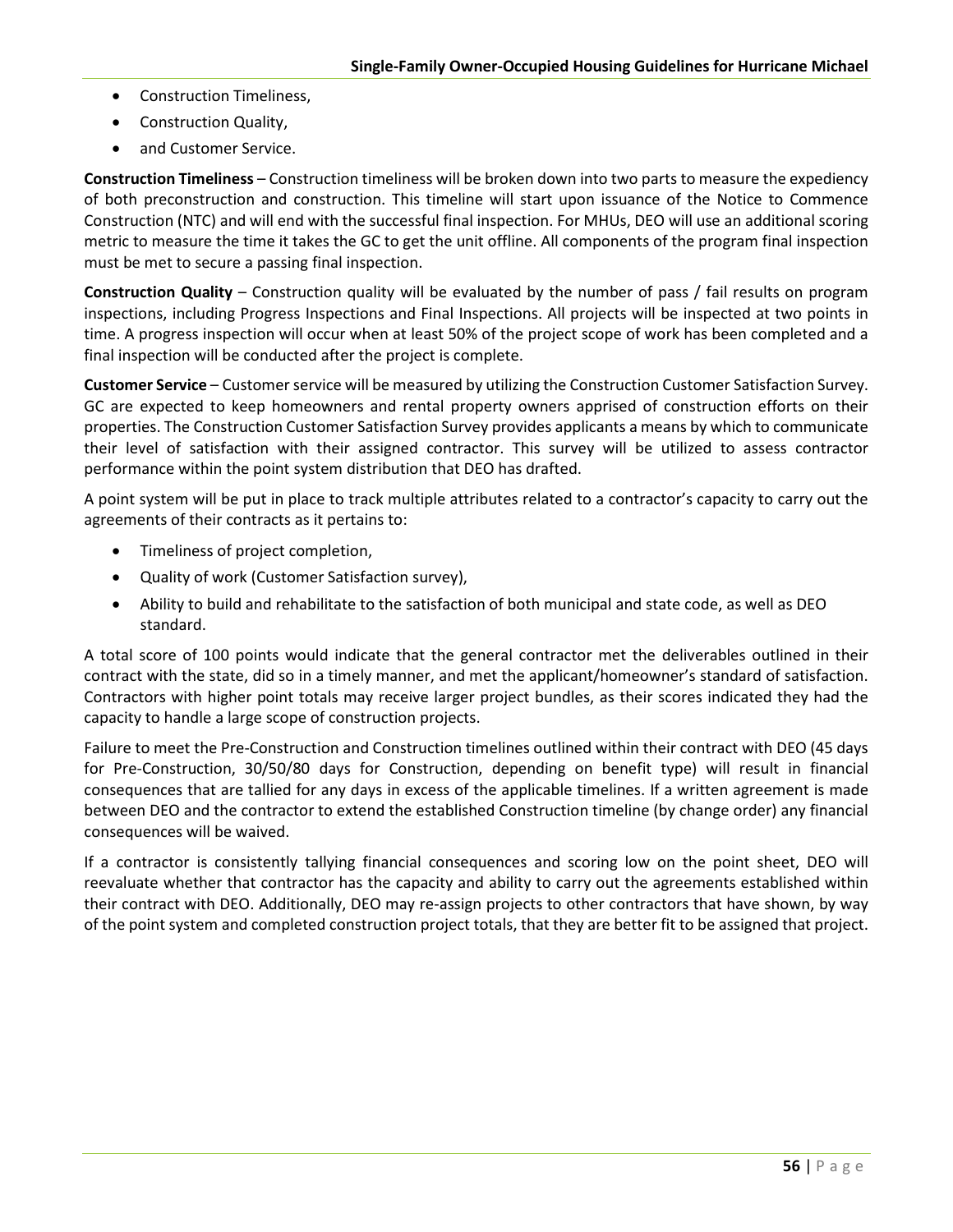# 10.0 Post Construction

## 10.1 Overview

In the Single-Family Owner-Occupied program, post construction consists of the following tasks: compliance period monitoring, file closeout, subrogation, and/or recapture.

# 10.2 Compliance Period Monitoring

In the Single-Family Owner-Occupied program, the applicant is required to occupy the home for three (3) years following completion of construction. During this time DEO has the right to request documentation for proof of occupancy to ensure the applicant has continued owning and residing in the home for the required 3-year period. See section 2.4 for definition of primary residency.

The 36-month occupancy is monitored annually by the program and/or DEO staff. The compliance and monitoring policy include the following prorated amounts of grant repayment, if the applicant is not determined compliant within the 36-month compliance period:

- If within the first 12 months monitoring period, applicants fail to comply with the compliance requirements, the applicant is responsible for repaying the total grant amount back to DEO.
- If within 13-24 months monitoring period, applicants fail to comply with the compliance requirements, the applicant is responsible for repaying 2/3 of the total grant amount back to DEO
- If within 25-36 months monitoring period, applicants fail to comply with the compliance requirements, the applicant is responsible for repaying 1/3 of the total grant amount back to DEO

If the applicant is in compliance at or on the beginning of the 37th month of the compliance and monitoring period, the promissory is released and the total grant amount is forgiven.

## 10.3 Closeout Review

Once all construction contractor payments have been issued, the file will move into the closeout review stage. Closeout review is a multi-tiered review that results in a full file, end-to-end verification process. The verification process starts at the case manager level, where the basic file documentation requirements for the program are reviewed and any additional documentation that may be needed is gathered.

Once the initial end-to-end file review is completed by the case manager, the file is routed to the QA/QC team. The QA/QC team may correct any issues with the file, return the file to case management for additional work, or approve the file for routing to DEO for final review and approval.

DEO's eligibility review team will be the final checkpoint on the way to an applicant's individual file closeout. The DEO eligibility review team will review the findings of the case manager and initial QA/QC team. DEO may return the file for further work, route the file to subrogation/recapture or accept the file for closeout.

## 10.4 Subrogation

When an applicant receives benefits from federal disaster assistance sources, non-profits or their insurance after the award determination is made, these funds may be owed by the applicant to the program. Applicants are made aware of this at the application stage, through program reminders, and at award closings where the grant agreement is executed. As part of the grant agreement process, applicants also sign a subrogation agreement.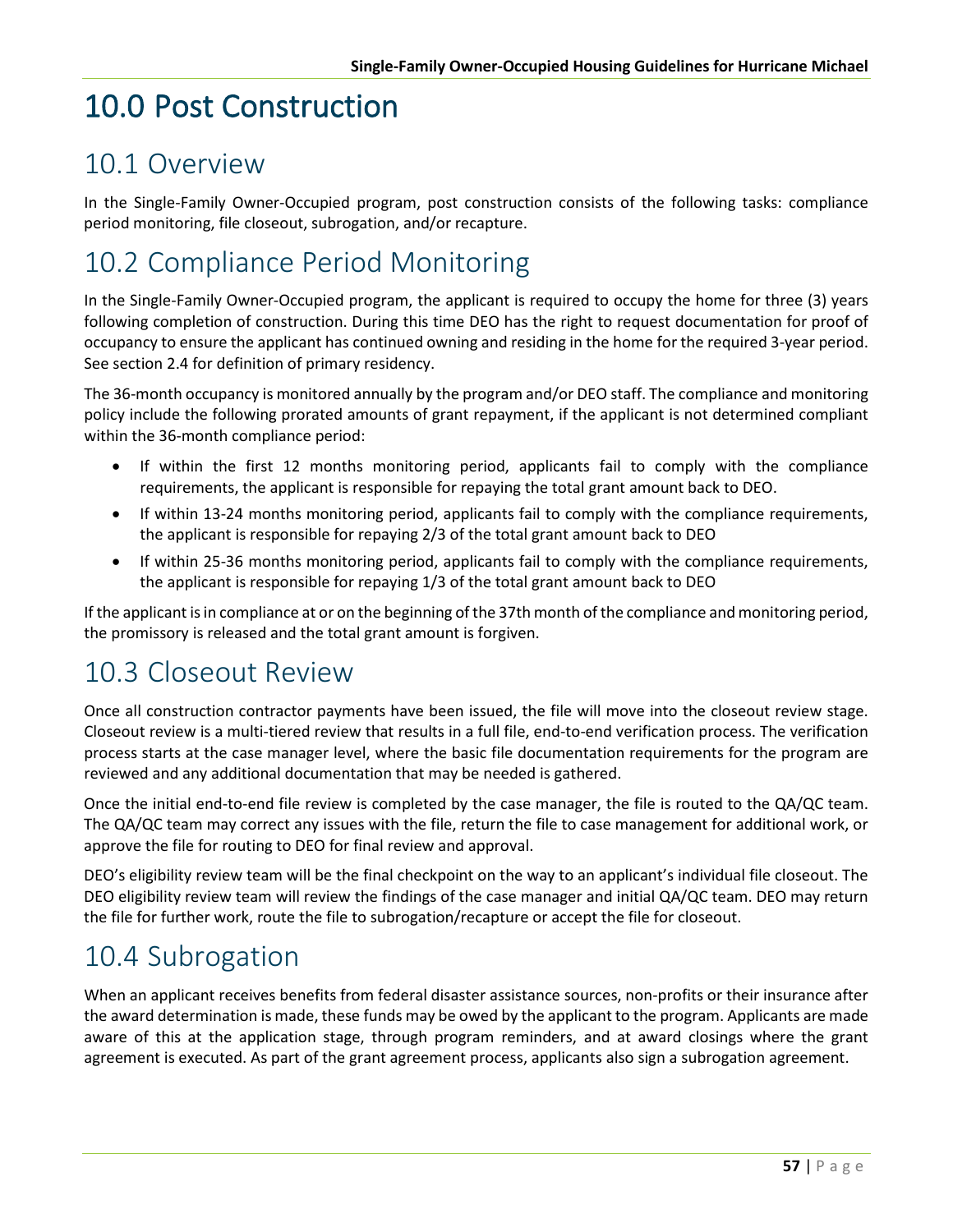## 10.5 Recapture

DEO may expend funds on applicant projects where the applicant fails to maintain compliance with program policies and procedures. In some instances, DEO may be able to work with the applicant to bring the applicant back into compliance; but in others, the violation will result in disqualification. Should DEO expend funds on an applicant project that becomes non-compliant, and which cannot be remedied, the applicant may owe the funding expended on the project back to DEO. This is known as recapture of funding.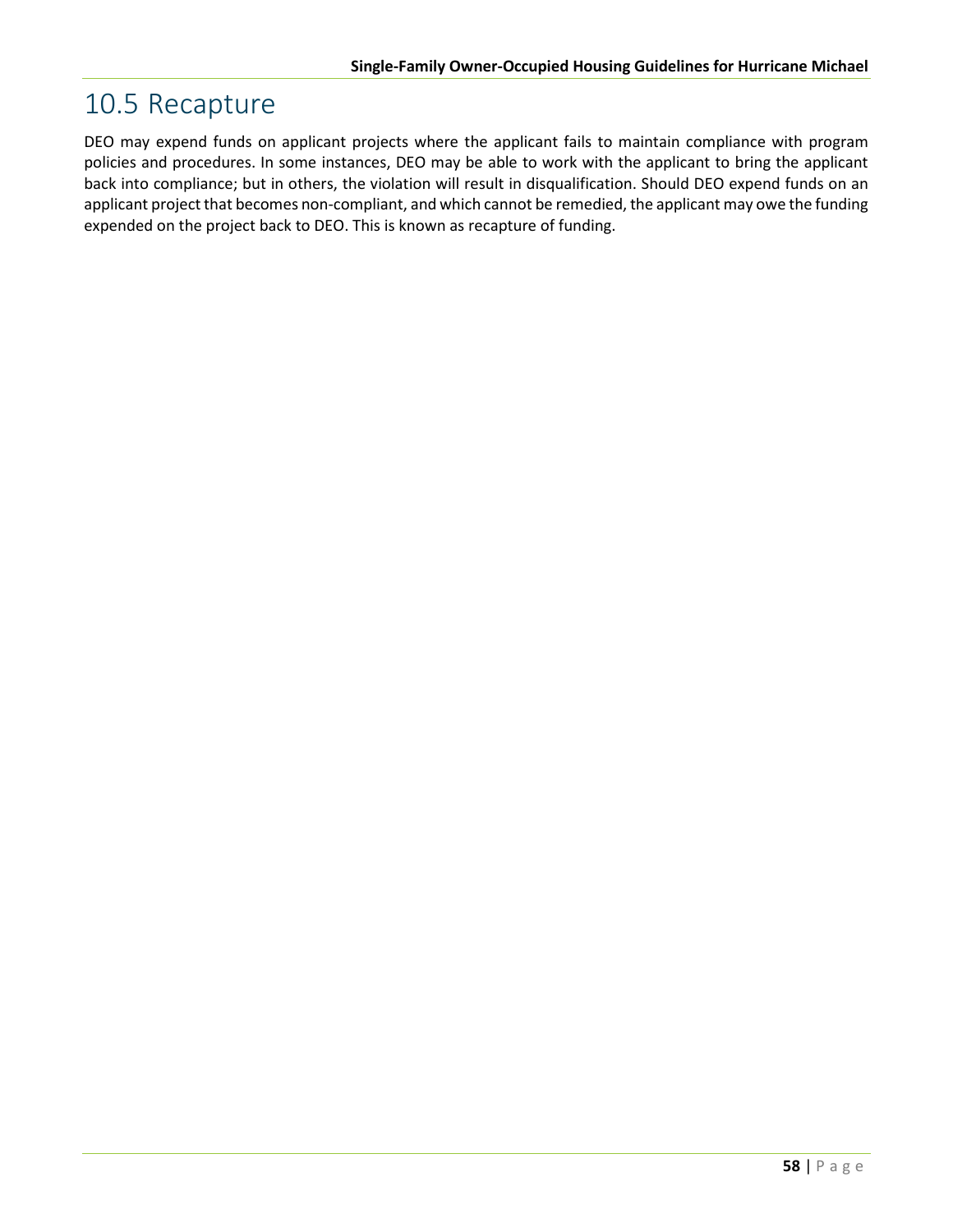## Appendix A: Affirmative Marketing Plan

The program is committed to affirmative furthering fair housing through established affirmative marketing policies. Affirmative marketing efforts for the disaster funding will include the following:

- 1. This Affirmative Marketing Plan, based on the U.S. Department of Housing and Urban Development (HUD) regulations, outlines the policies and procedures for housing activities. Procedures are established to affirmatively market units financed through the program. The procedures cover dissemination of information, technical assistance to homeowners, project management, reporting requirements and project review.
- 2. The goal is to ensure that eligible persons from all racial, ethnic, national origin, religious,familial status, the disabled, special needs, gender groups and populations least likely to apply for assistance are given the opportunity to rehabilitate their primary residence which sustained damage due to Hurricane Michael land/or its after-effects.
- 3. In accordance with the affirmative marketing policies and procedures, program participants will be informed about available opportunities and supporting requirements through counselors, printed and electronic materials, publications, direct contact, workshops/seminars, and the placement of flyers/posters in public facilities.
- 4. HRRP will conduct marketing through widely available media outlets, and efforts will be taken to affirmatively market the Rebuild Florida CDBG-DR program as follows:
	- A. Advertise with media outlets that provide unique access for persons who areconsidered members of a protected class under the Fair Housing Act.
	- B. Reach out to public or non-profit organizations and hold/attend communitymeetings.
	- C. Other forms of outreach tailored to reaching the eligible population, including door-to-door outreach if necessary.
- 5. Applications and forms will be offered in English and other languages prevailing in the region.In addition, every effort will be made to assist Limited English Proficient homeowners in the application process.
- 6. In addition, measures will be taken to make the program accessible to persons who are considered members of a protected class under the Fair Housing Act by holding informational meetings in buildings that are compliant with the Americans with Disabilities Act (ADA), providing sign language assistance when requested (with three days' notice), and providing special assistance for those who are visually impaired when requested (with three days' notice).
- 7. Documentation of all marketing measures used, including copies of all advertisements and announcements, will be retained, and made available to the public uponrequest.
- 8. HRRP will use the Fair Housing logo in program advertising, post Fair Housing posters and related information, and, in general, inform the public of its rights under Fair Housingregulations.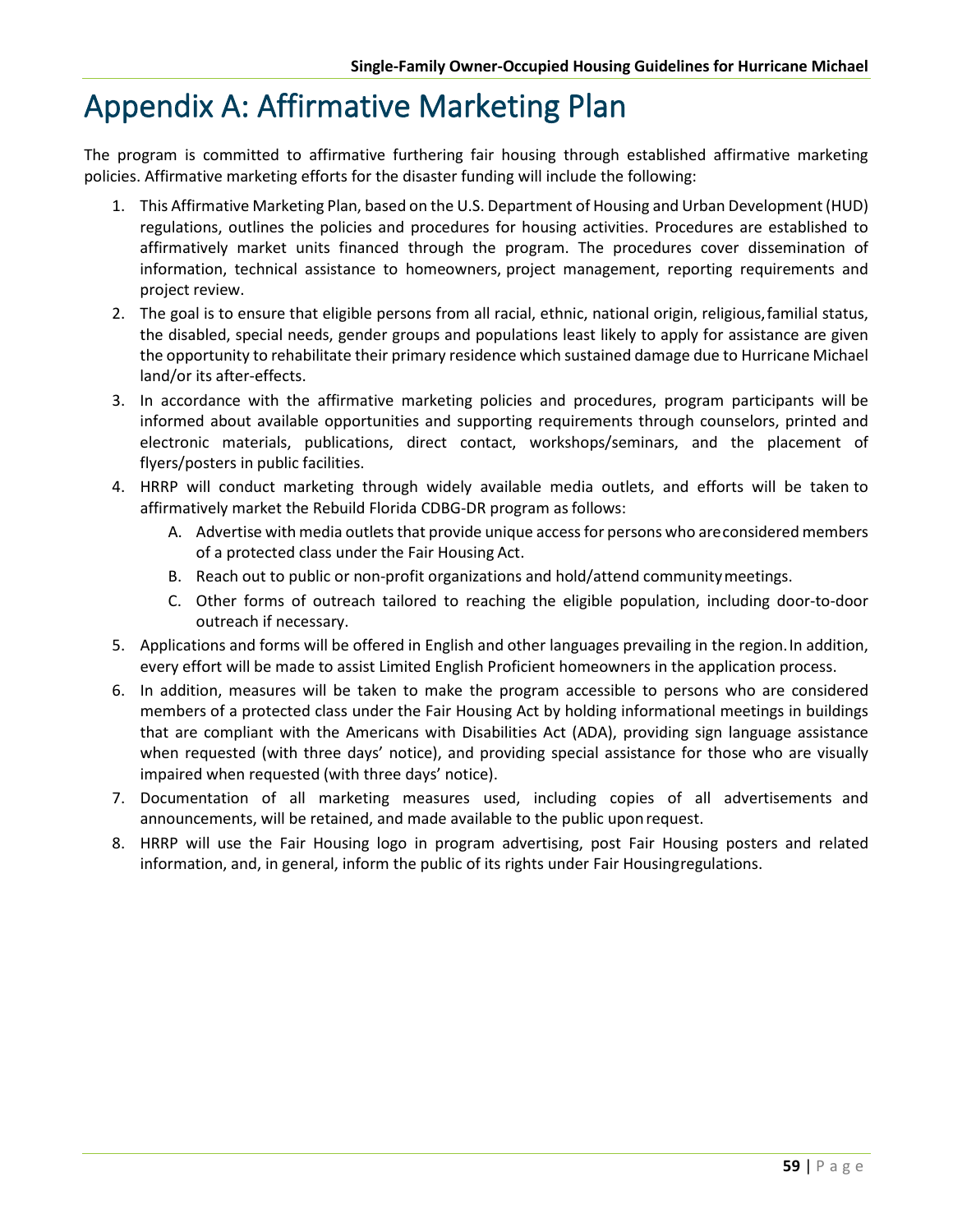# Appendix B: Reconsiderations/Appeal/Complaint Process

## RECONSIDERATION REQUESTS, APPEALS & COMPLAINTS

In accordance with 24 CFR 91 Citizen Participation Plan and 24 CFR 570.486(a) (7), the HRRP has developed the reconsideration, appeals, and complaints process. Through the reconsideration process, applicants have a mechanism for requesting further review on a decision made on their file. Once exhausting the reconsideration process, should an applicant disagree with the result of the request for reconsideration, the decision of the HRRP can be further reviewed through an agency informal appeals process. Program policies are not appealable. In addition, citizens may file complaints- both formal and informal- which will be responded to in 15 working days where practicable.

Information about the right and how to file a reconsideration request, agency informal appeal and complaint will be printed in all guidelines and posted on the Rebuild Florida website, www.rebuildflorida.gov, in all local languages, as appropriate and reasonable.

#### DEO Requests for Reconsideration

Throughout the process, decisions will be made on an application and/or project to be delivered. The decisions are made based on statutes, codes of federal regulation, local administrative code, state, and local guidelines as they are interpreted by the program. This policy guides the process for an applicant or contractor requesting program reconsideration of decisions made by the HRRP.

**Grounds to request reconsideration of a decision***.* Applicants who have applied for funding for disaster recovery may only request reconsideration of the disposition of a program decision on one or more of the following:

- 1. DOB Gap
- 2. Scope of Work
- 3. Damage Repair Valuation (DRV)
- 4. Structural Assessments

**Reconsideration request of local program decision***.* Aparty requesting reconsiderationmust file a written request for reconsideration with the HRRP to request a review within (30) calendar days of the date of the Award Acknowledgement Letter. The written request must include specific information relating to the reconsideration of the HRPP decision. HRRP will acknowledge receipt of the request. HRRP will respond in writing to the request no later than 15-working days where practicable after the date of receipt of the request. The response may take one of the followingactions:

- 1. Acknowledgment of receipt of the request for reconsideration and notification that the review of the applicant file may take longer than 15 workingdays;
- 2. Request for additional supporting documentation or information from the applicant;
- 3. Status of the investigation and estimated timeframe for decision;or
- 4. Final determination of the issue to:
	- A. Concur with the request and make the appropriate adjustments to the staff member's decision; or
	- B. Disagree with the request and provide the basis for rejecting the request for reconsideration to the party.

Should an applicant disagree with the result of a request for reconsideration, the applicant will be provided with a notice of administrative right to appeal and instructions for the appeal process.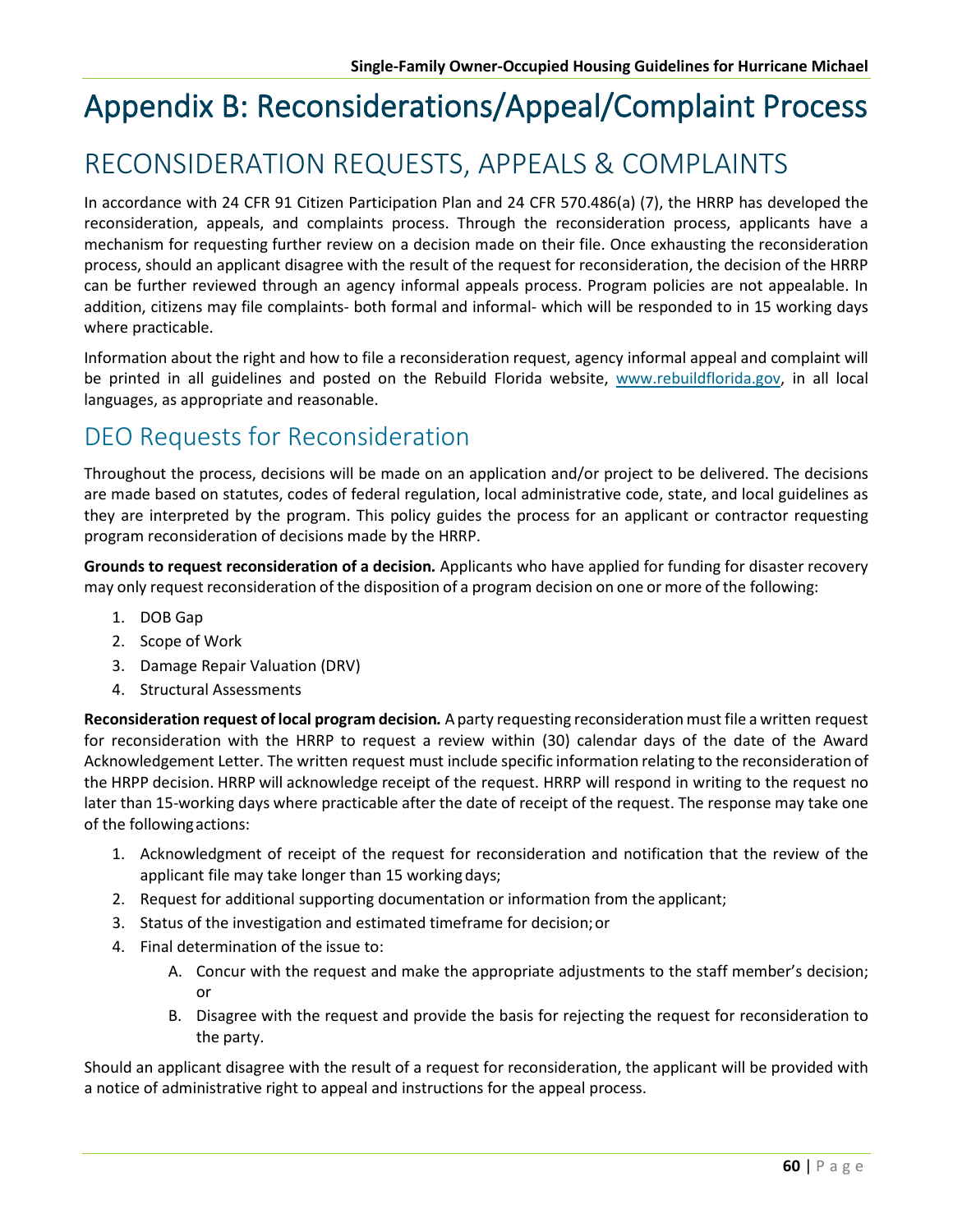In order to request a reconsideration, please submit a written notice to [michael.reconsiderations@rebuildflorida.gov](mailto:michael.reconsiderations@rebuildflorida.gov) or submit by postal mail to the following address:

Rebuild Florida

Michael Housing Repair and Replacement Program

Attention: Reconsiderations Team

545 John Knox Road, Suite 102

Tallahassee, FL 32303

#### DEO Complaints

Citizens may file a written complaint through the Disaster Recovery email at [CDBG-DR@deo.myflorida.com o](mailto:CDBG-DR@deo.myflorida.com)r submit by postal mail to the following address:

> Florida Department of Economic Opportunity Division of Community Development Attention: Rebuild Florida Constituent Services 107 East Madison Street, Caldwell Building, MSC 400 Tallahassee, FL 32399

#### HUD Complaints

If the complainant is not satisfied with the subrecipient determination or DEO response, the complainant may file a written appeal by following the instructions issued in the letter of response. If after the informal appeals process the complainant has not been satisfied with the response, a formal complaint may then be addressed directly to the HUD regional office at:

Department of Housing and Urban Development Charles E. Bennett Federal Building

400 West Bay Street, Suite 1015

#### Jacksonville, Florida 32202

The Florida Disaster Recovery Program operates in accordance with the Federal Fair Housing Law (The fair Housing Amendments Act of 1988). Anyone who feels he or she has been discriminated against may file a complaint of housing discrimination (phone: 1-800- 669-9777 or online: www.hud.gov/fairhousing).

#### Appeals

**DEO Informal Appeal:** The decision of the HRRP can be further reviewed through an agency informal appeals process. A party requesting a DEO informal appeal must file a written request for informal appeal within 30 days of the ineligibility determination and notice to appeal. In an informal appeal, DEO will conduct investigations, as necessary. In addition, an informal appeals hearing will be held, as necessary. The informal appeals hearing will be held by telephone with all involved parties on a conference call. After the request for a DEO informal appeal is filed, the following events will occur:

- A Notice of Hearing will be mailed, listing the date, time and contact information for the scheduled hearing.
- Once the appeal hearing is complete, a decision of the result will be distributed.

Citizens may file an informal appeal through the Disaster Recovery email a[t CDBG-](mailto:CDBG-DRAppeals@deo.myflorida.com) [DRAppeals@deo.myflorida.com](mailto:CDBG-DRAppeals@deo.myflorida.com)  or submit by postal mail to the following address: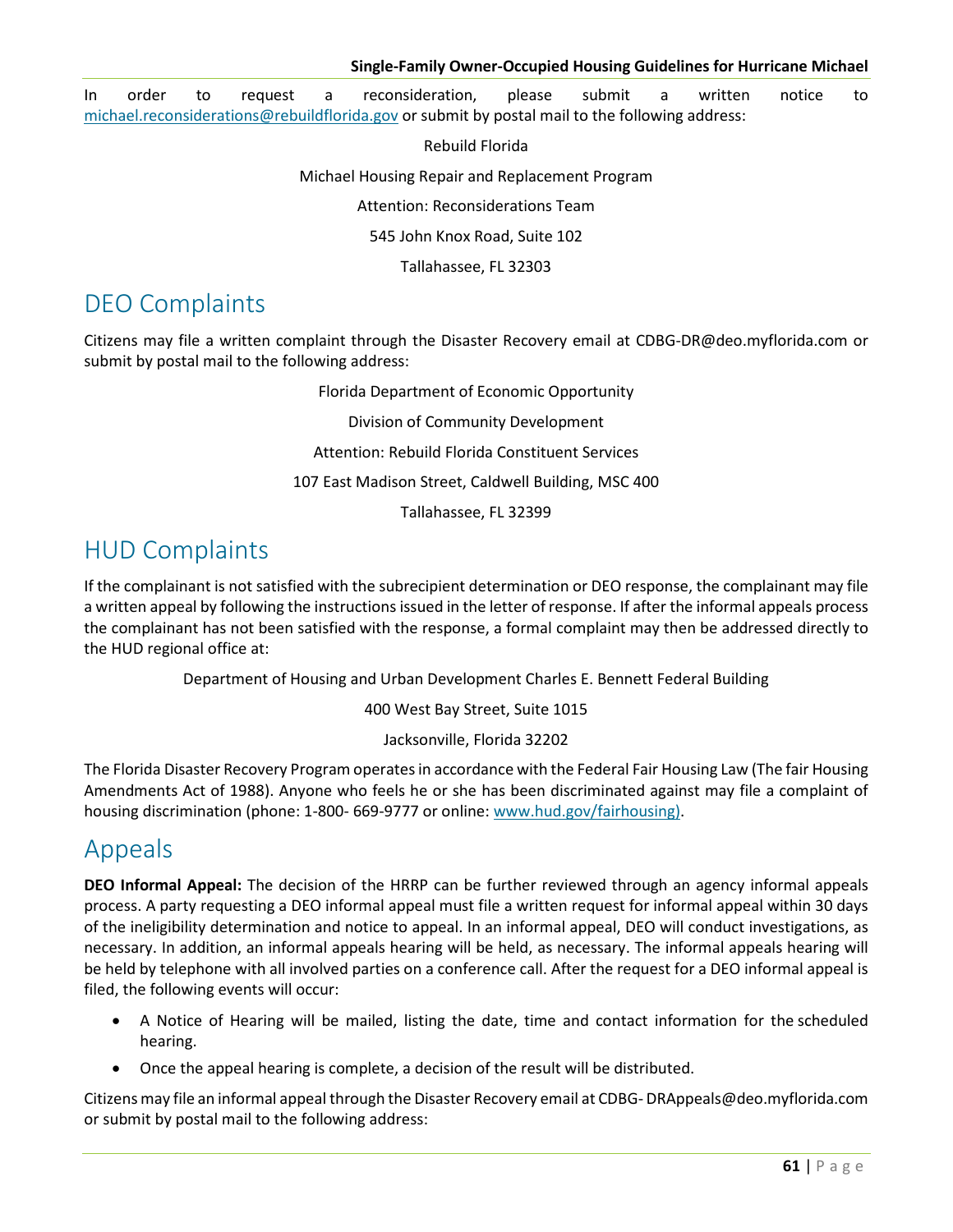Attention: Office of Disaster Recovery, Appeals Lead

Florida Department of Economic Opportunity

Division of Community Development

107 East Madison Street Tallahassee, FL 32399

*Formal Appeal / Notice of Administrative Appeals Rights:* Any person whose substantial interests are affected by DEO's determination has the opportunity for an administrative hearing with the Division of Administrative Hearings pursuant to section 120.569, Florida Statutes. For the required contents of a petition challenging agency action, refer to rules [28-106.104, 28-106.201, and 28-106.301, F](https://www.flrules.org/gateway/ChapterHome.asp?Chapter=28-106)lorida Administrative Code.

Any petition must be filed with the Agency Clerk within 30 calendar days of receipt of this determination. A petition is filed when it is received by:

Agency Clerk Department of Economic Opportunity

Office of the General Counsel

107 East Madison Street, MSC 110 Tallahassee, Florida 32399-4128

#### Fax: (850) 921-3230

#### Email[: Agency.Clerk@deo.myflorida.com](mailto:Agency.Clerk@deo.myflorida.com)

If an applicant files a request for a DEO informal appeal, the requirement to timely file a petition challenging agency action will be tolled until a decision is rendered by the Department. At that time, a new appeal window will begin. No applicant will lose their rights under Chapter 120, Florida Statutes, by filing a request for informal appeal.

#### DEO URA Appeals

Applicants may appeal any case in which he or she believes that DEO has failed to properly consider his or her application for assistance. This includes, but is not limited to, the applicant's eligibility for, or the amount of, a payment required for relocation assistance. The applicant must appeal within 60 days of receiving a written determination from the program outlining the program's decision related to his or her eligibility for benefits or amount of benefits

Households have the right to appeal the following agency determinations:

- Eligibility for URA assistance, including the requirement to relocate
- Amount of relocation or other related expense payments
- Timeframe to exercise rights and entitlements of URA, including relocation timeframes

Households are encouraged to include any statement of fact or other material which they feel has a bearing on the appeal. Agency representatives may assist households in their appeal submission.

Appeals must be submitted within sixty (60) of the date the person receives notification of DEO's decision regarding his or her claim and must be directed to DEO in writing to the following postal address:

#### ATTN: URA APPEALS

Florida Department of Economic Opportunity Division of Community Development

107 East Madison Street

The Caldwell Building, MSC 400

Tallahassee, Florida 32399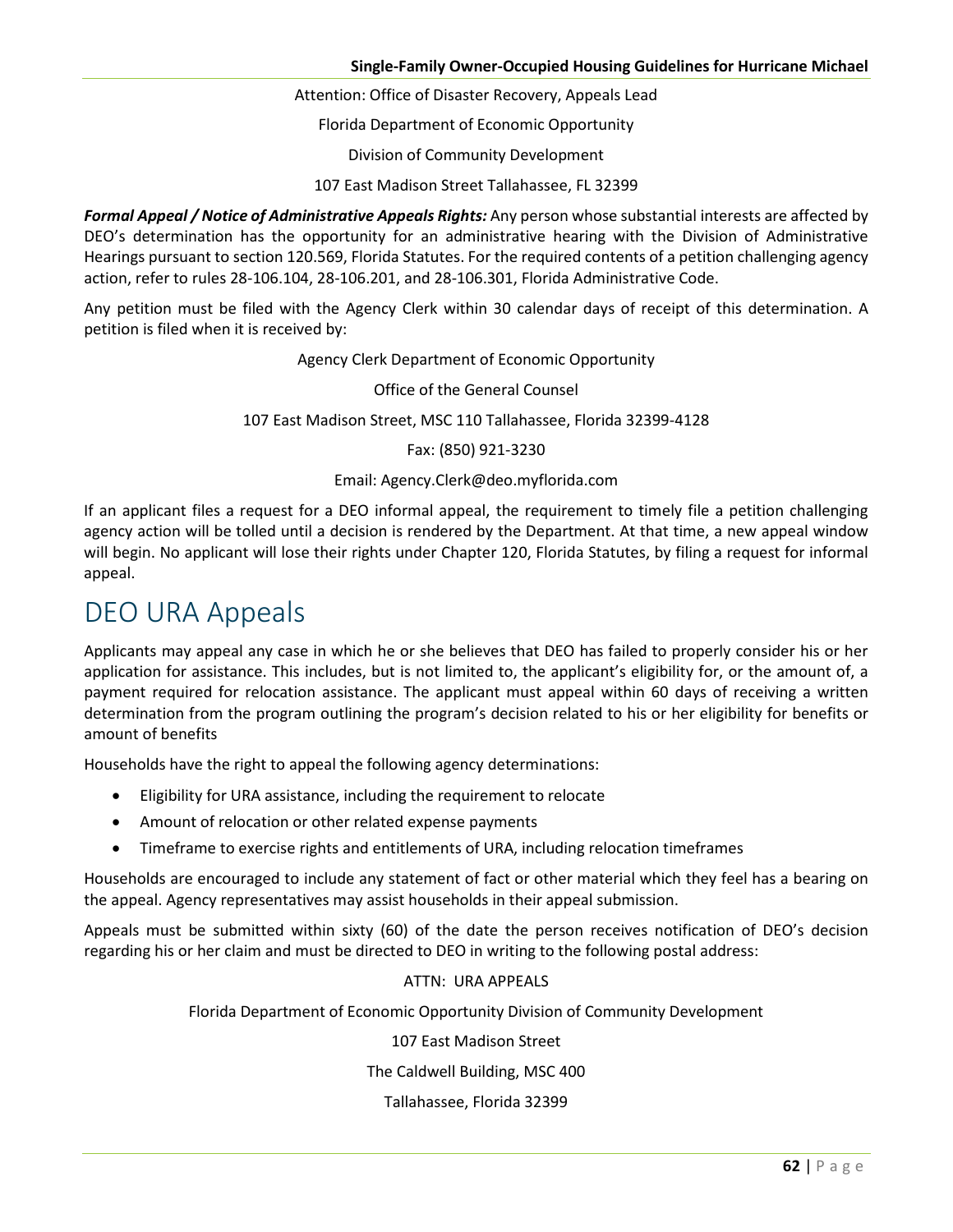For more information see Office of Long-Term Resiliency's Uniform Relocation Assistance Guide and Residential Anti-Displacement and Relocation Assistance plan that can be found [here.](https://floridajobs.org/docs/default-source/office-of-disaster-recovery/office-of-disaster-recovery-main-page/master-v1-0-oltr-ura-rarap-(9-14-2021).pdf?sfvrsn=793b51b0_2)

### **Complaints**

The state will provide a written response to all complaints within 15 working days of receipt of the complaint. Following the initial response, the state will make every effort to provide a resolution to complaints within the 15 working day period. If a resolution cannot be reached within the 15-working day period, the complainant will receive a status update on the issue(s) and, if possible, a timeframe for when a resolution can be reached. Constituent Management Services Lead will monitor response times to ensure compliance and will adjust timeframes for additional responses as needed.

Information on how to file a complaint will be available on the website, at the program offices, and included on printed materials.

# Citizen Complaints

All complaints and inquiries that are brought forward will be addressed through the Office of Disaster Recovery's Constituent Management Services staff. Complaints are any verbal or written statement of grievance – including phone calls, emails, faxes, or letters that are received by the state, its contractor, and/or other program sources. Inquiries are requests for information or assistance. All complaints and inquiries that are received will be reviewed by the Constituent Management Services staff for:

- Investigation, as necessary;
- Resolution; or
- Follow-up actions.

Every complaint and inquiry will be included in a tracking system. Constituent Management Services staff will maintain electronic files that include:

- Name of the complainant and contact information;
- Date the complaint was received;
- Description of the complaint;
- Name of each person contacted in relation to the complaint;
- A summary of the result and the date of the response to complainant; and
- Explanation of the resolution of the file.

The Constituent Management Services staff will review these complaints and inquiries at least monthly to determine if there is a pattern developing and, if so, determine if the issue warrants a policy change or further training.

Complaints and inquiries can be submitted in any of the following ways:

- 1. Directly to DEO:
	- A. Via the program website to complete an online complaint form at: <http://floridajobs.org/rebuildflorida/rebuild-florida-homeowner-complaint-form>
	- B. Via U.S. mail to:

Attention: Rebuild Florida Constituent Services

Florida Department of Economic Opportunity Division of Community Development

107 East Madison Street Caldwell Building, MSC 160 Tallahassee, Florida 32399

C. Via email to: [cdbg-dr@deo.myflorida.com](mailto:cdbg-dr@deo.myflorida.com)